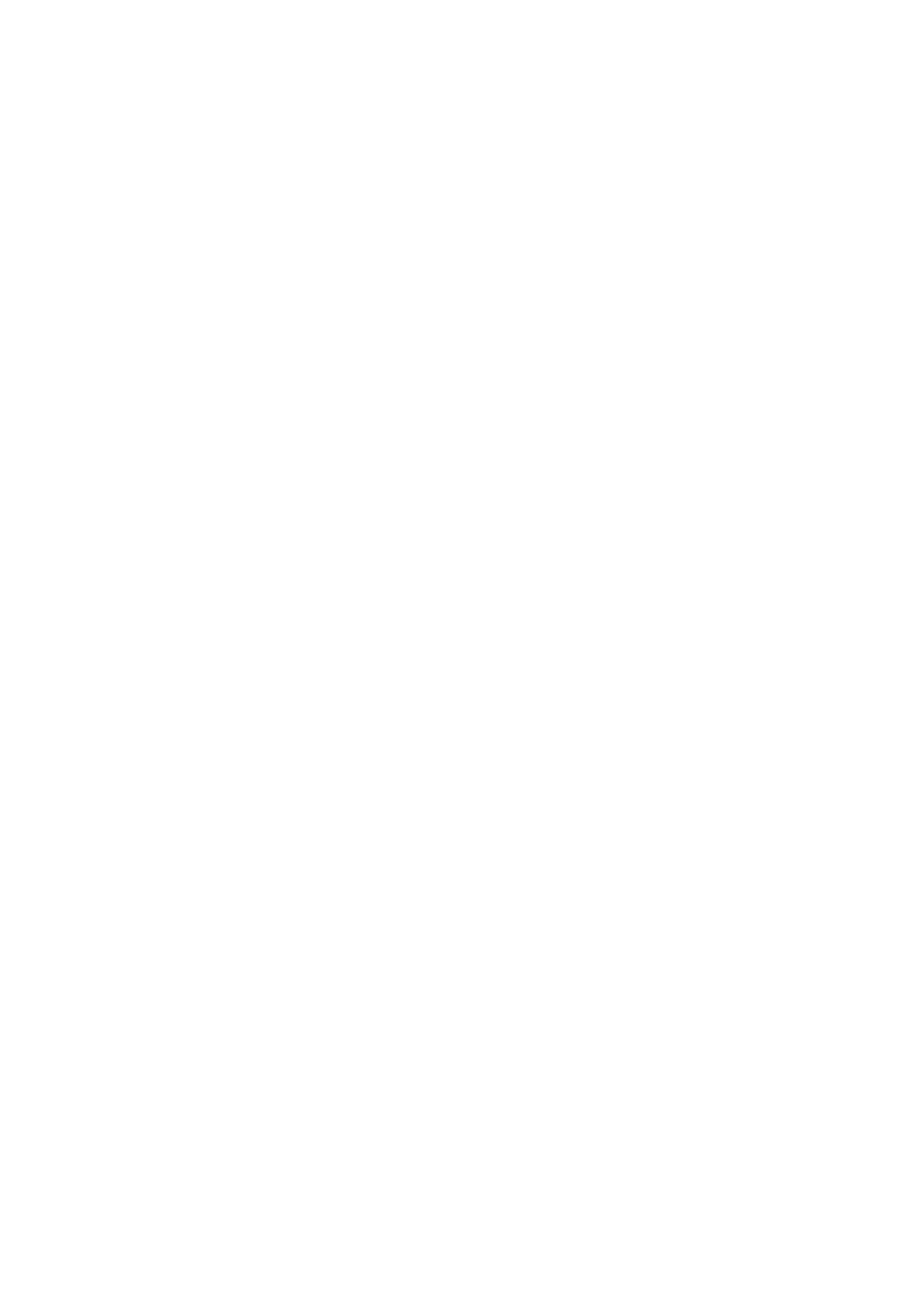## *Abstract*

This project is concerned with how circus training can benefit children diagnosed on the autistic spectrum and, in turn, their families. Many "special needs" children spend a great deal of time in physiotherapy, speech therapy, osteopathic therapy, occupational therapy and behavioural therapy. The thesis explores how circus can open up a new world to such children, enabling them to take risks, physically and emotionally; to stretch the capacities of their bodies in an environment that enriches their social development. Not only do they gain in strength, coordination and physical awareness, they can also gain confidence, opportunities for creative expression and a sense of "fitting in".

For the parents and siblings of children with autism, circus training sessions provide respite and a chance to enjoy seeing their family member becoming involved with other children and achieving things that might not have seemed within their capabilities. There are frequently flow-on effects through improvements in autistic children's skills and behaviours in daily life. Families can also become part of the "circus family" – sharing a sense of community with other families who understand the challenges that accompany life with an autistic child: a sense of isolation in the wider community, the frustrations, embarrassments and feelings of being judged. In the circus community, parents never need to apologise for their child in the same breath as introducing themselves.

The project draws on observations from my work as a circus performer and trainer; focused interviews with several physiotherapists, occupational therapists and circus trainers; literature relating to youth and social circus, and autism; and theoretical work on creativity, embodiment, difference, identity, belonging and changing notions of community, particularly from Foucault, Deleuze and Guattari, Agamben and Probyn.

I set out to demonstrate the practical value of circus to children with special needs and their families; that the environment of creative chaos developed in circus is particularly beneficial for children with autism; that the practice philosophy of circus values both difference and inclusivity, helping to build community; that philosophy and cultural theory can provide insights into how circus "works" for autistic children and their families; and that participation in circus can change how people understand the world and each other. My aim as a circus professional is to encourage us all to re-think how we approach physical therapy for children with special needs and to provide some theoretical frameworks that support the exceptional work of youth circus schools around Australia.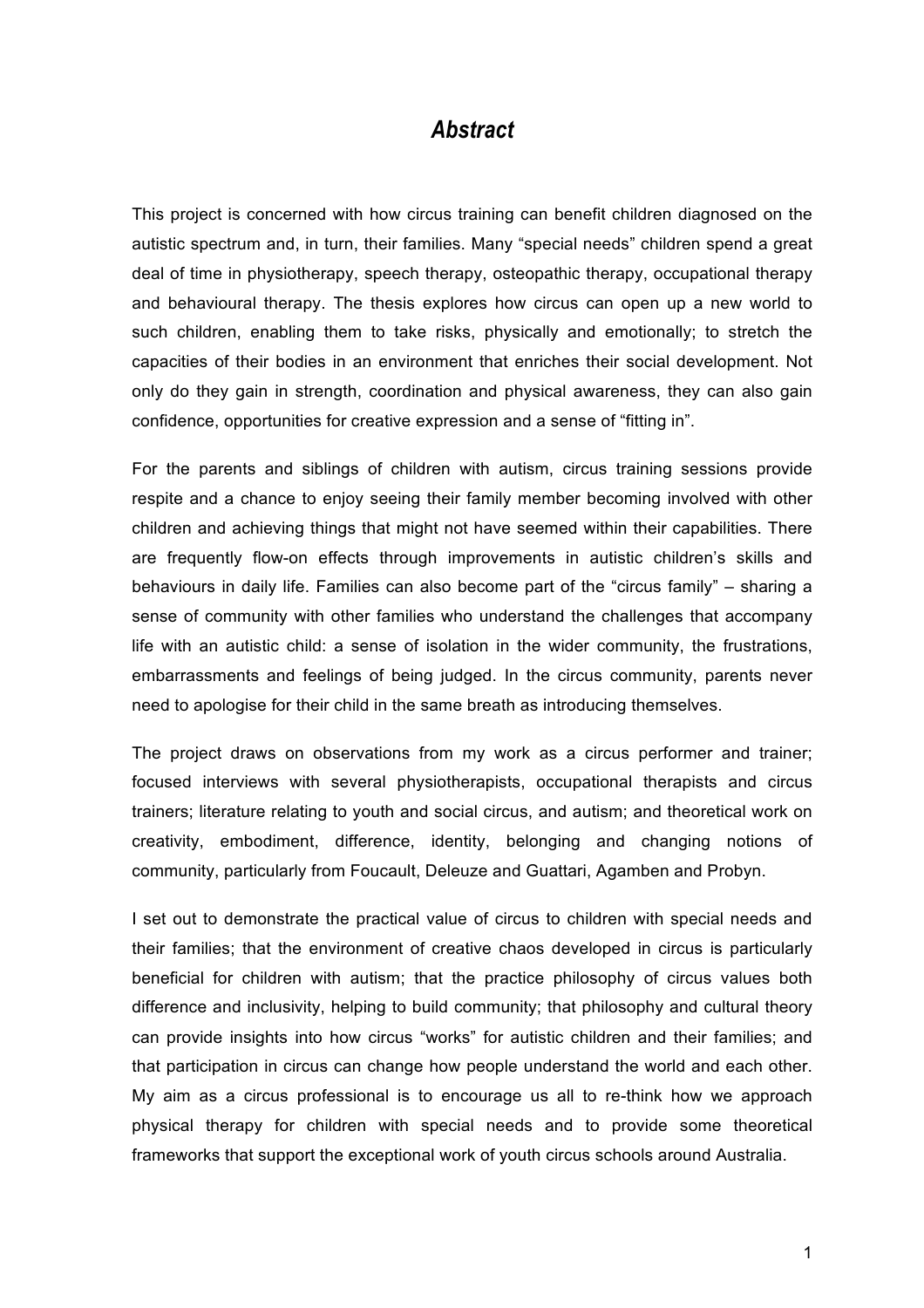# *Statement of Originality*

This work has not previously been submitted for a degree or diploma in any university. To the best of my knowledge and belief, the thesis contains no material previously published or written by another person except where due reference is made in the thesis itself.

Signature …………………………………. Date ……………………………..

Kristy Danialle Seymour

This research was conducted according to the provisions of clearance granted by the Griffith University Human Research Ethics Committee: Approval No. Hum/08/12/HREC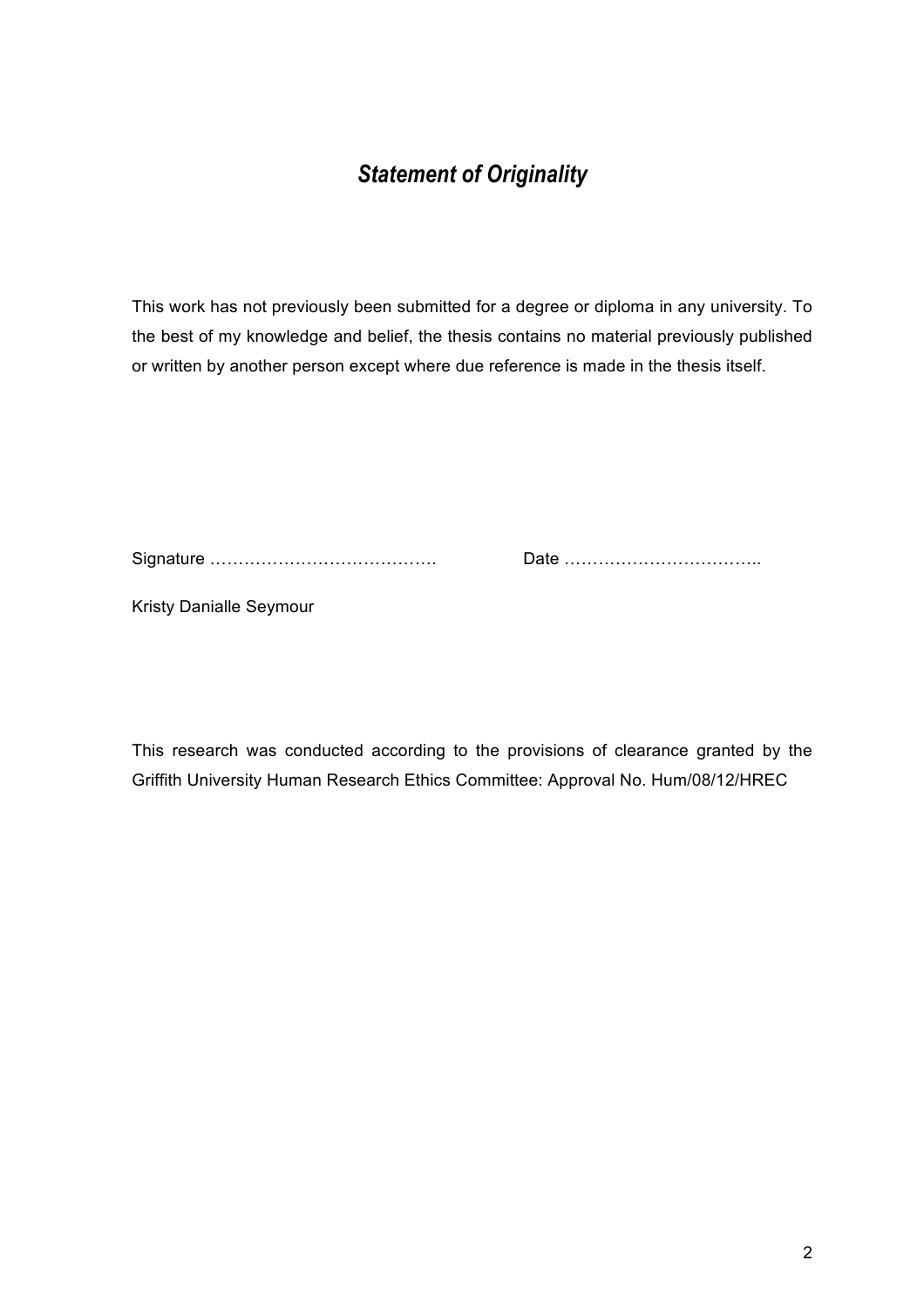# *Contents*

| <b>Abstract</b>                                            | 1                |
|------------------------------------------------------------|------------------|
| <b>Statement of Originality</b>                            | $\boldsymbol{2}$ |
| <b>Acknowledgements</b>                                    | 5                |
| <b>Introduction</b>                                        | 6                |
| Circus values and value of circus for children with autism | 6                |
| Aims of the project                                        | 8                |
| Methodology, Literature and Organisation                   | 9                |
| Identity, difference and belonging                         | 9                |
| <b>One: Autism Affects the Entire Family Unit</b>          | 11               |
| <b>Sharing stories</b>                                     | 11               |
| Diagnosis: the labels we place upon bodies                 | 13               |
| Discourses, relationships and feelings                     | 16               |
| <b>Two: Creative Chaos</b>                                 | 20               |
| Controlled chaos in the circus arts                        | 20               |
| Autism and chaos/chaosmos                                  | 22               |
| <b>Three: Philosophy and Social Circus</b>                 | 25               |
| <b>Inventing Social Circus</b>                             | 25               |
| A philosophy of play: autistic children and circus         | 26               |
| "Whatever being": quirkiness, singularity and community    | 29               |
| Social circus in practice                                  | 33               |
| <b>Four: A Community of Outsiders</b>                      | 37               |
| Trust and community                                        | 37               |
| Difference, creativity and community                       | 39               |
| <b>Five: Therapeutic Benefits</b>                          | 43               |
| Therapeutically speaking                                   | 43               |
| What can bodies do?                                        | 45               |
| Social Circus as physical therapy at a glance              | 50               |
| Six: Changing How We See Ourselves and Each Other          | 51               |
| Being-within an outside                                    | 51               |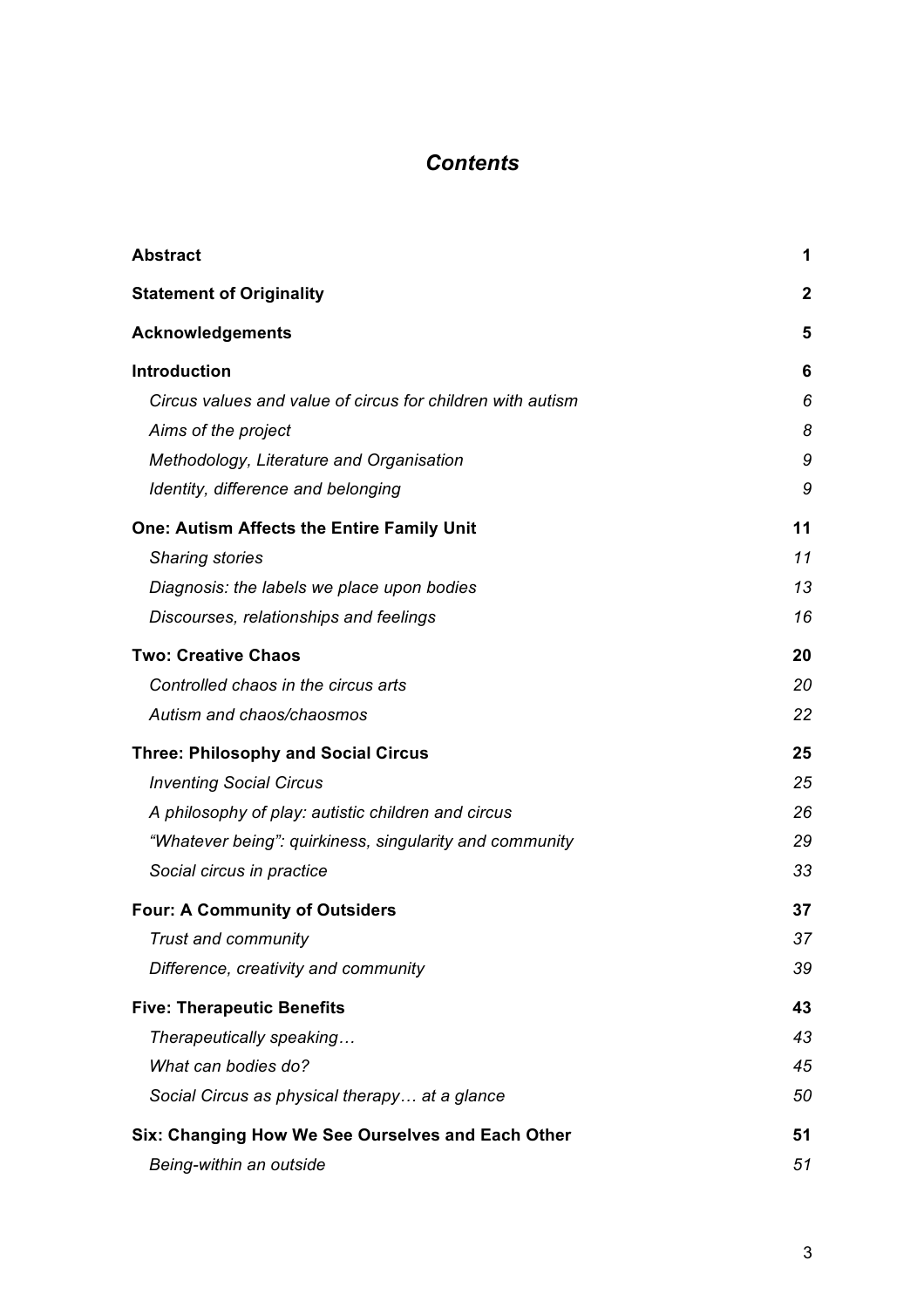| Coming together in the circus family | 53 |
|--------------------------------------|----|
| Respite in a community of difference | 56 |
| <b>Conclusion</b>                    | 60 |
| <b>Bibliography</b>                  | 63 |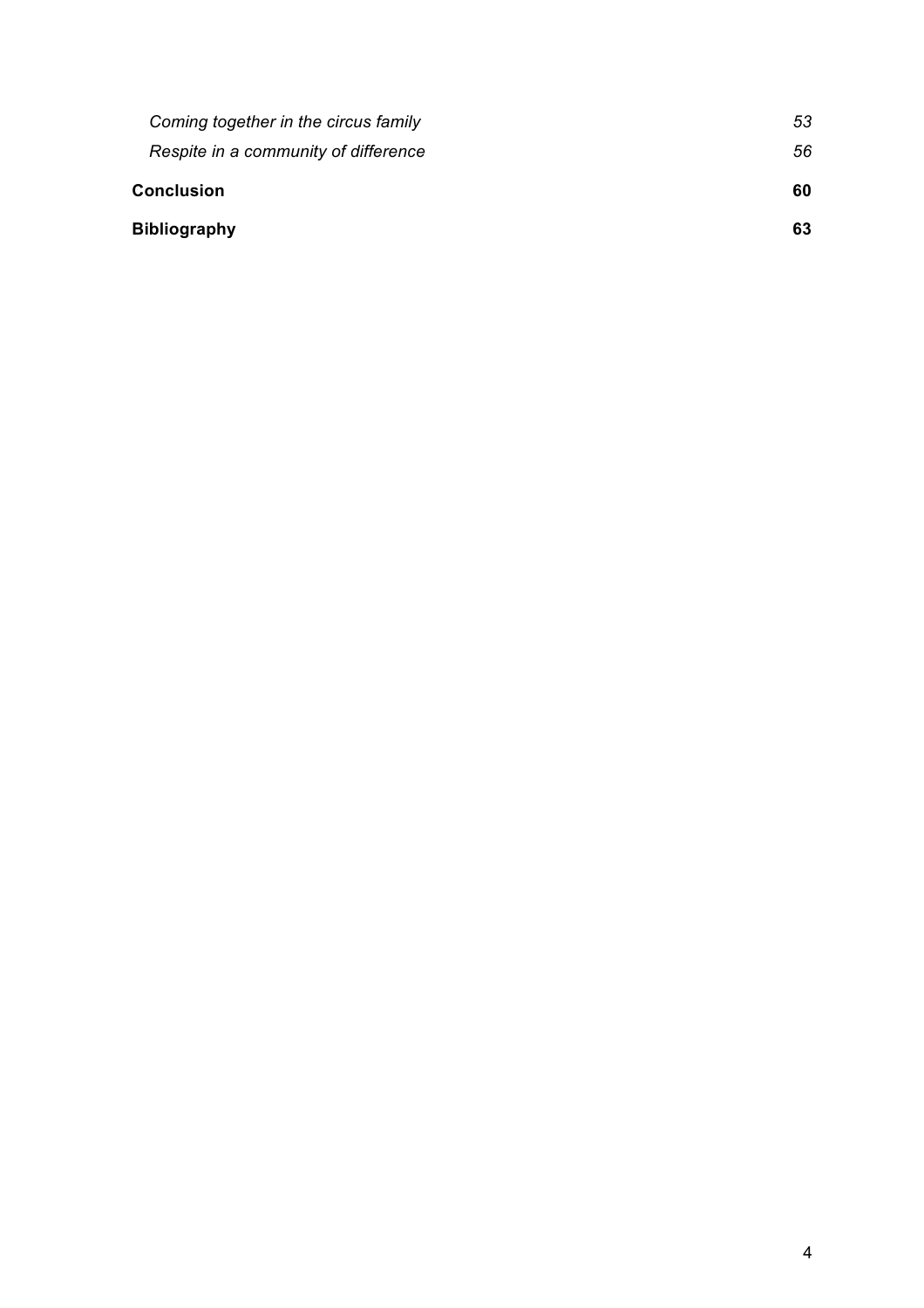# *Acknowledgements*

Sincere thanks goes to my inspiring supervisor Associate Professor Patricia Wise, who has been my academic hero since my undergraduate days many years ago. Thank you for encouraging me to flex my academic circus muscles and supporting my passion to share circus with as many people as possible.

Thank you to my circus colleagues David Sampford, Jessica Radvan and all of the Flipside Circus children and young people who inspired me for many years.

To my Dad who supports his crazy "carnie" daughter in every project I dive into: thank you for listening to my passionate rants and for putting up with me babbling on about cultural theory and circus.

Lastly a huge thank you to the late Dr Reginald Bolton, who I was lucky enough to have as a mentor for a few years: your work continues to inspire so many people and I am proud to carry on the academic circus "torch" in the hope of inspiring people as much as you have inspired me.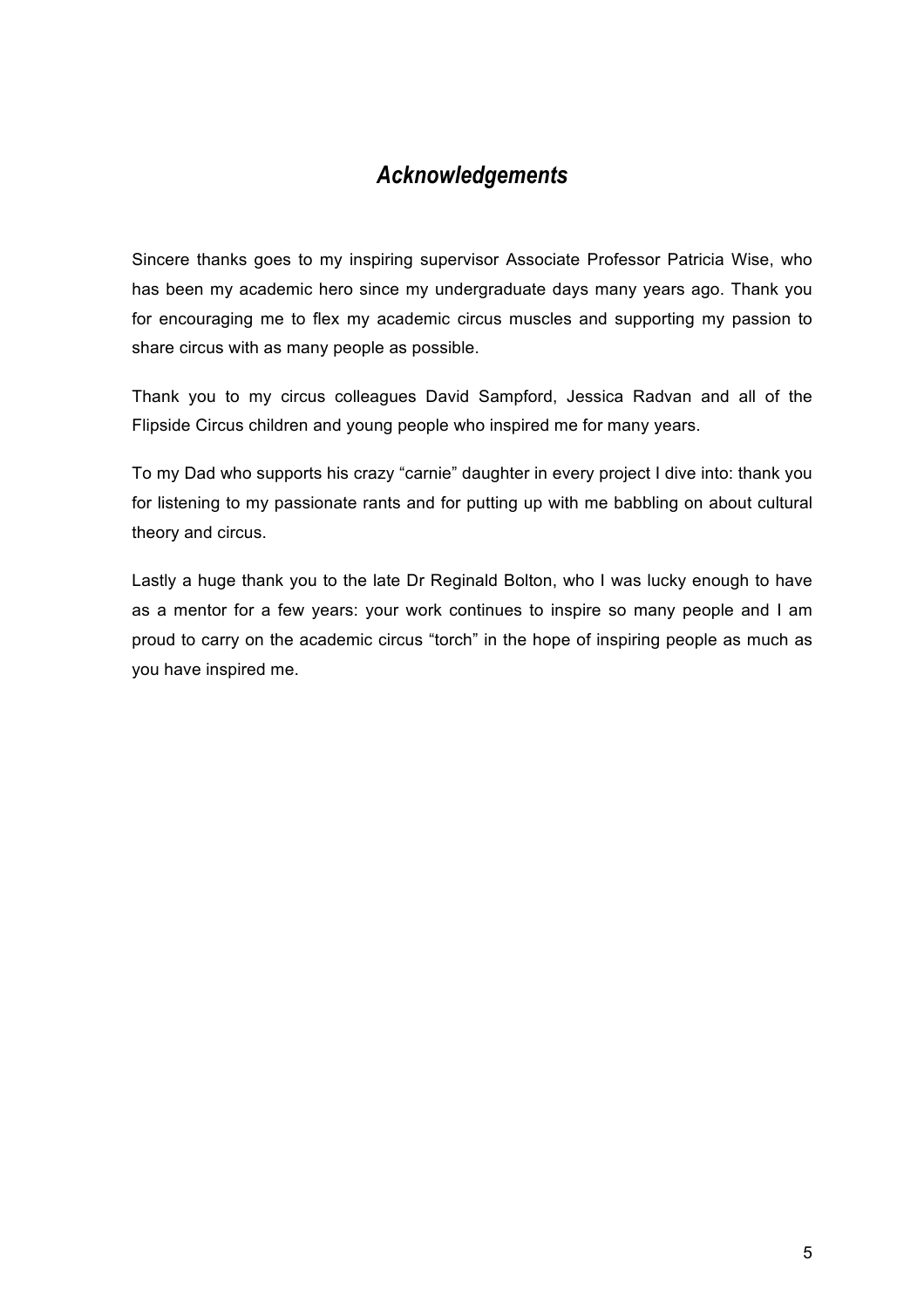# *Introduction*

### *Circus values and value of circus for children with autism*

This project is concerned with how circus training can be used as a form of occupational therapy for children diagnosed on the "autistic spectrum"<sup>1</sup>. Using the tools of circus training to "unlock the body" can open up a new world to children with "special needs". Not only do they gain strength, coordination and physical awareness, they also gain confidence, opportunities for creative expression and a sense of "fitting in" somewhere. Many "special needs" children have spent a great deal of time in their young lives involved in physiotherapy, speech therapy, osteopathic therapy and behavioural therapy – some of them since birth. The mental and physical strain that this puts on both child and family can be huge. Further, children can reach plateaus in their development, which might be seen as an indication of them having come to the limits of their capacity to benefit from the therapy, but can, in fact, simply be due to boredom or frustration. By recreating a *culture of circus* for children on the autistic spectrum, we provide them with an environment that is stimulating while being safe, challenging and inclusive. It is possible to use circus training to develop the same motor skills and muscle memory outcomes that are most often targeted in occupational therapy and physiotherapy, with the difference that there is another especially creative and playful layer that is more likely to enable children to enjoy the therapeutic process. Hanging upside down on a trapeze not only creates a physical experience that helps to strengthen children's bodies, it offers them imaginary engagements and actual challenges that help them to develop confidence in many different respects – physical, emotional, creative, expressive.

The circus is a culture where difference is not only embraced, it is celebrated; a place where freaks, social misfits and oddities in general have found a way to belong, especially since the 1800s. Circus has a history steeped in the idea of being different and unorthodox. It encourages "rules" and expectations about physical abilities to be bent and broken in order to create a dynamic space that changes the way we see and experience the human form, and reorganises our ideas of what bodies are capable of doing. The lights shining upon an aerialist as she flies through the air defying gravity; the sound of

 $1$  I use the term "autistic spectrum" as this is the most commonly used medical term, however this, and the term "special needs" are both labels that are capable of locking children into categories and "boxes", which we try to avoid when working with children and circus.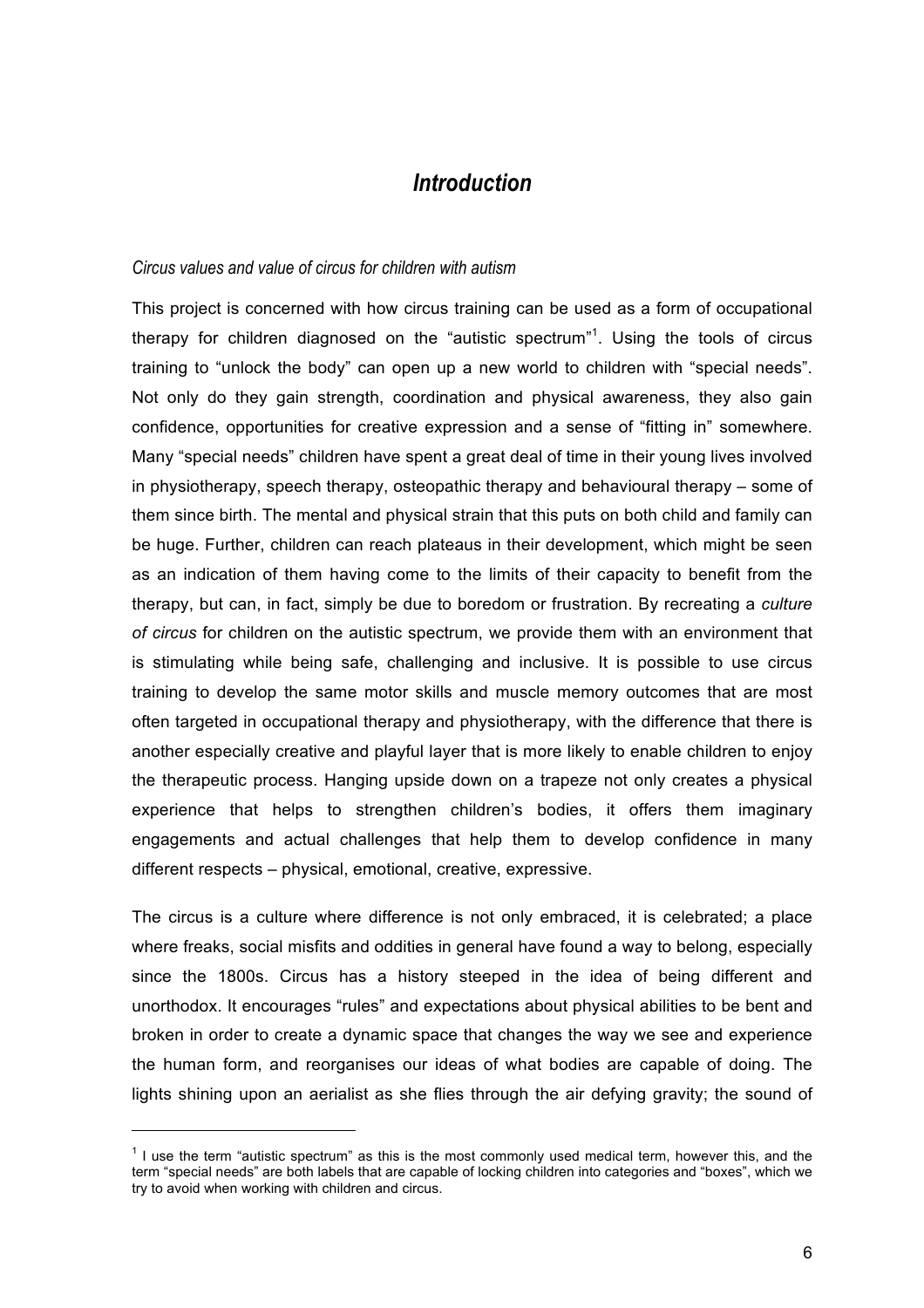the drum roll as acrobats balance delicately upon each other's shoulders, keeping the audience in suspense as to what might happen if they slip or fall – these are aspects of circus that amaze onlookers, but equally they can amaze performers. Social circus allows children to amaze themselves. This project explores how amazing yourself can be especially important for children too often seen as problems, who can come to see themselves that way too. Further, the spectacle of the circus also exemplifies a kind of community of differences, and a sense of acceptance of people simply on the basis of what they bring to the production of creativity in motion. In these ways, the attraction of circus for performers can partly consist in providing a place in which those who may have been told "you can't do that" or "that's not possible" can undertake the "impossible" *and* in providing a place where those who may feel like "square pegs in round holes" can find that they "fit in" alongside each other.

Children with special needs are more often than not, however kindly, represented as "square pegs in round holes" in our society, and they can therefore frequently experience their lives as such – as not quite fitting in, or even not fitting in at all, to the parameters that seem to be "normal". These children can benefit greatly from creative and innovative forms of therapy. My work aims to show how circus can play a significant part in providing ways of meeting their actual (rather than assumed) needs. In my work as a Youth Circus practitioner I have witnessed how circus can positively impact on the lives of young people in general, and how it can benefit those whose experience of life has been traumatic – such as youth at risk and refugee children. Over time, and as a result of undertaking therapeutic programs, my work has become increasingly focused on how circus training can enhance the emotional, physical and creative wellbeing of autistic children and their families.

The spectacle and frenetic physicality of the circus may appear to be an assault on the senses – festoon lights, ring masters with megaphones, acrobats flying past, noise and rapid movements all amounting to a state of chaotic energy that would seem to be the exact opposite of what a child with autism "needs". However, my experience suggests that when autistic children are immersed *as participants* in this state of creative chaos, in fact they begin to draw upon the senses that they usually repress in order to shield themselves from the world. That is, it seems that the apparent chaos of circus gives them an opportunity to express themselves and their feelings more freely than they "normally" do. Physically they are challenging themselves, developing body awareness and fitness. Mentally they are achieving feats they at first regard as impossible, gaining confidence in themselves and learning to trust their bodies to hold them up and balance themselves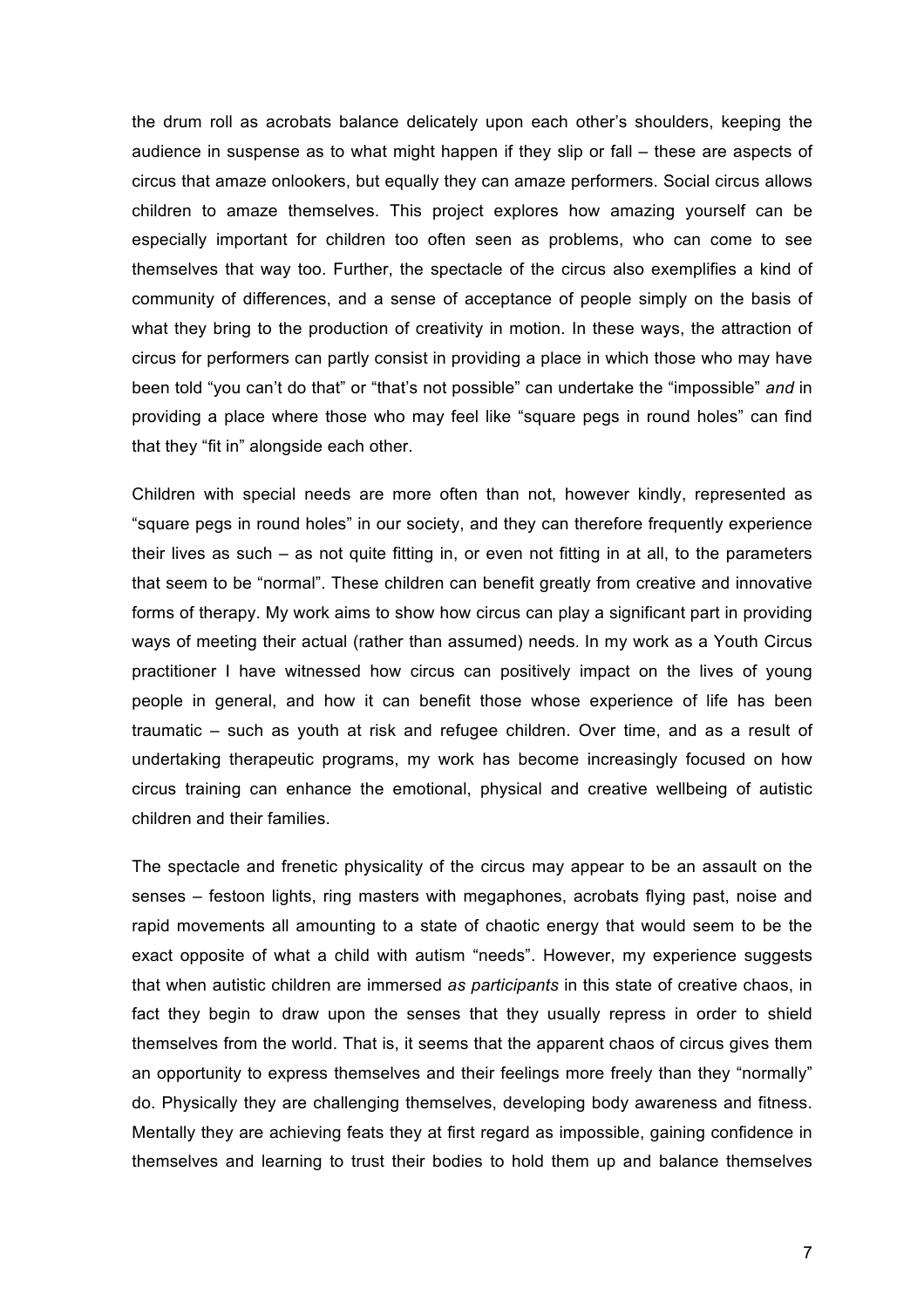safely. And beyond these obvious benefits experienced by each child to various extents, lie the emotional and creative rewards that arise from being *part of the group* that is participating in the circus.

Children with autism, almost by definition, are unaccustomed to *feeling* part of a group; to experiencing a sense of connection and interaction with others as enjoyable, stimulating and exciting. Circus, also by definition, is a group activity – whether it is a group of professional acrobats learning to trust each other with their creative ideas and bodily safety, or a bunch of amateurs learning tricks for fitness and fun, circus sets up a creative space that is beautifully chaotic *and* inclusive, relying at once on individual brilliance and group cohesion.

My thesis argues that for children with autism circus provides an opportunity to explore the play between allowing themselves to be exposed to a sense of chaos in which they draw on their senses, and making a creative virtue of the kind of order that they are used to imposing, or trying to impose, on their day-to-day world. Further, the practice of circus values their eccentricities, individual preferences, talents and modes of expression, while at the same time encouraging them to rely on and interact with other children and trainers in order to execute a trick or acrobatic sequence, or make an audience laugh. My thesis also argues that when circus is used as an alternative therapy, there are flow-on effects for siblings and parents. Further, participation in circus training can improve how children respond to other therapeutic strategies.

### *Aims of the project*

In order to build on my professional observations through focused research, I have explored the following areas:

- how autism affects the entire family unit;
- the outcomes for children with special needs of becoming participants in what I am calling "creative chaos";
- the implications for children who feel "different" of a circus philosophy and culture that are inclusive, value difference and help to build community; and
- how circus can change how people experience and understand the world and each other.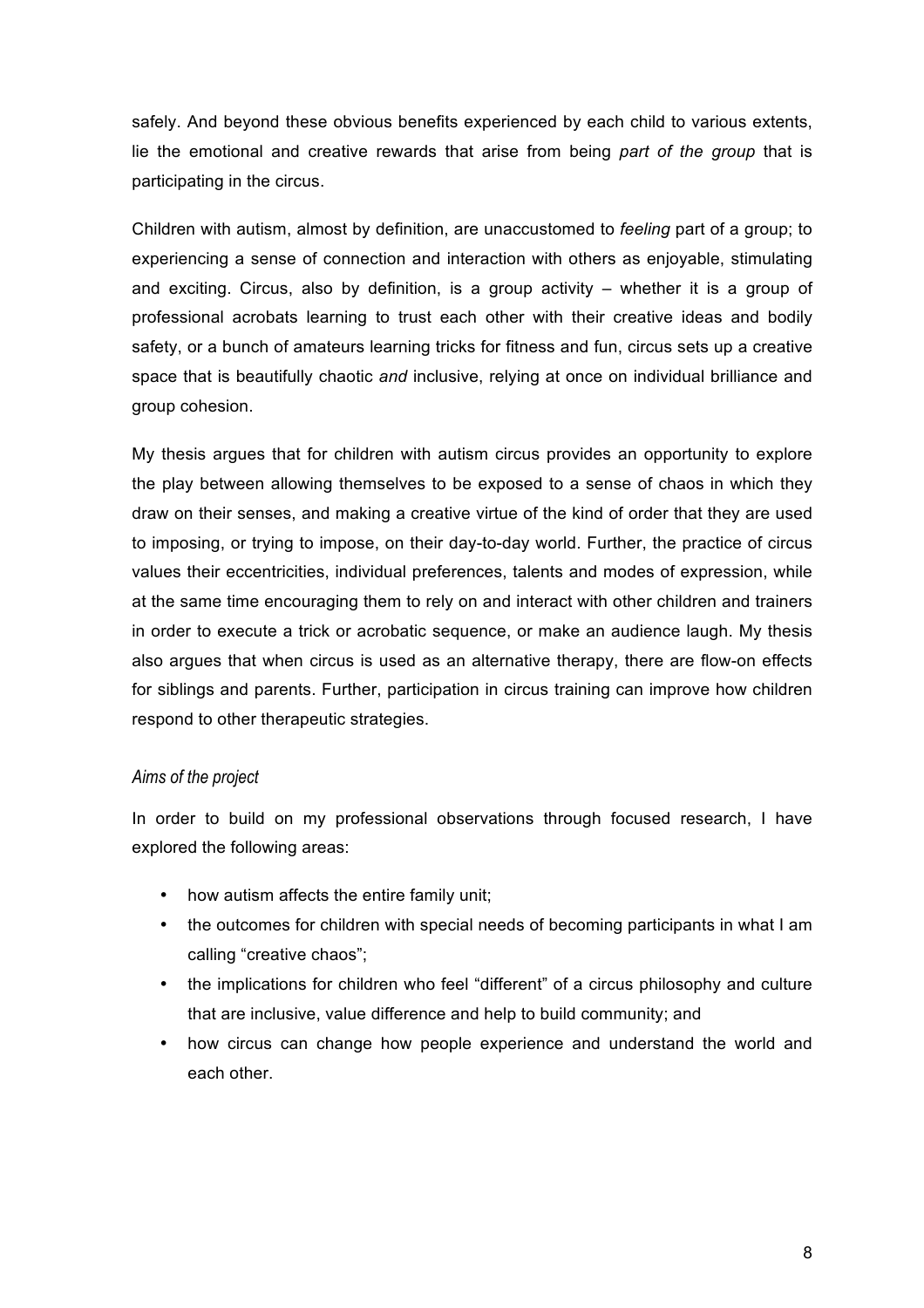#### *Methodology, Literature and Organisation*

This project is based on my professional experience as a circus performer and trainer, and particularly, as a Youth Circus practitioner, and draws on that experience for observational evidence and examples. Further, I undertook several focused interviews with physiotherapists, occupational therapists and circus trainers with whom I have worked in connection with Flipside Circus and other projects. I have drawn on literature specifically relating to youth, community and social circus. In particular, I am indebted to the late Reg Bolton's doctoral thesis, *Why Circus Works: how circus can be a significant development experience for children and young people* (2004) and his book, *Circus in a Suitcase* (1988). Given the extent to which ideas about order and disorder, chaos and creativity, individuals and groups, belonging and community have emerged as central to my discussion, my conceptual frameworks have come to include theoretical work on embodiment, difference, identity, belonging, creativity and changing notions of community. In particular, I have been influenced by the work of Michel Foucault, Gilles Deleuze and Félix Guattari, Giorgio Agamben and Elspeth Probyn. While I did not consider it appropriate to attempt to provide a discussion of autism in medical and therapeutic terms, I found the overview of current understandings provided by Utah Frith (2003) particularly helpful. On the experiences of parents of autistic children, I have been greatly assisted by the dissertation of Kirsten Fritz (1999).

The chapters of the thesis are arranged thematically, with the focus for each based in the mix of research methods, professional experience and literature that I have outlined: "Autism affects the entire family unit"; "Creative chaos"; "Philosophy and social circus"; "A community of outsiders"; "Therapeutic benefits"; and "Changing the way we see ourselves and each other". I hope to convey the value of circus beyond stereotypes of spectacle, sequins and eccentricities; to pose important questions about identity and belonging; to demonstrate how circus can enrich experience and life skills for children with autism; and to suggest how the ability to look "outside the box" of what is "normal" can help us understand difference as a positive characteristic of self and community.

### *Identity, difference and belonging*

Identity, difference and what it means to "belong" are questions that arise often in contemporary cultural analysis, and we will also find them at the heart of what makes circus an important tool for understanding ourselves and each other, and how we can learn to "belong" together with our many differences. Although identity is something that we all struggle to come to terms with, there is a growing discomfort with "identity politics"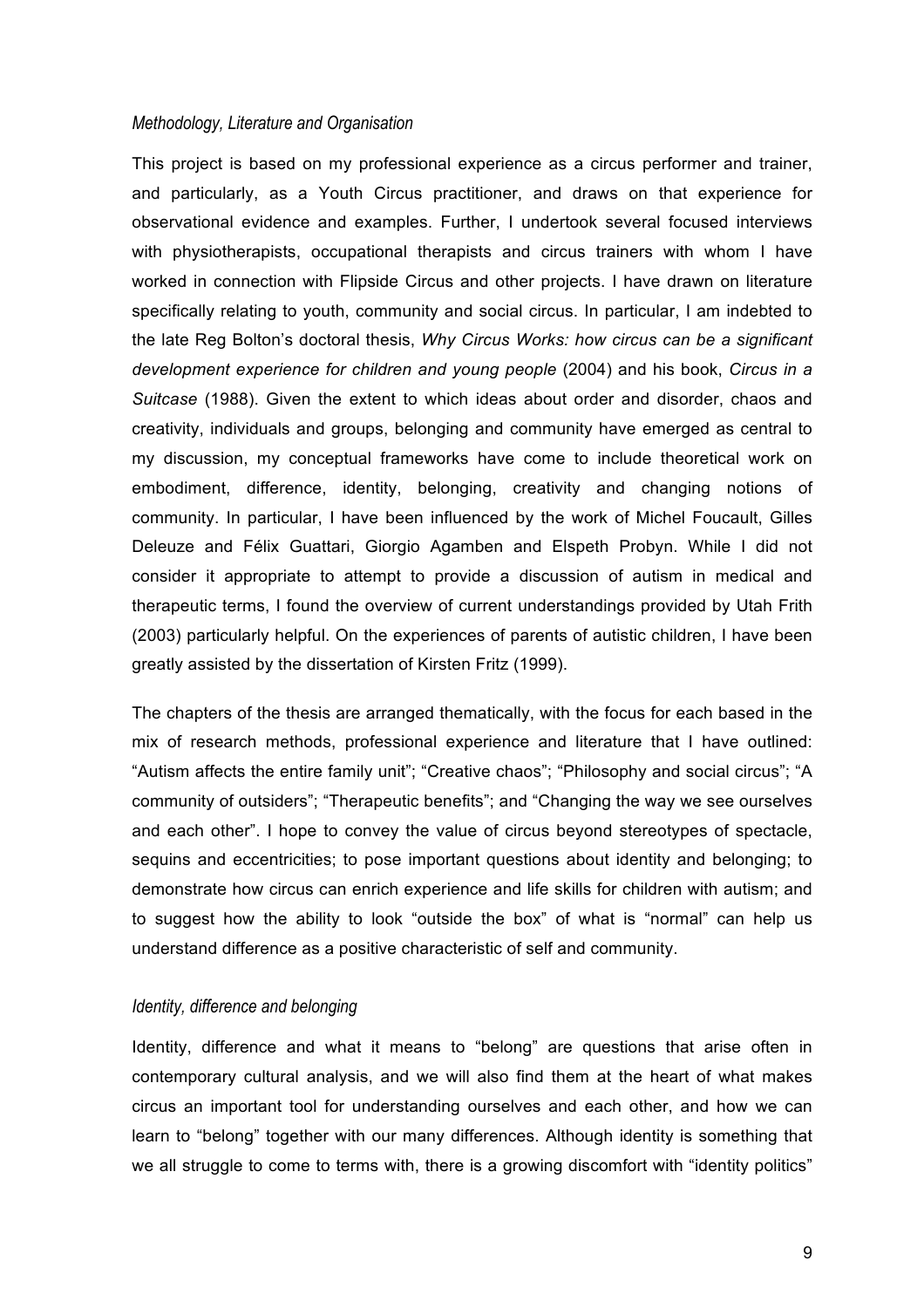as a means of positioning oneself, and at the same time an unwillingness to discuss identity freely or frankly:

Increasingly, it seems that even in progressive circles the heart has fallen out of conversations about identity. Identity has become a set of implacable statements that suppress, at times, questions about what identity really is for. (Probyn, 1996: 9)

Aiming to develop a "sociology of the skin", Probyn argues that we can come to terms more productively with questions of identity, and desire, if we understand belonging not in terms of being inside of a category of sameness, but by sharing the condition of complete difference in a position "outside belonging"; by giving ourselves scope to "approximate" belonging; and by recognising that being "proximate", being close to other, is not contingent upon recognising similarities to ourselves. Identity and belonging, in this analysis, are fluid states, becomings that take place in shared difference (Probyn, 1996). It is my aim in this thesis that by uncovering the inner workings and under-utilised potential of circus as a tool for social and personal change, particularly for those whose identities are located outside what is considered "normal", I can demonstrate how conventional ideas about identity and belonging can be challenged and undone, along with labels we place upon each other in order to create categories, and boundaries we draw concerning what is possible or acceptable for bodies.

For children with autism, participation in circus enables their "outside belonging" to become a shared feeling based in a personal sense of identity that does not require them to suppress their difference. They can experience affinity with others in a context that endorses difference and celebrates idiosyncrasy. At the same time, their personal sense of identity is enriched through achievement. The benefits of this can be shared in each child's family, and families can come together through their children's experiences in the circus. Through this work in relation to children with autism and their families, I hope in turn to inspire parents and children more generally to pick up a juggling ball, stand on a tight-wire, swing on a trapeze, or simply think beyond what they have been conditioned to believe is possible.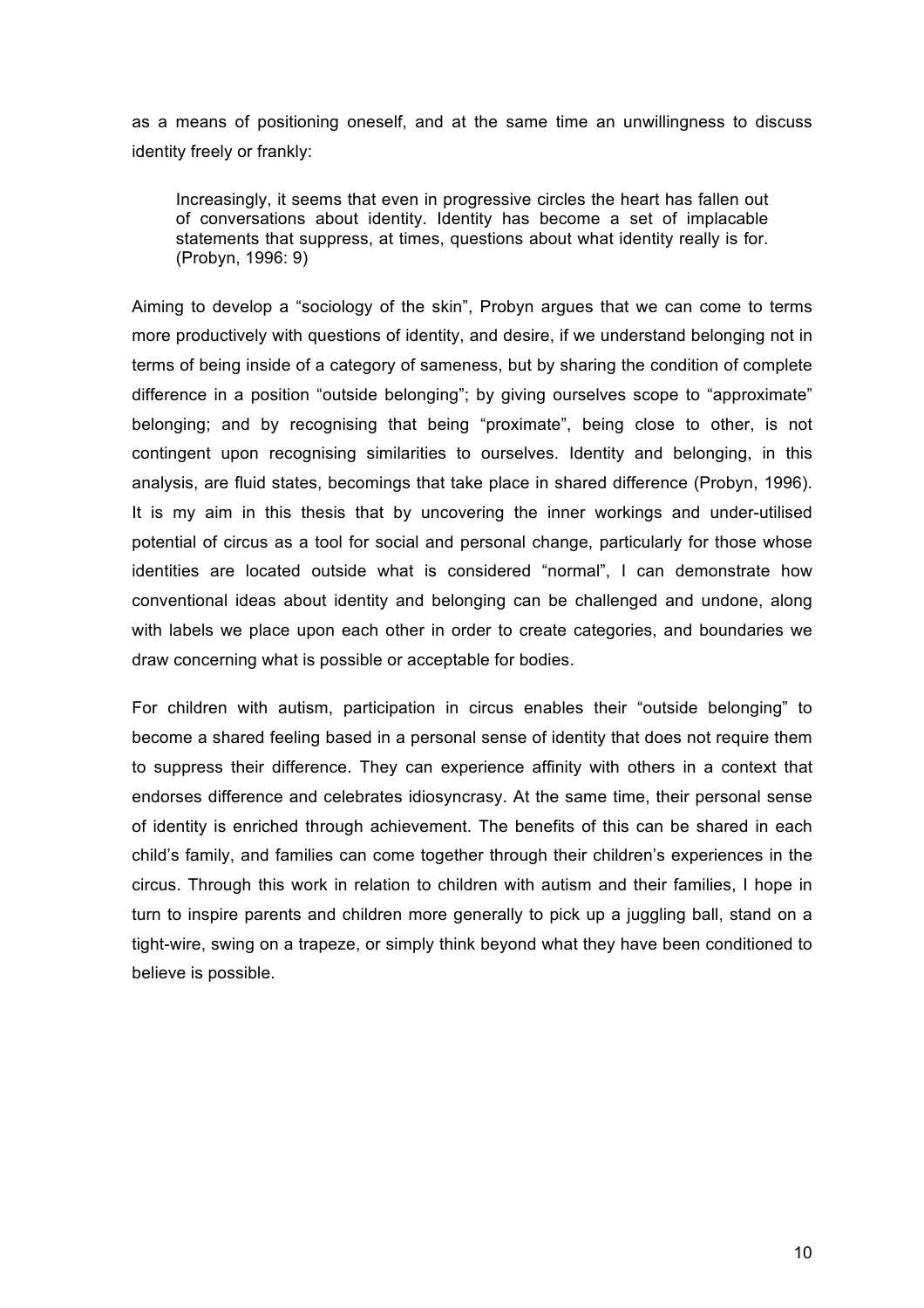# *One: Autism Affects the Entire Family Unit*

#### *Sharing stories*

Although it is an individual who is diagnosed with autism, the impact that both autism and its diagnosis have on the entire family can be enormous. Autistic children suffer great difficulty in building relationships in social settings, whether that is at home, in the classroom or in the playground. During research informing *Autism: Explaining the Enigma* (1997) Utah Frith observed that, "[a]bove all the children seemed unable to establish normal relationships with their peers" (5). However, due to their close and continuing relationship, parents and siblings are affected first and most seriously, sharing the medical and cultural labels as well as the everyday challenges that come with living with a son or daughter, brother or sister with "special needs".

The Australian film *The Black Balloon* develops a powerful representation of what it can be like to live with a child with autism. It focuses on the experience of having an autistic sibling, and on how the condition affects not only the autistic child but his entire family. *The Black Balloon* is centred on the relationship between two brothers, Charlie and his older brother, Thomas. Charlie has a diagnosis of Autism Spectrum Disorder with Attention Deficit Hyperactivity Disorder (ADHD). Thomas loves his brother but struggles to deal with his condition because of the extent to which it affects his own day-to-day life. Thomas desperately wants to have the experience of being a "normal" teenager, but Charlie represents all the reasons why Thomas cannot have that. Thomas is often placed in the role of care giver for his autistic brother, a role for which 16 year-old boys do not necessarily see themselves as "cut out". This is a situation with which many families with an autistic child are familiar. It is common for siblings to find that they have to sacrifice what is considered a "normal" way of life for their age due to the special needs of their brothers/sisters. At the very least, siblings need to accept that they must relinquish more of their parents' attention to their brother or sister than would usually be the case. However, outside the family, they frequently feel a need to "defend" their autistic siblings' behaviours and condition among peers – even among friends – at school and in other social settings.

In a heart-wrenching way, *The Black Balloon* depicts the shared struggle that autism can become. The film enriched my understanding about how much autism affects the entire family, and especially how stressful it can be for the siblings. Some of the most powerful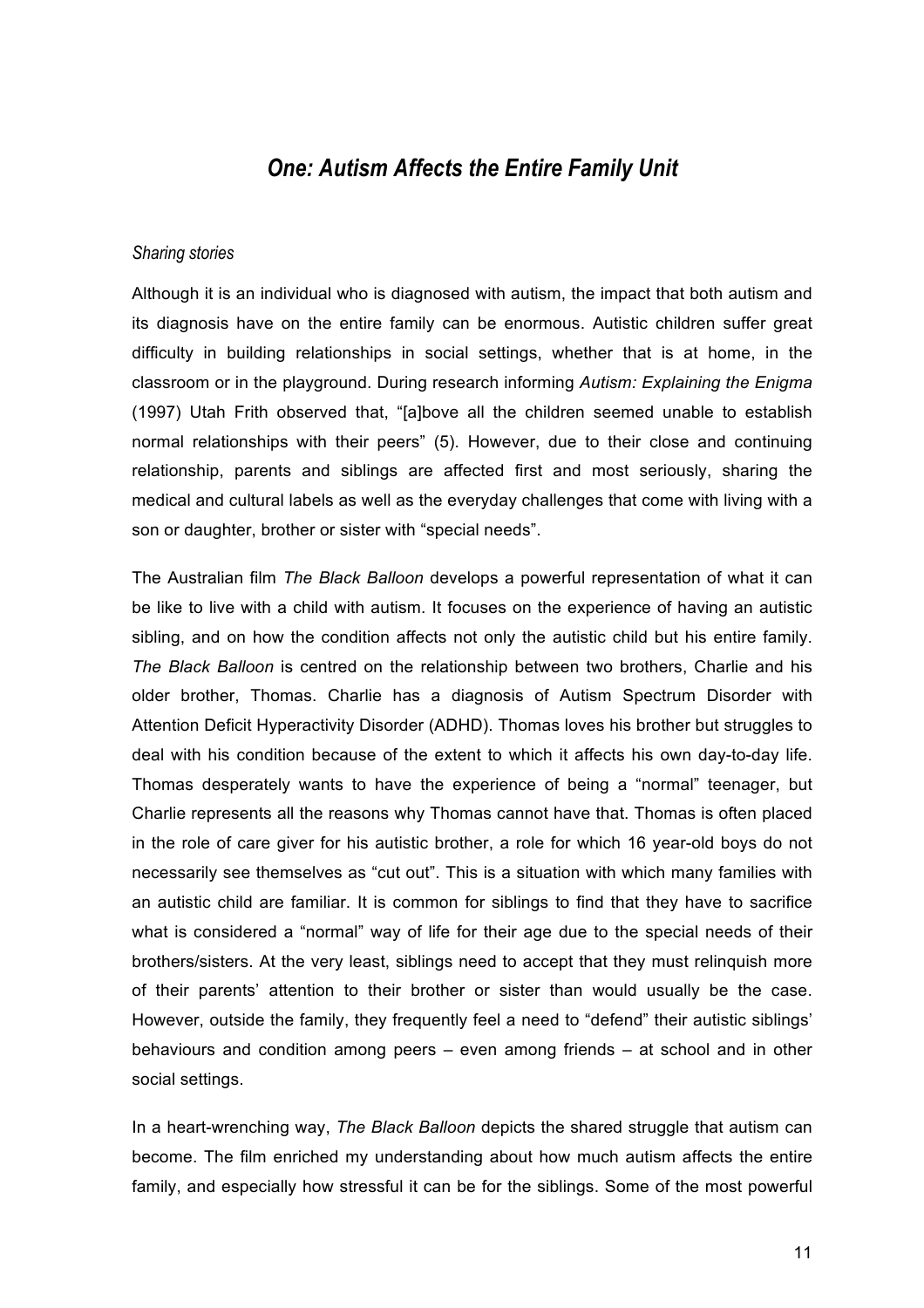scenes are concerned with events that take place in particularly ordinary settings. Charlie and Thomas attend different schools: Charlie goes to the special school and Thomas attends the regular high school down the road, but they catch the bus from the same stop. One morning, Charlie is bullied by a group of kids from Thomas's school. The bullying is entirely based on how Charlie's autism makes him different. The boys mimic his repetitive gestures and strange noises, mocking him openly and taunting him physically by pushing him around. They are unaware that this is Thomas's brother but quickly find out when Thomas and his girlfriend, Jackie, step in to defend Charlie. This moment permanently changes school life for Thomas. He becomes the focus of incessant bullying himself. Categorised as "weird" for having an autistic brother, he is shunned for something that he cannot change. He is bullied and made to feel like an outsider simply for being a brother<sup>2</sup>. In the cruel environment of adolescent peer pressure, Thomas lives the cliché: we do not choose our family.

Parents of children with autism not only face the challenges of their children's behaviours in the home, but frequently feel the need to apologise for their children's behaviours in public; to be constantly vigilant "in case" their children create a problem for others; to over-police their children in order to avoid such difficulties. As a consequence, most parents of children with autism experience anxious, stressful and highly-strung lives. As with the ordinary circumstance of the school bus stop in *The Black Balloon*, everyday chores like a trip the supermarket can end in disaster for parents with autistic children.

Kirsten Fritz, a behavioural therapist, undertook an Honours thesis centred on the experiences and challenges facing mothers with children diagnosed on the autistic spectrum (1999). Having worked closely alongside families as carer and therapist, her insights into these mothers' experiences, in conjunction with the interviews she conducted with them, help us to understand how complicated family life can be.

Your social life is very limited because people say, 'Yeah come around for a BBQ' or 'come around for a meal'. First of all you've got to think that Toby isn't going to eat anything – well that's okay, and then one of you has got to decide for the evening that you're going to be the one that watches Toby. Usually it is me because I watch him anyway. Because Toby will wreck things, as you know. Our house is Toby proof, but you can't let him go into the bathroom or he'll eat their soap. He can just do an untold amount of small misdemeanours in a very short amount of time. They don't really matter but when there are a lot of them – he can pull things out of the cupboard, pinch the lollies, eat toys.

 $2$  Most bullying focuses on a characteristic that the bullied person cannot change – being short, wearing glasses, being clever, being from another country, wearing different clothes due to cultural necessity and so on. All bullying seeks to make the bullied person feel powerless in his/her difference. What makes Thomas's situation particularly frustrating is that he is unlikely to have been bullied if he did not have the brother he has.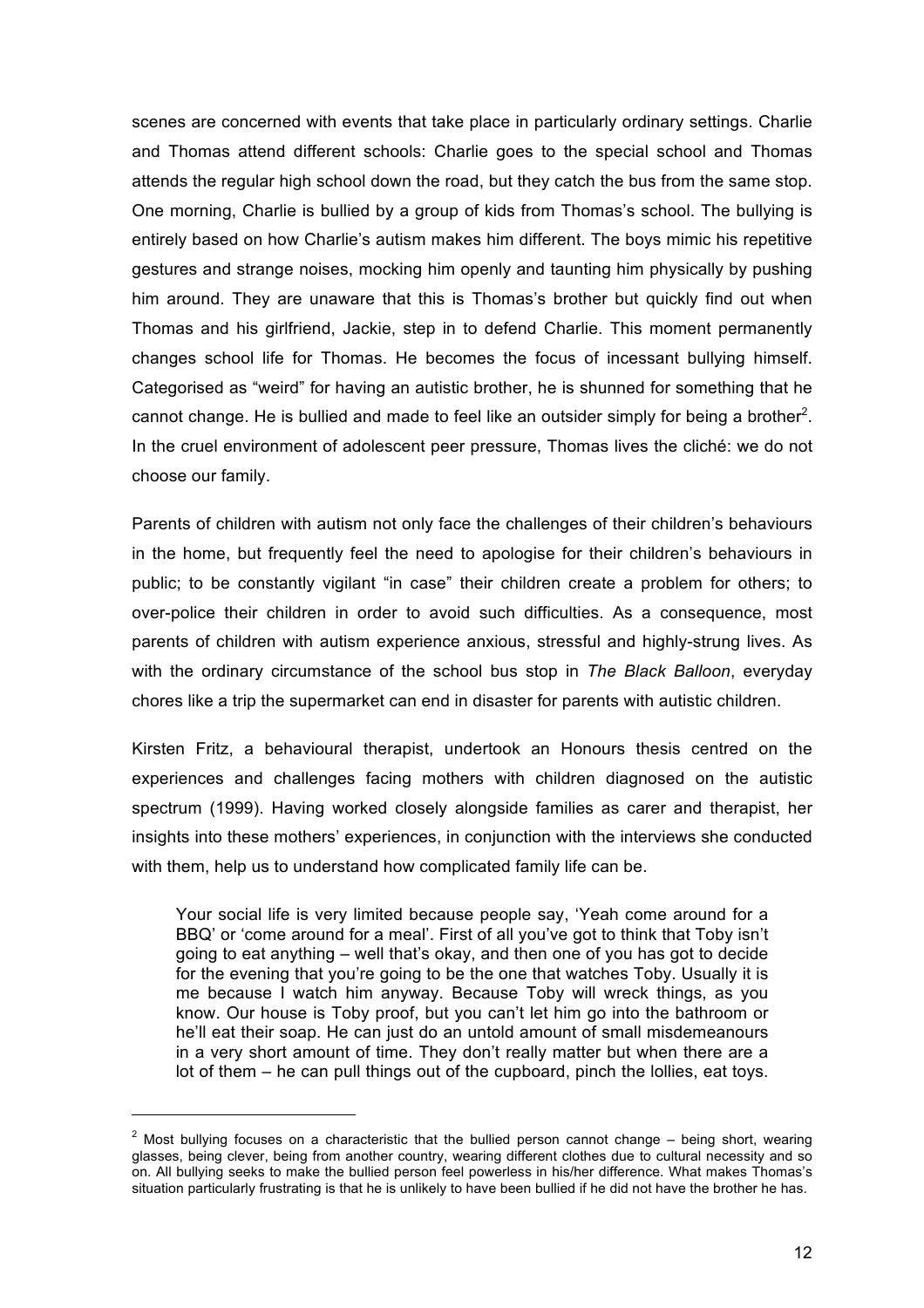He can get into somebody's bed and mess it up. You try going to a Christmas party or anything when you've got Toby. I think people can be better than what they are. I expect somebody at the whole Christmas table to get up and take him for a walk so I can eat my lunch. (Michelle, Mother to Toby, 26 February, 1999 in Fritz 1999: 53)

In different but equally important ways, *The Black Balloon* and Fritz's work supplemented my own experience with autistic children and their families with more intimate understandings. The film invited me to engage imaginatively as well as emotionally. The professional and personal relationships Fritz clearly built with autistic children and their mothers enabled extraordinarily close access in terms of observation and interviews. Her thesis combines her personal narratives, the reported narratives of the parents and scholarly work to take a reader "into" the lived experience of families and therapist while at the same time providing a professional perspective. In highlighting the degree of tension and anxiety characteristic of daily life with an autistic child, both of these resources became particularly significant in stimulating my thinking about how social circus can provide a context in which members of a family can collaborate in a creative and positive way, sharing an experience that has the potential to bring them closer – even though it takes place largely in a "public" setting. That is, for parents and siblings, as well as for autistic children themselves, becoming involved in circus can provide something of a counterbalance to the tensions and difficulties that tend to characterise many aspects of family life. Later, I will discuss in more detail how the benefits of circus training can affect not only the child who participates in it, but also his/her immediate family as a "roll on" effect, and also the possibilities that circus can offer in terms of social change.

#### *Diagnosis: the labels we place upon bodies*

Foucault (1991) describes the emergence and establishment of power-knowledge relations in post-Enlightenment Europe in terms of various regimes through which bodies were "disciplined" (i.e. rendered "docile", brought under the control of the state). Among these are the kinds of written discourse undertaken in particular contexts such as the military, education and medicine, understood as "disciplines" (i.e. epistemological fields). "The power of the Norm," Foucault observes, "appears through the disciplines" (1991: 184). Once it has appeared, the "norm" is continually reinforced, developed and perpetuated through various kinds of "examination", each accompanied by particular forms of "disciplinary writing" (184-194). "The other innovations of disciplinary writing" he explains, "concerned the correlation of these elements, the accumulation of documents, their seriation, the organization of comparative fields making possible to classify, to form categories, to determine averages, to fix norms" (190). In hospitals these techniques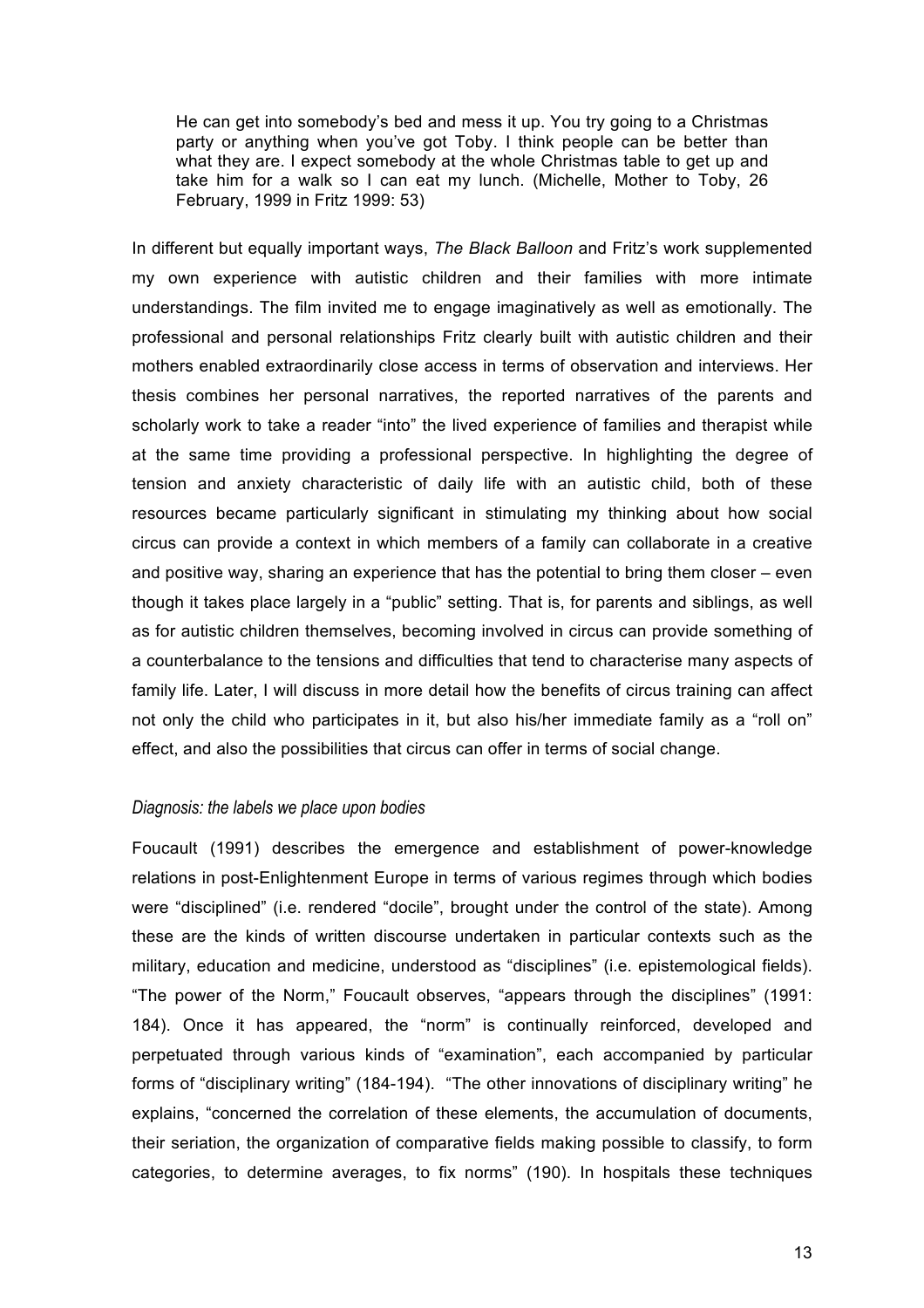became, by the end of the eighteenth century, the basis of "what might generally be termed the 'clinical sciences'" (191). For Foucault, this development was part of addressing "a great problem", a question that had existed since Aristotle: "Is a science of the individual possible and legitimate?" (191). The development of clinical sciences – "the problem of the entry of the individual (and no longer the species) into the field of knowledge" – is accompanied by "the problem of the entry of the individual description…of the 'file' into the general functioning of scientific discourse" (191). This becomes "a new form of power over bodies". In the vast archives of late eighteenthcentury medical files we see "where the modern play of coercion over bodies, gestures and behaviour has its beginnings" (191). So, individual files become archives, which in turn enable the establishment of "norms", against which individual "cases" are measured in order to establish a diagnosis, which in turn becomes the basis of a file… and so on. The examination and diagnosis are thus central to how individuals are positioned and understood in a clinical setting, or as Foucault puts it in his own systematic examination of these processes:

3. *The examination, surrounded by all its documentary techniques, makes each individual a 'case':* a case which at one and the same time constitutes an object for a branch of knowledge and a hold for a branch of power. The case is no longer, as in casuistry or jurisprudence, a set of circumstances defining an act and capable of modifying the application of a rule; it is the individual as he may be described, judged, measured, compared with others, in his very individuality; and it is also the individual who has to be trained or corrected, classified, normalized, excluded etc. (Foucault, 1991:191)

Medical diagnosis after examination by a "specialist" has thus come to carry great significance in Western culture. There is no question that it has the weight of authority, but as Foucault's analysis demonstrates, it also involves the recognition that with diagnosis the "individual" becomes a "case", and somehow passes into the realm of medicine, into the "hands of the experts".

Being provided with a diagnosis that their child has Autistic Spectrum Disorder is a very challenging moment for parents. It marks a transformation, and while that might be experienced as relief after a long period of worry and uncertainty, it is also a time when parents can quickly feel that their autonomy, their sense of agency in relation to the life of their child, is somehow taken from their hands.

Diagnosis can provide parents with guidance, help them to understand the sources of the behavioural and physical differences that their child is displaying: "Having a diagnosis, searching for an answer, a meaning for their child's behaviour, is of primary importance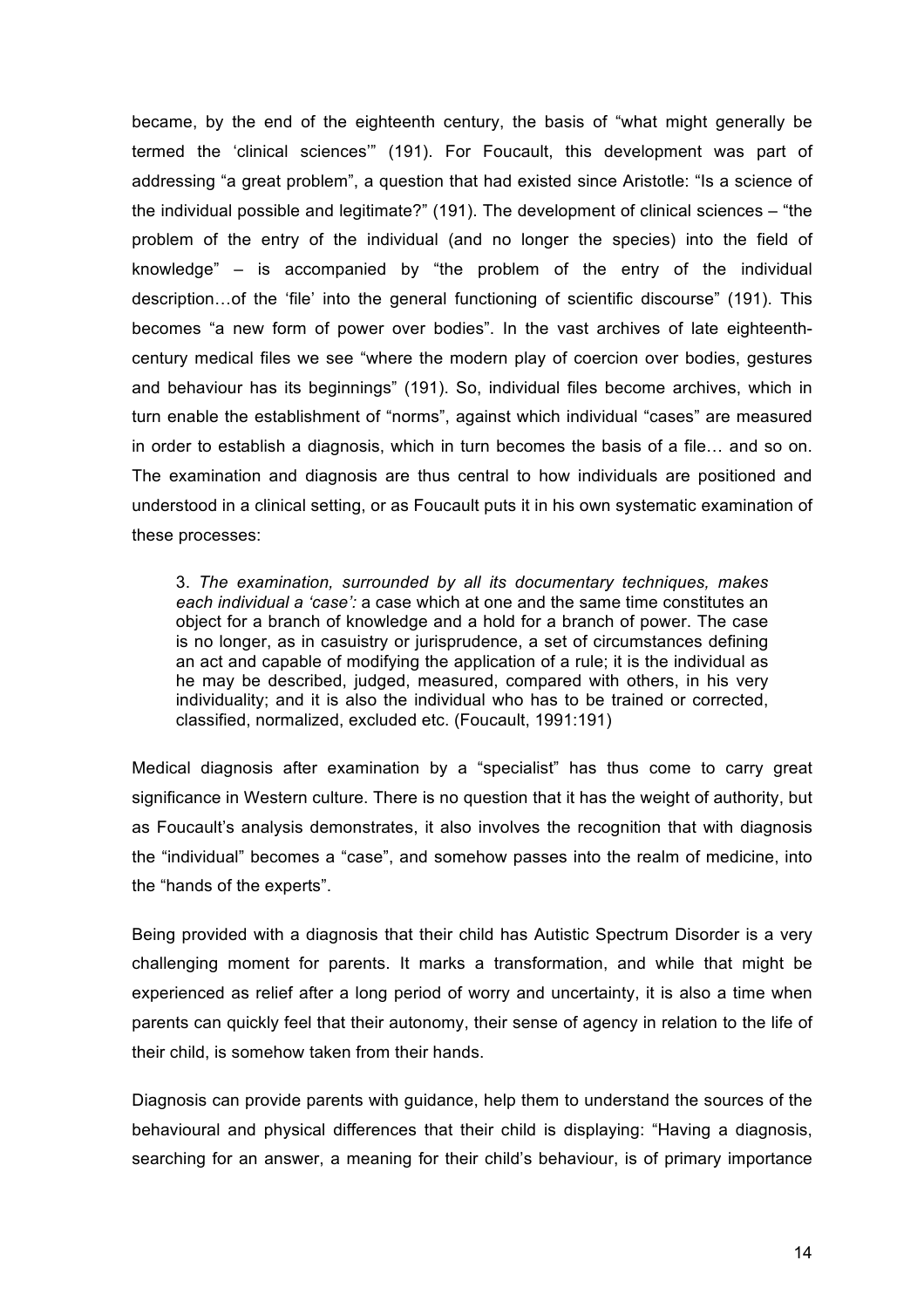for parents" (Fritz, 1999: 41). Equally, though, diagnosis can apparently lock parents into a "label", a category, for their child and so produce sudden shifts in their own sense of identity as the parents of that child. Further, they may not feel comfortable with aspects of the advice they receive concerning various means of "controlling" or "normalising" the behaviours of their child. However, they may not feel able to challenge or question the expert who has provided them with an explanation, understanding, a sense of clarity about their child's behaviours. Fritz (1999) argues that there is often insufficient recognition among those providing diagnosis of the mixed impact that it can have on parents, and the tension between the knowledge-value of the diagnosis and the implications of it.

It is obviously necessary to identify the "symptoms" of autism in order to develop therapeutic approaches to it, however categorising bodies can also produce negative outcomes. There is a "problem", as Foucault puts it, in understanding the experiences of individual bodies in terms of how they match sets of "empirical data" and hence fitting them into categories, so that we know what to call them, how to judge and position them in relation to a "norm".

The examination combines the techniques of an observing hierarchy and those of normalising judgement. It is a normalising gaze, a surveillance that makes it possible to qualify, classify and to punish. It establishes over individuals a visibility through which one differentiates them and judges them. (Foucault, 1991:184)

The normalising effects of labels on bodies – fat, thin, special needs, autistic – transforms individuals into "cases" which in turn reinforces a binary opposition between what is considered "normal" and what sits "outside". And even when the reason for the examination and judgement is therapeutic (and not to punish), there is too readily a slide between such a binary and questions of identity, relationship, belonging and so on. This is partly because of the cultural status of the examination itself:

...the examination is highly ritualized. In it are combined the ceremony of power and the form of the experiment, the deployment of force and the establishment of truth. …it manifests the subjection of those who are perceived as objects and the objectification of those who are subjected. The superimposition of the power relations and knowledge relations assumes in the examination all its visible brilliance. (184)

How this takes place in the experience of ordinary families in the contemporary setting of medical diagnosis, is in fact not as different from the effects Foucault describes as we might want to assume. Due to their need to access a range of educational and therapeutic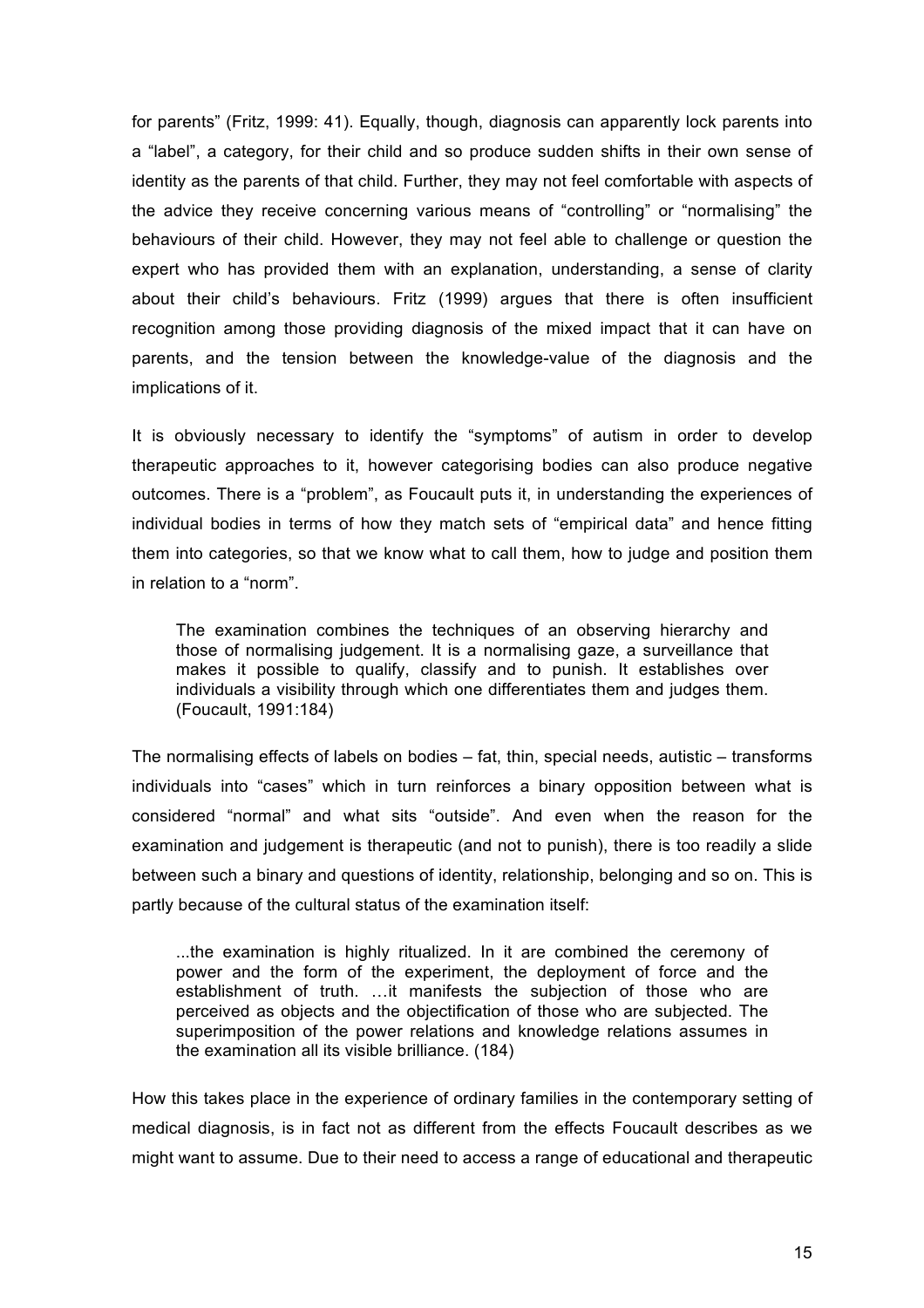services, there is a sense in which parents are *forced*, eventually, to seek a specialist diagnosis of their child. That diagnosis *is* taken to provide "truth". And in order to be given access to that "truth", parents must be willing to have their child become the object of the expert gaze. In that moment, even before diagnosis, parents hand over something of their autonomy, and their sense of the power relations involved in their situation *is* changed by the knowledge relations. This helps us to understand how the privileged position attributed to medical specialists in knowledge relations can produce a sense of powerlessness for parents, even when that is not at all the effect/affect intended in the diagnostic or therapeutic setting. In any case, the changes in the usual array of relations within families consequent upon a diagnosis of autism are likely to produce uncertainties and anxieties, which can also impact on how the family interacts with the helping professions that inevitably become involved in their lives.

### *Discourses, relationships and feelings*

The stress of diagnosis and therapeutic decisions mean that it is not uncommon for particularly strained relations to develop between parents and professionals. Parents often struggle against the labels  $-$  and thus perceived constraints  $-$  that seem to be placed upon the child *and* upon the parents in relation to how they "manage" their own child (Fritz, 1999; Billington, McNally and McNally 2000). It is clear that professionals often play a very supportive role, but equally, professionals can have serious negative impacts on how parents experience the context of diagnosis and subsequent discussions about "therapies" and "case management"; that is, about their child's future. Medical jargon and the sense that professionals are placing children into "boxes" or "pigeon-holing them" in order to fit them into a special needs "system" can be confronting and frustrating for parents.

Tom Billington worked with Bridget and Cary McNally in writing, "Autism: Working with parents, and discourses in experience, expertise and learning" (2000). The McNallys, the parents of "Tom" who was diagnosed with Autism at the age of three, share their experiences with professionals and experts:

From the very beginning, we became disaffected with professionals and 'experts'. Most failed to address our conflicting feelings. On one hand we felt a deep love for Tom but, on the other, we were daunted by the prospect of raising this very difficult child. This conflict was exacerbated by the attitude of professionals. They, and others, left us no doubt that this event was something bad; in short, a tragedy. (Billington, McNally and McNally, 2000: 62)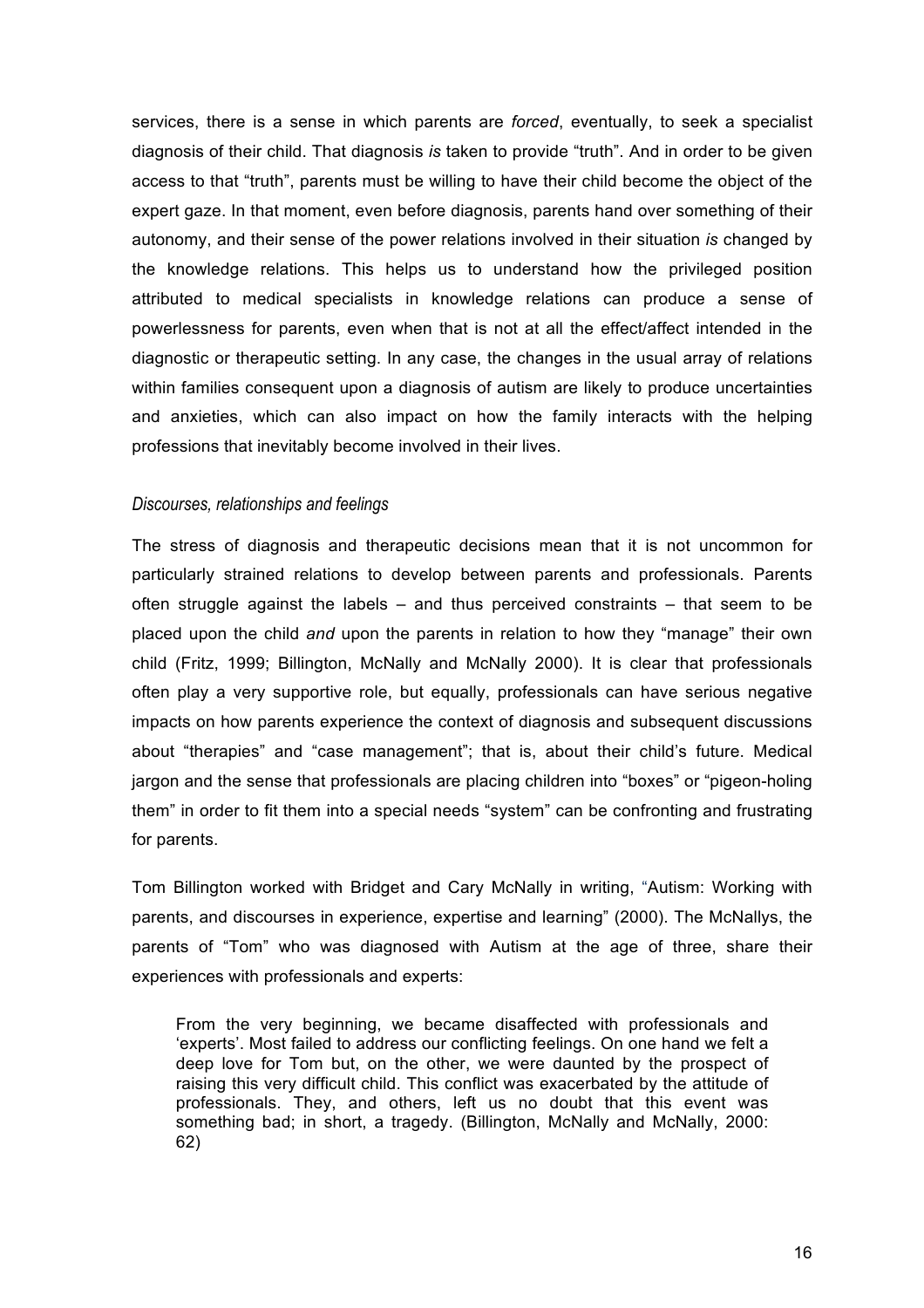One can only try to imagine the enormity of grasping the diagnosis of your child with any illness or "disability", however, to be confronted with deeply negative attitudes from experts doesn't do much to offer hope to families at a time when they need it most:

Various negative comments also contributed to our feeling of anger and disempowerment. One such comment was, 'well, let's look at it this way: he won't be going to Oxford.' What we needed was to discover how we could make a positive difference in our lives. (Billington, McNally & McNally 2000: 62)

The stigma – or simply pity – surrounding children with autism and their families can be understood more clearly when considered in terms of Foucault's analysis of the importance of norms in post-Enlightenment Western culture. His work explains the power of the labels we apply to bodies when we position them outside of the norm; the exclusionary discourses that accompany those labels, including the discourses of experts; and the consequent coding of autistic children in the social, in popular discourse. That coding is deeply familiar to parents prior to the diagnosis of their child. That is, at diagnosis, the word "autistic" comes already carrying the discursive weight of negative cultural assumptions and an accompanying sense of isolation. The power relations that result from discursive practices positioning autistic children "outside the norm" mean that the children and their families are designated in terms of negative assumptions – "terribly sad for the family", "…and s/he seemed such a normal little baby", "a tragedy", "you have a hard road ahead" – and allocated to one kind of minority group or another. No matter how well meaning experts, teachers, relatives, friends and neighbours may be, their attitudes and discourses frequently result in the family feeling alienated and angry. This affects how parents regard themselves and their child, and can produce an impression that socially they are somehow being "punished".

A sense of being "made" to feel different is doubly reinforced by the extent to which each person has been acculturated to understand their place in the social in terms of sameness and difference. The linguistic function that enables us to make meaning has, in Western culture, been intensified into regimes of power that rely on degrees of sameness, or degrees of likeness to a particular measure of what is "normal" among people. Thus we each learn to see ourselves in terms of the extent to which we "fit" or do not. In this hegemonic, on which Western culture has come to rely to perpetuate certain dominant groups and structures, difference is a mark of "failure to measure up", and if we recognise this about ourselves, it becomes a question of affect: it is a strongly felt, embodied, "failure". The linguistic operations of difference and sameness are relatively straightforward, but when they are arranged into all sorts of codes and made a part of the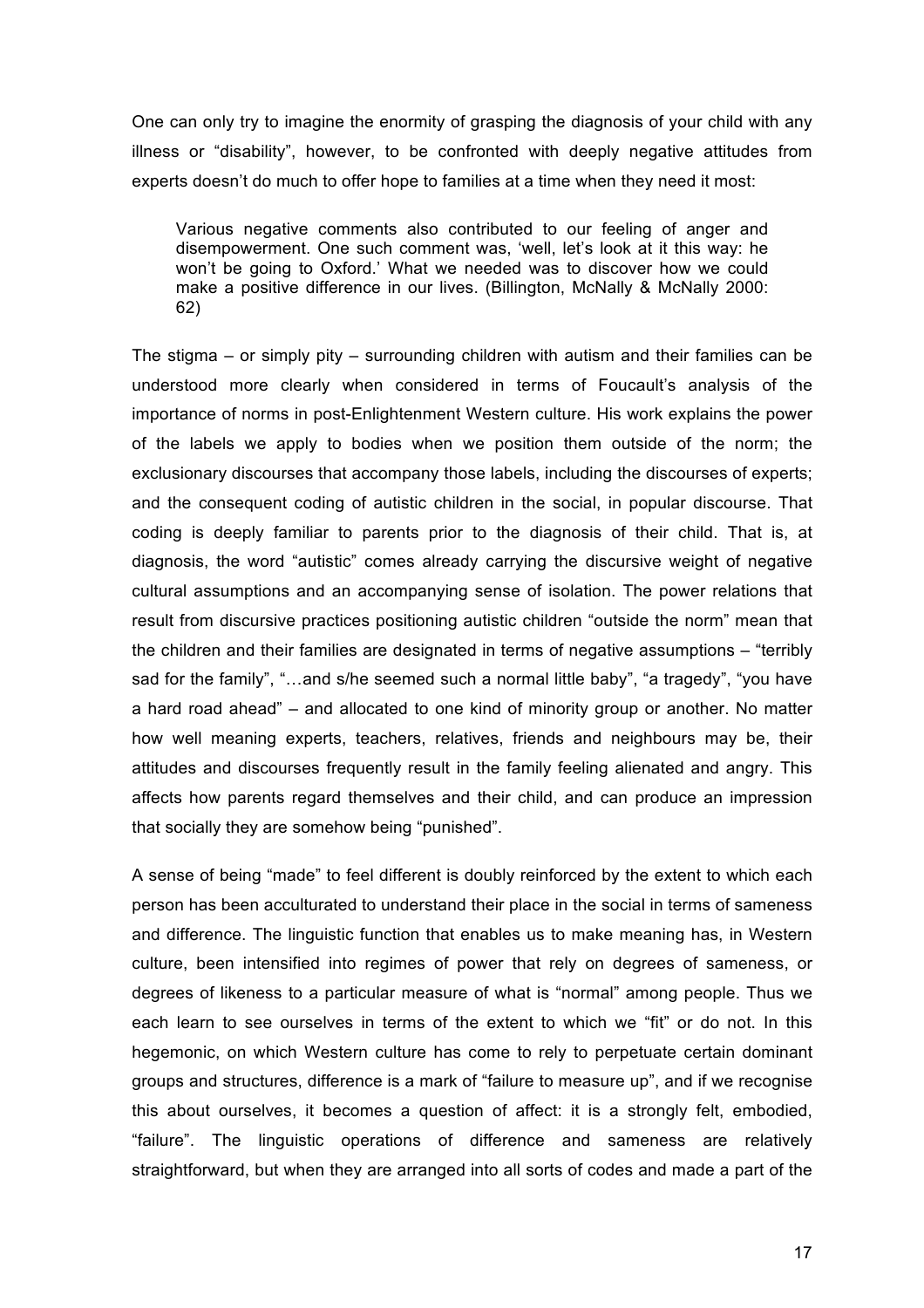symbolic order, part of the ways in which power is expressed in social and cultural settings, they also become implicated in complex networks of power relations that disperse across those settings and affect the people in them. As Deleuze and Guattari explain, "semiotic chains of every nature are connected to very diverse modes of coding (biological, political, economic, etc.) that bring into play not only different regimes of signs but also states of things of differing status" (1987: 7). This is why, when people recognise that they are being allocated "a differing status" by those around them on the basis of the presence of a child with special needs in their family, they can have feelings such as alienation, loneliness, anger, shame, guilt and so on. It may be that those around them are also constantly reassuring them that they "shouldn't feel that way at all", that they "know that's not real/how it is" – but such reassurances are just as likely to reinforce as diminish feelings of difference.

Fritz provides a great deal of evidence about how discursive coding and social perceptions of autistic children affect mothers in their day-to-day existence. In particular, she observes the operations and impacts of judgement, of the normative gaze and of expectations of "what a child should be". How a child "should" behave in public is a tacitly agreed social and cultural standard, an unwritten law that often sees not only the behaviour of autistic children on trial, but also the role of their parents, and in particular their mothers. People don't pay special attention to the child and parent who "fit" the standard but they turn their gaze markedly towards the child and parent who don't "fit". Fritz summarises the self-regulating that mothers undertake in response to this sense of being measured and gives an insight into the constant battle they face between what is best for their children and what the feel is "expected" by others:

[The mothers] also encounter the more generalised social stigma involved with an 'abnormal' child and must cope with the fact that although the children look 'normal', their behaviours in public, and in extended family gatherings, are far from 'normal'. People's responses to those behaviours, whether verbal or non-verbal, can be read by the mother as much as judgements upon her as upon her child. She may become apprehensive about taking her child into public places; wonder whether her necessary ways of interacting with him will be 'judged' negatively by others; or feel a need to respond to his behaviours in ways which are counter-productive in relation to the techniques used for the treatment of his condition in the family home. (Fritz, 1999: 52)

It is my aim that through this project and through the use of circus as a tool for social change, we can begin to adopt a positive way of interacting with those who are different from a perceived "norm"; that we can recognise how our own use of a normative gaze and silent judgement affect others; that we can begin to look at things from a different perspective to create more positive outcomes for children with special needs and their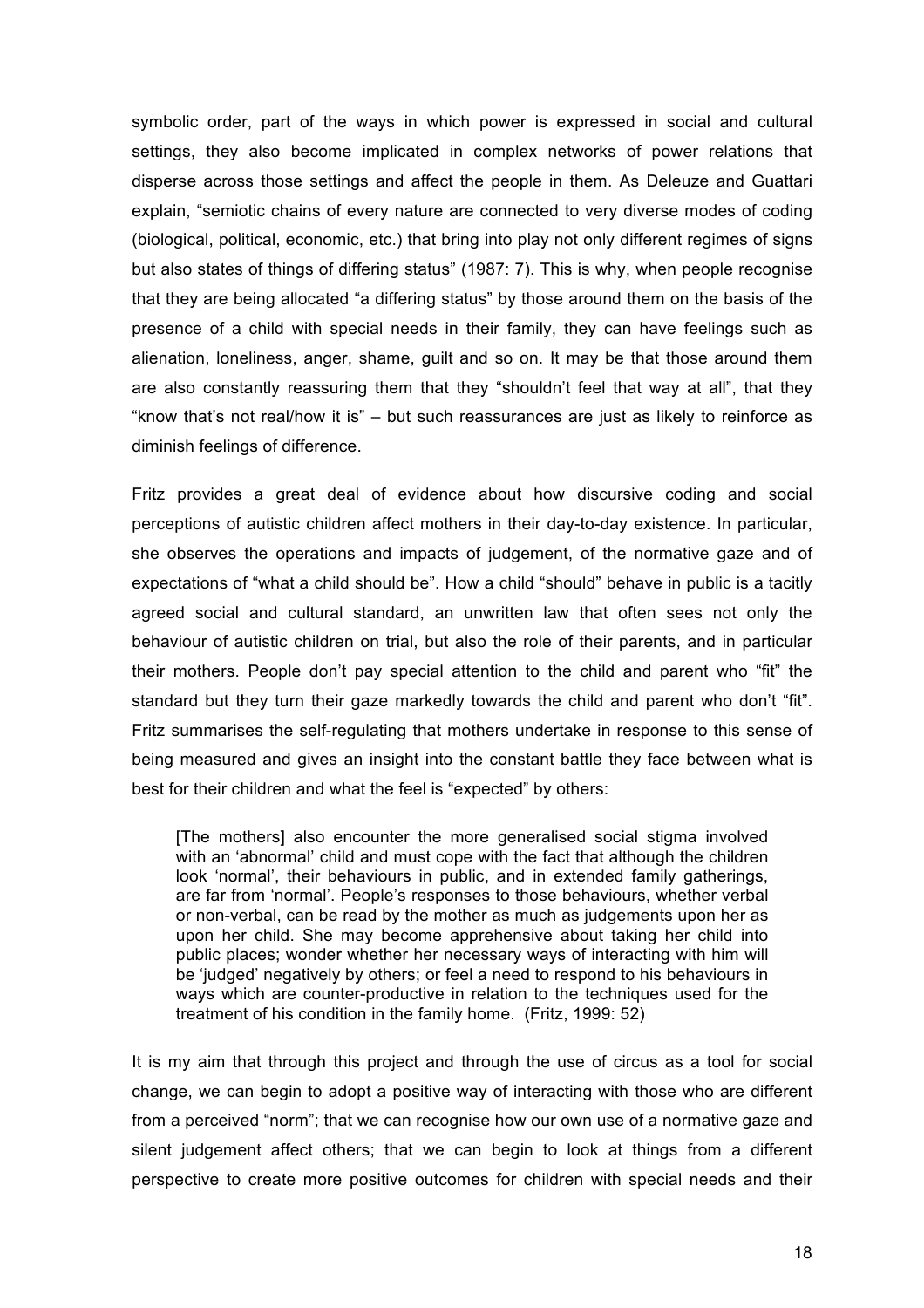families. I am not alone in this aim. Obviously, not all experts and professionals inadvertently adopt negative discourses when dealing with families and autism. Change can be encouraged by the work of particular medical practitioners or therapists. Kaye Dixson, physiotherapist and creator of "The Juggling Brain" program, saw a need for a more open and creative way of working with children with learning difficulties – an approach that would not only improve their physical development, but also boost their self-confidence and creativity. Dixson starting to add juggling exercises into her programs and was impressed by how effectively it worked and how positively parents were responding to it as well.

By working on the vestibular system with juggling exercises, improvements occur in reading ability and writing ability as the pathways are connected and stimulated in the same way. Reading and writing requires a lot of input from the brain. How do you get that input? You can do it with a juggling ball: Can you grip the ball between your index finger and your thumb? These are the same muscles you use to write, then bringing in the eye following the ball as you grip the ball and catch the ball, transfers the specifics of the therapy into learning how to juggle – which is what the juggling brain does.

Kaye Dixson, Physiotherapist, Interview: April, 2012

Dixson's work is one example of how thinking "outside the box" can help to bridge the gap between expert and patient. I will now explore how the use of circus training can change lives and build brighter futures for children with special needs.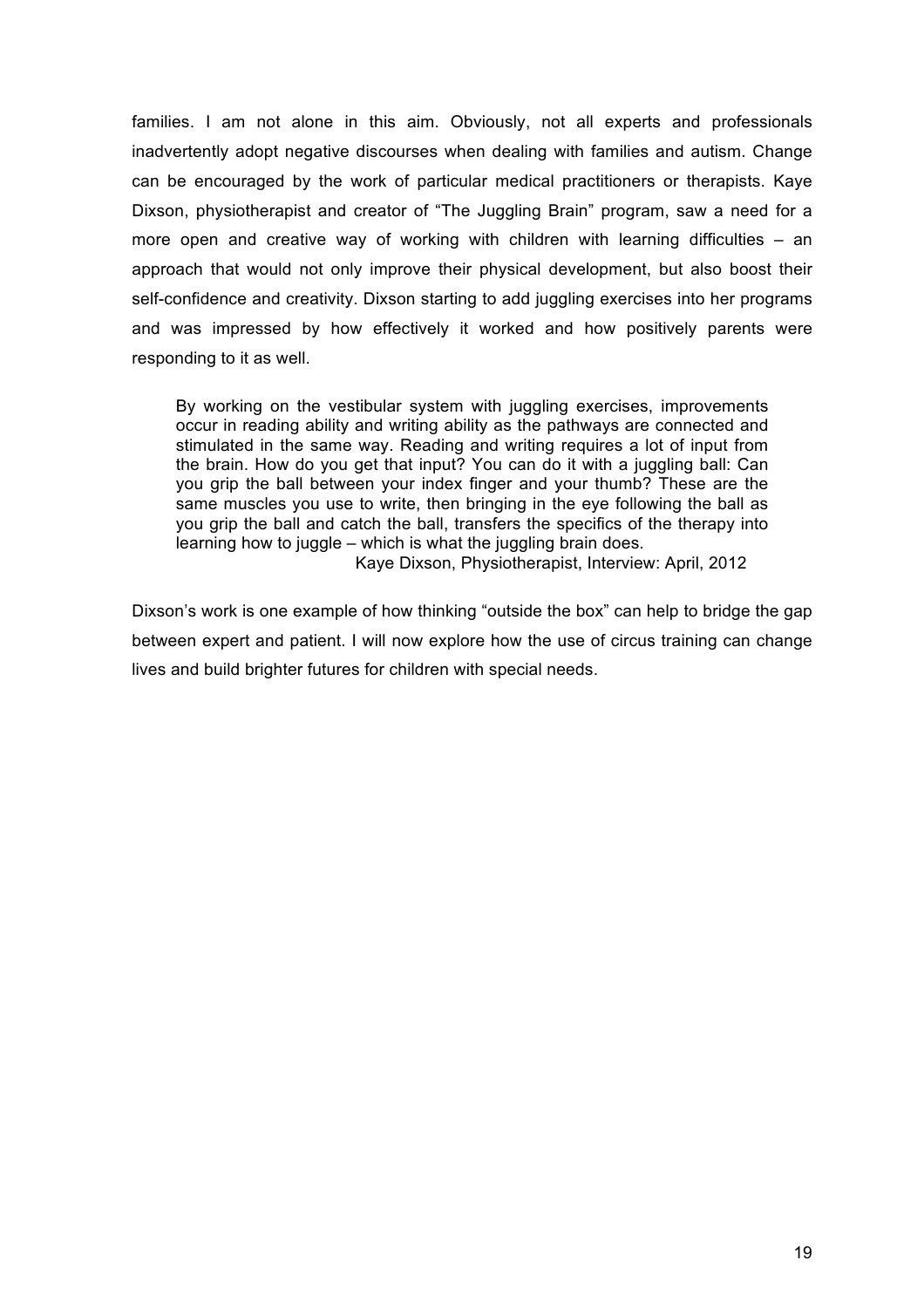# *Two: Creative Chaos*

### *Controlled chaos in the circus arts*

Circus is an ongoing state of controlled chaos in which several acts – each also utilising controlled chaos – usually take place simultaneously, in training and performance: bodies teeter along tight-wires; knives are juggled with gusto; balancing people and objects in precarious arrangements is a regular pastime; and swinging and flying through the air is the defining activity of the genre. Throw children – literally and figuratively – into the mix and the chaos is sure to escalate, while the control must continue to operate.

Circus schools all over the world encourage children to take risks with their bodies and minds<sup>3</sup>. It takes a great deal of courage and focus to get up onto a trapeze and thrust yourself into the air, trusting to the fact that your body and mind will remember what your trainer has taught you to do. When flying trapeze is broken down into its constituent parts, the performance is not simply a matter of swing, let go, catch, land in the safety net. Momentum, timing, trust, athleticism and a consciously embodied awareness of distance and gravity all work together in a complicated equation to make a somersault to the catcher look apparently effortless. Momentum, body and thought work together for an aerialist as she flies, in what needs to be recognised as embodied cognition – understanding-action that refuses to acknowledge any mind/body split. Juggling, while less dangerous, holds even more imminent chaos than flying trapeze: patterns and numbers and momentum and timing and once again gravity, all connect the body to the art, making jugglers look as though they could do it in their sleep. However in their many juggling training sessions, balls will have been dropped, fumbled and thrown in wrong directions hundreds of times before the controlled chaos of a seven ball juggling act comes together fluidly.

Without chaos, circus would not hold the magic and mystery that is the very quality that draws children (and adults) to it. Reg Bolton observes that "much of the value and appeal of circus is that it is relatively unexplored and unexplained" (2004: 1). Circus sets up a space that not only allows apparently chaotic actions to take place, but also enables all kinds of misfits, odd-bodies and kooky types to "fit in" together, and to be at the heart of

 $3$  While circus training, like current theory, avoids dualistic separation between the body and the mind, it is nevertheless necessary to use both terms in order to discuss the kind of synchrony to which the training aspires.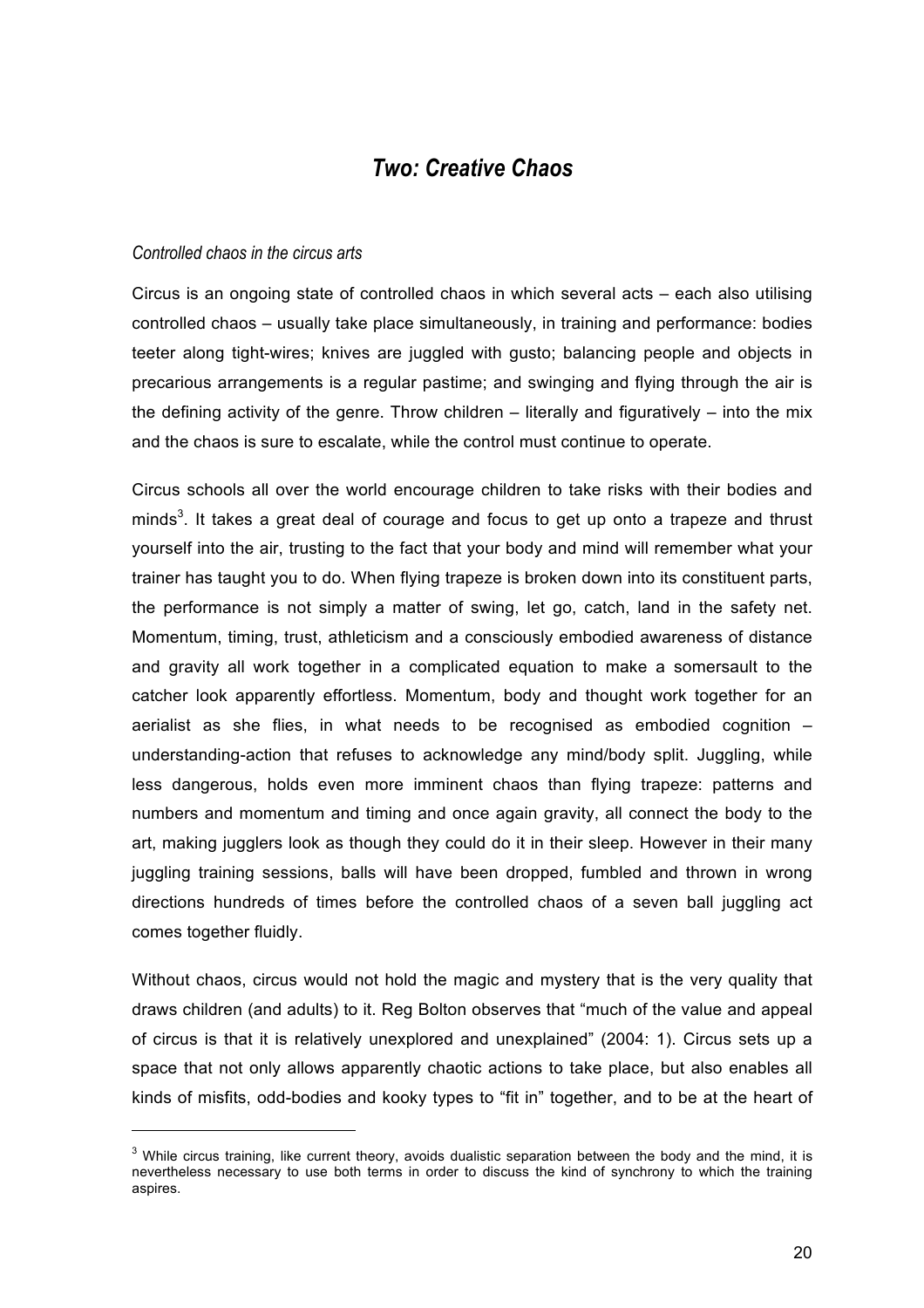the show. For children this makes circus a very appealing setting. And this is particularly the case for children with autism whose behaviour is often monitored closely in the classroom, the playground and in most aspects of their lives. As participants in a circus workshop they are encouraged to let quirky behaviours and excesses of energy "out" while learning how to control and harness them in positive ways towards creative ends.

Within the chaos of circus, the self-control, focus and determination to execute a trick perfectly is what makes a performer achieve mind-body synthesis and draw on deep levels of concentration. An acrobat can be training in a space with 20 other circus performers, all swinging, flying, dangling, flipping and juggling energetically around her, however her mind-body will be connected only to the new trick she is working to perfect. The ability to focus amid the busy disorder that surrounds them intimately connects acrobats to the creative chaos of the circus space as a whole. Once you reach a professional level, the same trick needs to be performed to music, under lights – perhaps strobe – on a stage that might be slightly tilted, with the surrounding activity of other acrobatic performances, the deliberate distractions of clowns who make audience members laugh as they also notice the potential for the acrobats to be dangerously distracted, and then there is that audience, itself consisting of hundreds of potential distractions… but somehow, it all clicks together and works .

Circus *needs* both to utilise and suggest a chaotic process in order to deliver the expected experience, or, professionally conceived, the required product. Underneath the creative chaos is a structure. It is a matter of looking more acutely in order to see it. As an art form circus is not, of course, out of control, despite the old adage, "This place is a circus!" still favoured by media, politicians and people who work in organisations to suggest unproductive chaos overseen by unprofessional people. In an actual circus there is an astutely devised and carefully managed overall plan; a structure, a formula. It so happens that the plan – the order involved in any successful circus show – does not take the form that most people recognise as "orderly".

In *Creativity: Theory, History, Practice* (2005) Rob Pope makes use of the idea of *chaosmos* – a running together of chaos and cosmos to suggest a composed chaos. He takes the term from Deleuze and Guattari who, in turn, take it from James Joyce, whose invention it is<sup>4</sup>. For Pope, "...it neatly captures the paradox of many visions of creation and versions of creativity, both ancient and modern: the ways of which kinds of order (cosmos) emerge from kinds of apparent disorder (chaos)" (2005: 5). If you were to walk

 $\overline{a}$ 

<sup>4</sup> Pope notes that the term is used by Umberto Eco in, for example, *The Aesthetics of Chaosmos* (1989).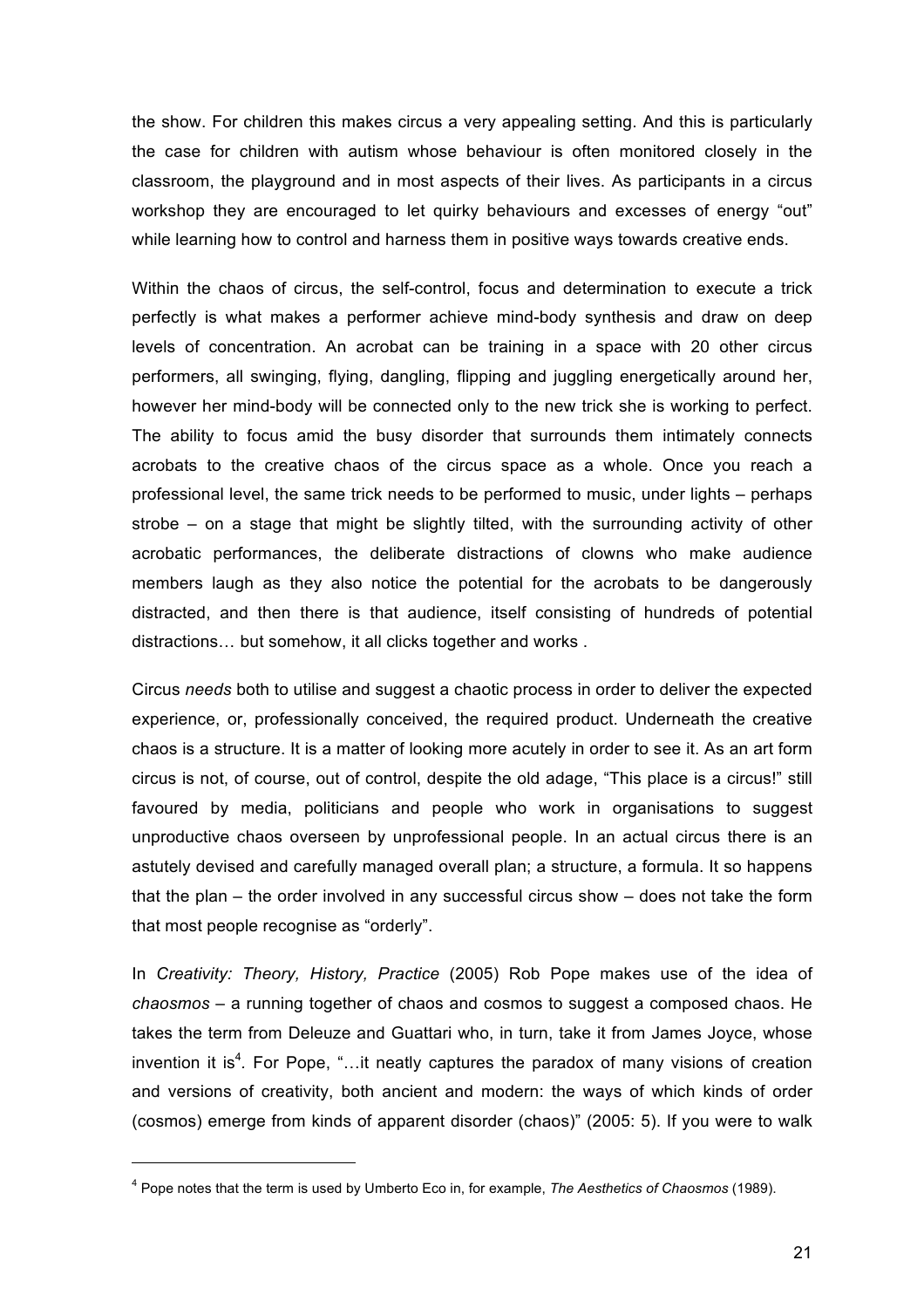into a circus rehearsal or training session you might think, "this place is out of control: nothing will be ready in time, no-one is focusing and no-one is in charge". However, the chaos of rehearsal *is* ordered in all sorts of ways. For example, you cannot throw your body into a back flip without understanding the technique and timing required to execute it, and considering who and what is around you. Much less would you throw a trick to the flying trapeze catcher randomly, expecting him or her to catch you safely. And each trick is being practised as a constituent of an act that is or will be a constituent of a show that is built out of the skills that each performer has and the components of the potential show that each person or group is rehearsing. There is a plan in advance for the show, but that plan has usually been devised out of the work done in training and rehearsal. When the order of the performance is decided, including the narrative arc that often emerges around the tricks, there may be further changes if new or more challenging tricks are perfected. But once the performance begins, every element is synchronised with every other, every performer is aware of every other, each trick complements each other trick as part of the show as a whole

The "magic of circus" is precisely how it encompasses an ordered chaos, to such an extent that the audience is held throughout in awe of how the performers "bring it off" without being gravely injured. To closely observe committed circus performers training together is to become aware of brains firing with creativity; bodies flaring with skill, strength and enthusiasm; and an extraordinary group energy, a buzz throughout the space that links the bodies together in what it is they are about to create or perform. This is chaosmos as it occurs in circus during the creative process that underpins the devising of the performance, and during the performance itself.

### *Autism and chaos/chaosmos*

It could be said that children with autism live in an almost perpetual state of controlled chaos. They tend to be chaotic beings in the sense that they "bounce" through their days, often swinging from very active and highly strung to quiet and completely reclusive. So, working against these feelings of personal disorder, they will frequently find ways to order themselves, such as only eating green food today, only walking in straight lines this morning, "windmilling" in the backyard or playground for the next two hours, or refusing to walk on carpet this week.

Suppose we place these children in a circus class that is, in effect, a parallel controlled state of chaos? They find themselves in a situation in which, for example, in preparation for walking on the tight-wire they are encouraged only to walk on the one rope stretched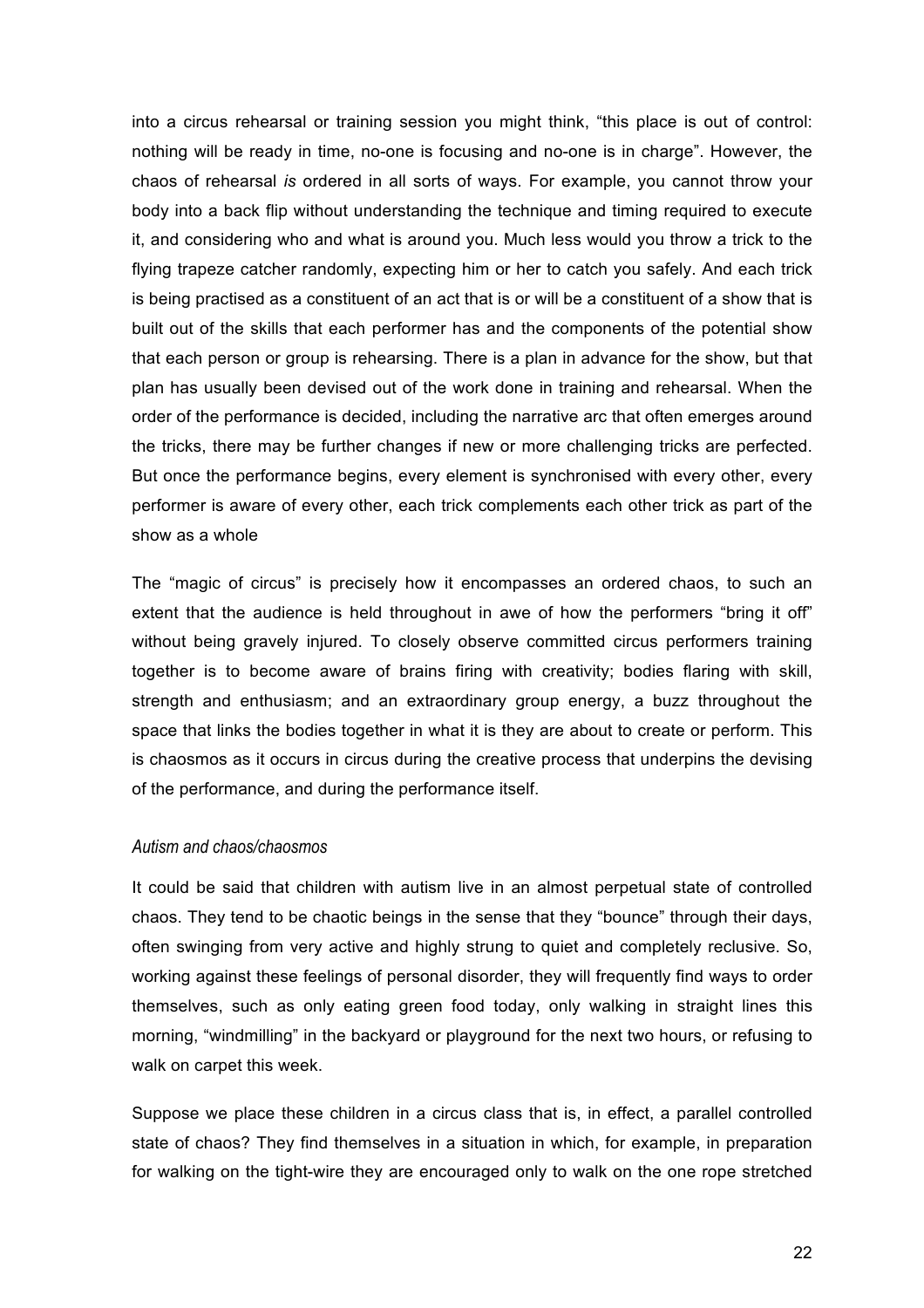out on the floor, over and over. Training exercises like this obviously allow children with autism to utilise their techniques of control in ways that also help them to focus their bodies on balancing, on connecting left and right brain, and concentrating on a task devised by someone else. Training for a circus trick in such a way invites them to make positive uses of embodied needs, actions, habits and expressions that in other situations appear odd or compulsive. Thus, in a circus class they are encouraged to spend extensive periods *embracing* their desire for repetitive actions and movements, which in turn enhances a comfortable sense of embodiment. To a considerable extent they are able to experience how it feels to "be themselves" in a productive context, learning how to undertake a creative practice in which they are not constrained by their awareness – and/or their family's awareness – of what is socially "outside" of normal behaviours. The creative energy that circus culture produces, along with the physical risk it promises, provide a unique environment for special needs children to grow and embrace their particular ways of being in the world: their singularity; their difference.

Drawing on his "five fingers" model for the developmental benefits of circus training, Bolton argues that by setting up a creative space that is inclusive, challenging and bubbling with aspiration, it enables children of all types to find an imaginative place in which they feel they "fit", or "belong":

The circus can provide an escape from the world, or a colourful universe of possibilities. Both are **imagination**, as well as clearly manifesting the middle finger of **risk and defiance.** (Bolton, 2004: 89; emphasis in original)

Autistic children participating in circus training have the opportunity to step into a world where risk and defiance of the "norm" are encouraged; where imagination and aspiration are expected to be operating at full force – almost "out of control"; and where idiosyncratic, repetitive bodily expressions may well be recognised as providing a basis for new skills and new ideas. To enter this world, even just for an hour a day, can bring a very beneficial change of pace, and experience of affective engagement, for autistic children and their families.

The circus is recognised by those who participate in it as a world of possibilities, where minds are open and bodies are pushed beyond their limits to achieve feats and goals that are deemed not only dangerous, but barely possible. Through circus arts, a person's body is changed and so is his or her perception of what a body can do. In the mid 1800's when aerial performance was becoming a widely known art form, ideals of bodies were turned on their heads, as it were, especially in relation to gender. Aerial performance requires female bodies to execute strength-based acrobatics that previously were not considered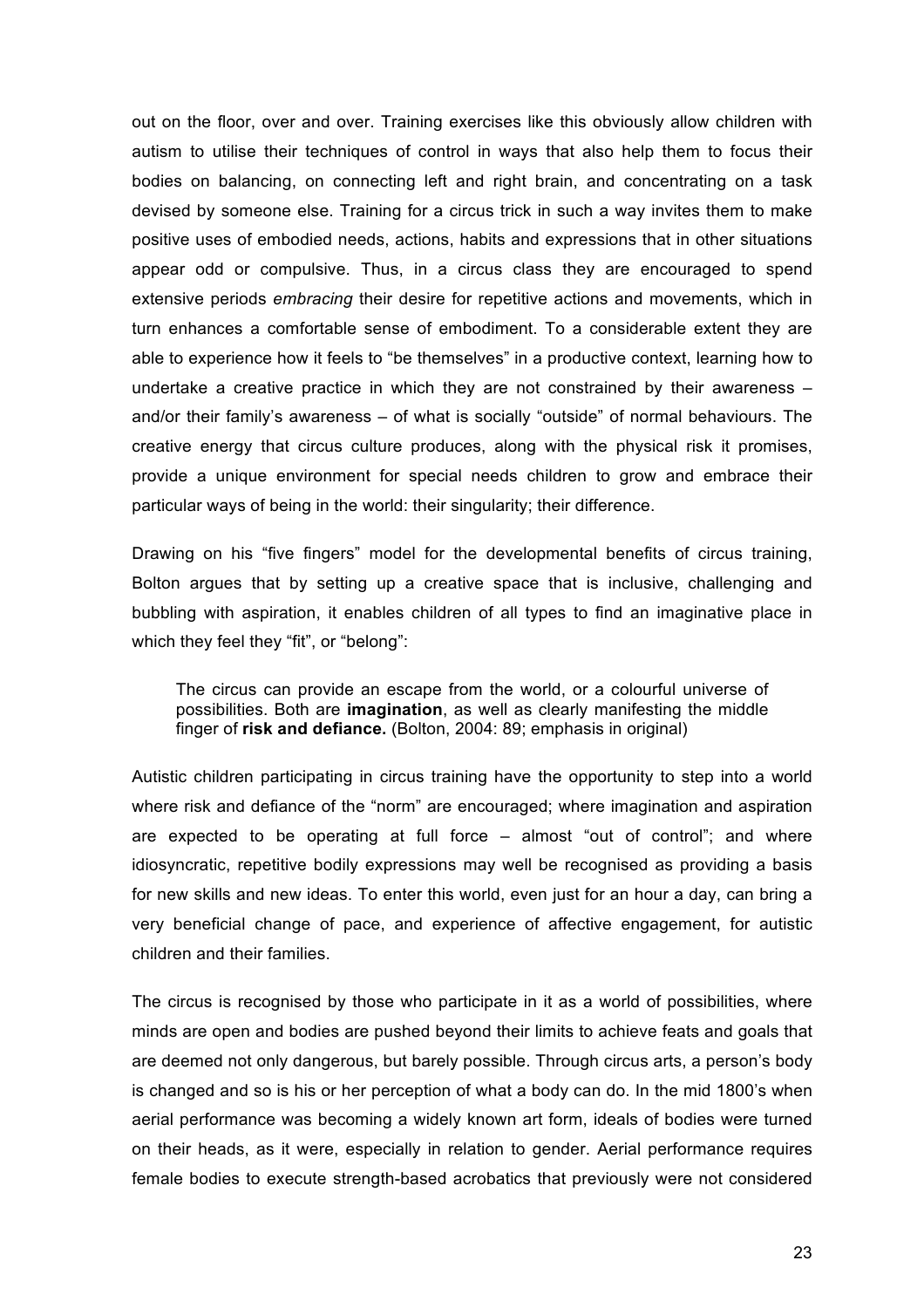appropriate or possible for the female body. Women aerialists, therefore, were often perceived as 'un-feminine'. Peta Tait explored the social perception of aerial performance in *Circus Bodies*:

The social perception of upper body muscularity is not straightforward, because it is conventionally associated with masculine identity. Yet muscular female performers are equally central to the development of aerial performance. (2005: 2)

Since Joseph Leotard, some 300 years ago, took a bar of wood, added some ropes to it and decided he would use it to catapult his body through the air, circus has broken the "rules" and pushed boundaries of what bodies can and cannot do physically, what they should or should not do culturally. This "risk and defiance" is at the heart of the creative chaos that permeates and defines circus. It is also central to how participation in circus can enhance the creative, emotional and physical well-being of children with autism by embracing their differences and encouraging them to break out of the labels, boxes and constraints that they are all too aware of in daily life.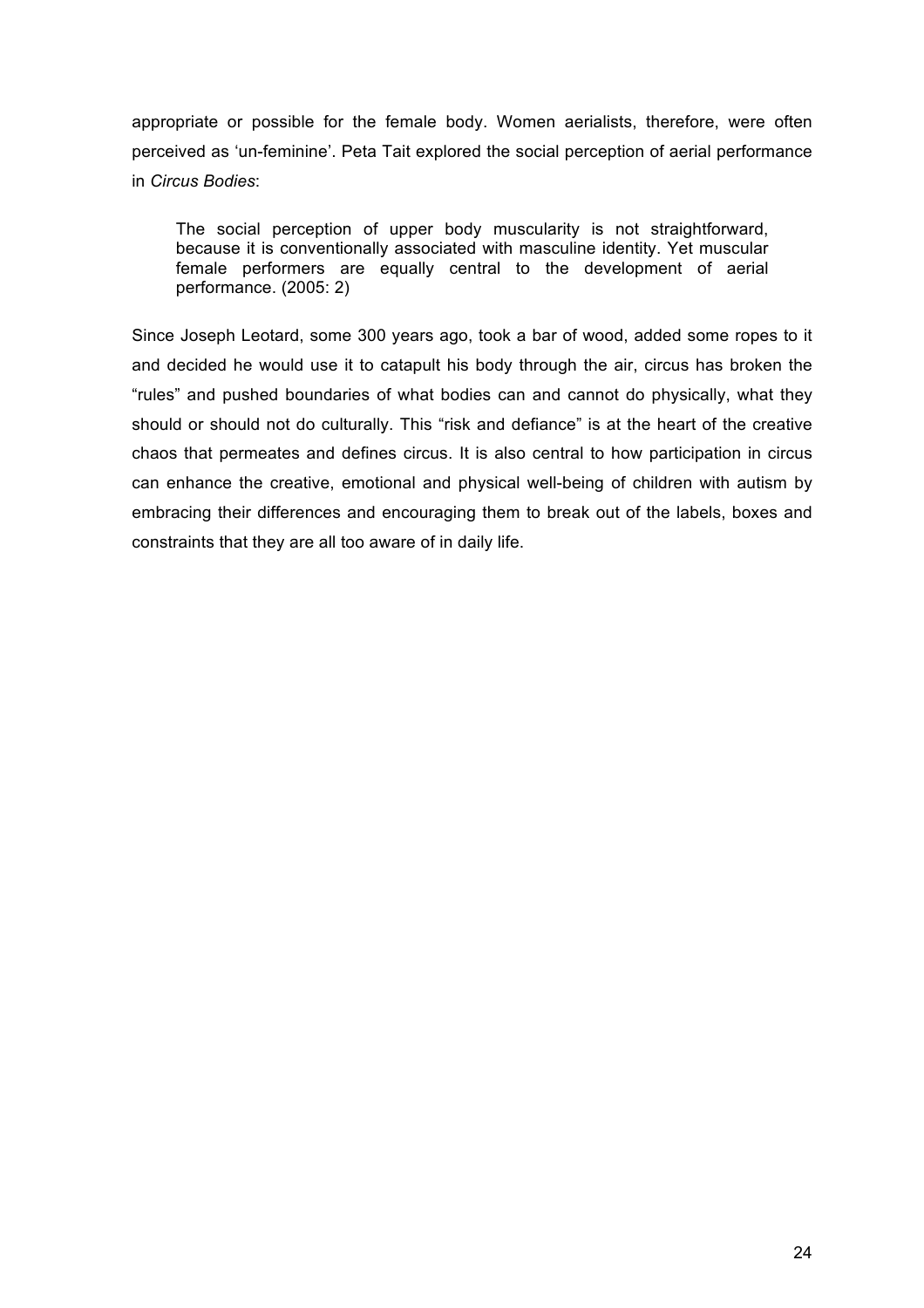# *Three: Philosophy and Social Circus*

### *Inventing Social Circus*

I will use the term "social circus" often when referring to the style of circus training I have used in working with autistic children and their families. The structure and style of a social circus workshop varies greatly in comparison to a recreational circus workshop. There are different focus points, different needs for the participants and different outcomes from the training. Cirque Du Soliel's community development department, Cirque Du Monde, coined the term "social circus" about 15 years ago. It refers to a style of circus that is used to promote social change and/or community development. Cirque Du Monde undertake many successful social circus programs around the world, including in Australia where they work in Brewarrina, NSW and at the National Institute of Circus in Melbourne. The predecessor form, community circus, began as a practice-based movement in the 1970s, developed by circus artists and social activists who saw the potential of circus as a tool for social change<sup>5</sup>. They began to use the basic principles of circus to work with disadvantaged people, to build confidence and self-esteem, resilience and creativity. In its current form, social circus consciously provides a space for difference, inviting people to bring their own diverse experiences to a space that offers further diverse experiences, rich creative expression, and a safe environment in which to take risks, social and bodily. These are all contributing factors to why social circus has proved to be especially successful for children and young people at risk, those with special needs or those who are simply losing their way.

Clearly, medical and therapeutic knowledge can be brought to bear on why participation in social circus training is particularly beneficial for certain groups of young people. Equally clearly that project needs to be undertaken by people with appropriate expertise. However, in this part of the thesis, as a circus performer and trainer with an interest in cultural theory, I discuss how the benefits that flow to autistic children from the implementation of the practice philosophy of social circus can be better understood through some perspectives offered by the work of the philosopher, Giorgio Agamben.

<sup>&</sup>lt;sup>5</sup> In practice terms, social circus remains closely connected to communities and continues to be associated with community development. The development of social circus obviously tracks with similar developments in theatre practice, from "community theatre" into alternative theatre, theatre for change, radical theatre and so on. (See also Foster, 2003)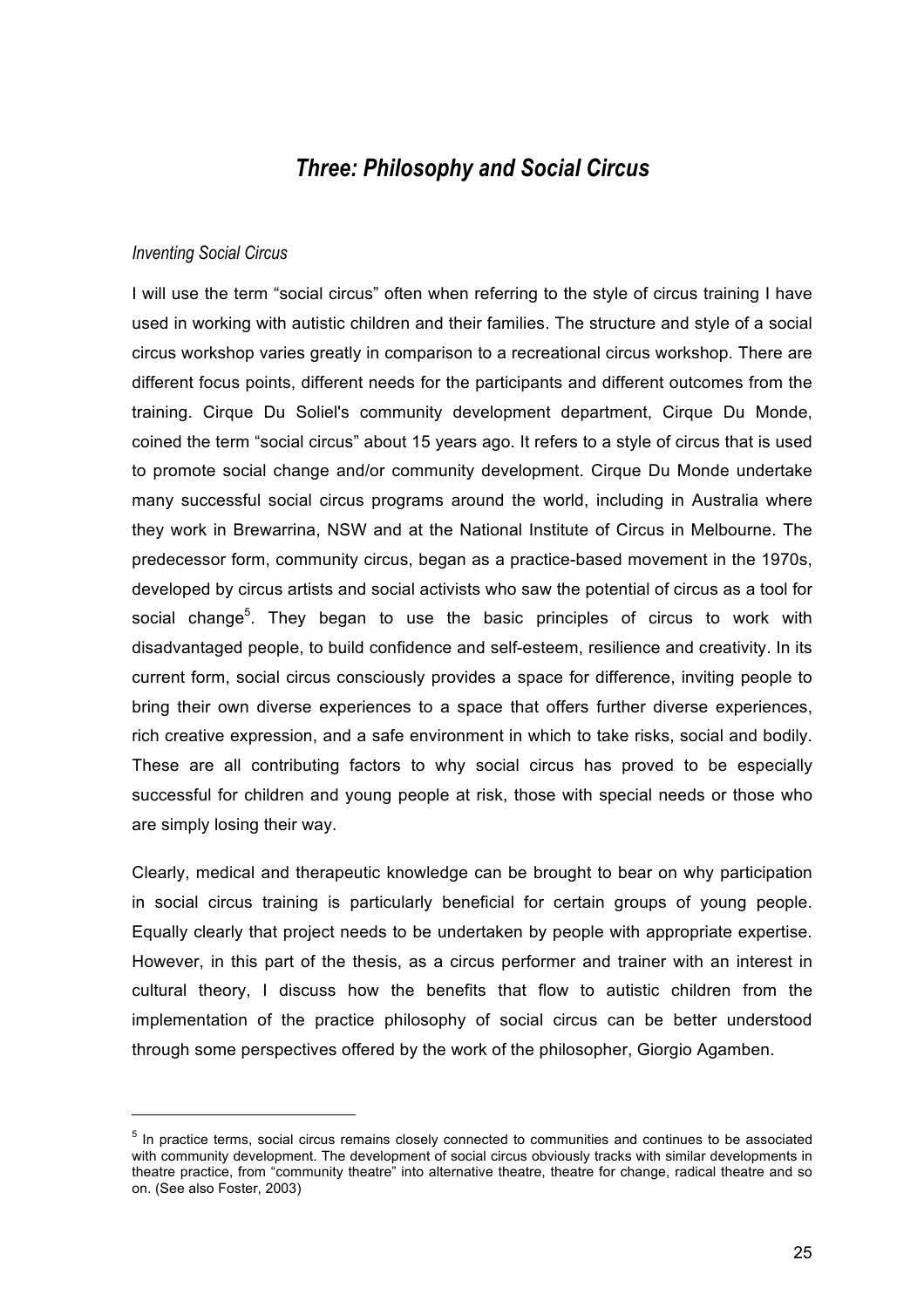Social circus sets out to re-create the sense of freedom and fun that is associated with healthy childhoods, making use of elements familiar from play and building playful attitudes among trainers and participants. For children with special needs, social circus can concentrate on providing an apparently non-therapeutic, easy-going creative environment in which they can come to feel safe, while involving them in activities that encourage them to develop a sense of connection – with themselves and with each other. In my experience the combination of a strong sense of safety and playfulness that social circus provides can build confidence and trust while encouraging creative expression and constructive risk taking. In this environment, autistic children often take the opportunity to explore and/or express their individuality, ironically because they are sharing themselves in an inclusive situation in which their concentration is on working/playing with others to make an activity succeed. A therapist described the effects of social circus participation on her autistic clients' confidence like this:

We often see children very nervous of different activities, and hesitant to participate. As it is such a supportive environment, the kids always give it a go, and are able to challenge themselves only as much as they feel comfortable. You can really see their confidence build over the weeks, and it is hoped that they can transfer the confidence into everyday activities, and increase their participation and interactions with their peers.

Danica Lindstrom, Occupational Therapist, Interview: May, 2012

### *A philosophy of play: autistic children and circus*

In *Infancy and History* Agamben observes that play has the effect of suspending time and freeing people from responsibilities. He discusses the connections between some forms of play and rituals, which are features of the sacred that were tied to ceremonies marking out the calendar. These have often become separated from their sacred origins yet remained a part of our play worlds. Examples include gambling with dice, playing with cards, various acrobatic feats, and the "orgiastic disorder" of New Year celebrations, that once involved "the suspension or subversion of social hierarchies, and licence of every kind, whose object…is to ensure both the regeneration of time and the fixity of the calendar" (1993: 68). Indeed, "the origins of most of the games known to us lie in ancient sacred ceremonies, in dances, ritual combat and divinatory practices" (69). However, we have largely lost connection with the myths that were the sacred framework; the cultural narratives that explained that "topsy-turvy sacred" (69), in which the play between order and disorder held a central place in metaphysical understandings of time, matter and being. Yet we have retained the games, the fairs and the carnivals, and a cultural delight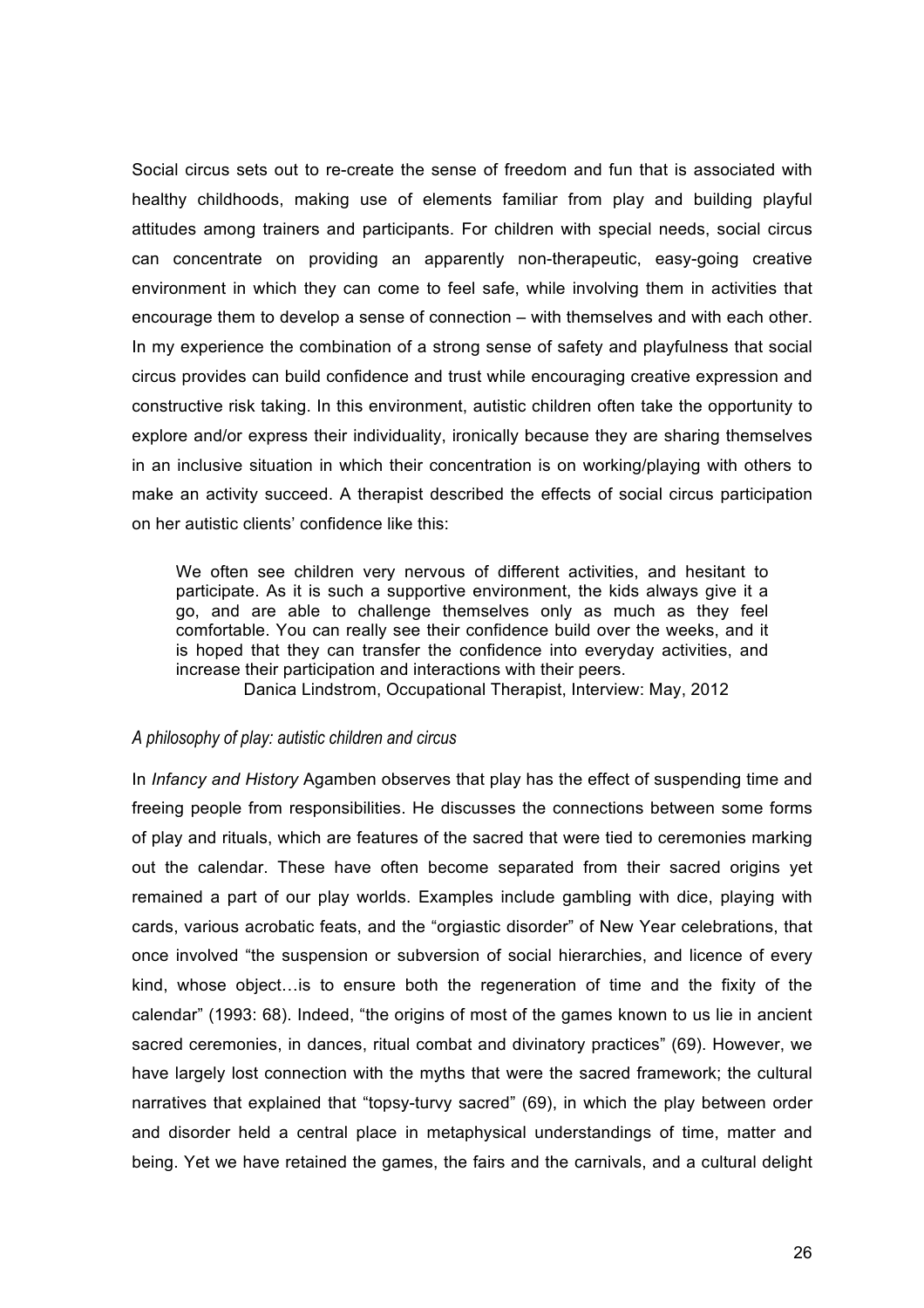in disorder that we still experience as a kind of timeless time, when, just for a while, the conventional rules of behaviour and the conventional expectations of eventness, are thrown into disarray.

How an audience experiences circus in performance captures many of these elements – familiar objects being used and familiar actions taking place in spectacular, unexpected and risky ways, in an atmosphere that gives an illusion of disorder, where outcomes seem unpredictable and what is at stake appear to be the bodies of the performers. These aspects of circus also echo much older sacred ceremonies in their affect; in how the onlookers are taken "out of time" and "out of themselves", as audience members might put it. In circus performance, however, the purpose is entertainment – using elements of play to create a sense of playful engagement and out-of-timeness for adults and children alike.

Agamben explores the relationships between sacred play and play for its own sake, which we think of mainly in relation to the play of children. He draws on Collodi's *Adventures of Pinocchio* in which Pinocchio visits "Playland", a place where "the population was composed entirely of boys" (Collodi in Agamben, 1993: 67) $^6$  and all they did was play. In Collodi's description of the boys' many types of play, the prose almost tumbles over itself, even in translation:

…Some were amusing themselves with walking on their hands with their feet in the air; others were trundling hoops or strutting about dressed as generals, wearing leaf helmets and commanding a squadron of cardboard soldiers. Some were laughing, some shouting, some were calling out; others clapped their hands, or whistled, or clucked like a hen who has just laid an egg. To sum it all up, it was such a pandemonium, such a bedlam, such an uproar, that not to be deafened it would have been necessary to stuff one's ears with cotton wool. In every square canvas theatres had been erected… (Collodi in Agamben, 1993: 67)

The parallels here with the rehearsal space of circus that I referred to earlier, and with aspects of circus in performance, are obvious. Agamben continues:

The immediate result of this invasion of life by play is a change and acceleration of time: 'in the midst of continual games and every variety of amusement, the hours, the days, and weeks passed like lightning'. As was to be expected, the acceleration of time does not leave the calendar unaltered. The calendar, whose essence is rhythm, alternation and repetition, is now stopped short in the measureless dilation of one long holiday. (1993: 67)

 $<sup>6</sup>$  In Collodi's nineteenth-century imaginary world, sadly, girls did not have the opportunity to enjoy complete</sup> freedom from responsibility in a timeless state of play.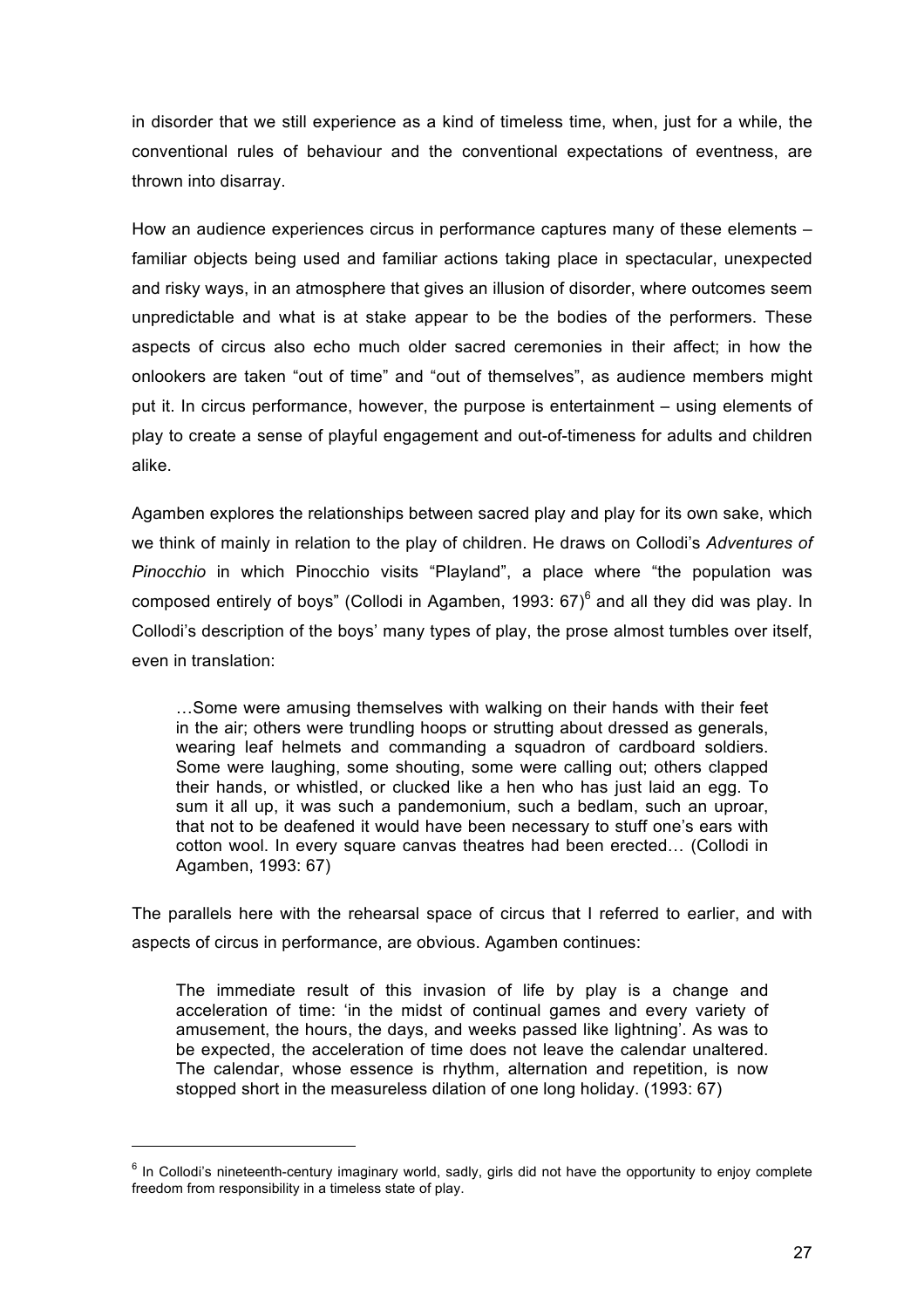This is the play effect, an effect that adult players, drawing on their childhood memories, go on seeking to recapture or recreate throughout their lives. It is what we refer to as that "moment when time stands still" in immersive experience of play as a part of life that seems to escape ordering. Doubtless this helps to explain why adults continue to "lose themselves" in circus performances.

Agamben suggests that "ritual fixes and *structures* the calendar; play, on the other hand, though we do not yet know how and why, changes and *destroys* it" (1993: 69; emphasis in original). Inviting recognition of the extent to which, in the west, ritual has been displaced by a range of activities more akin to play, Agamben observes that:

Playland is a country whose inhabitants are busy celebrating rituals, and manipulating objects and sacred words, whose sense and purpose they have, however, forgotten. And we should not be amazed if, through this oblivion…they free the sacred, too, from its link with the calendar and with the cyclical rhythm of time that it sanctions, thereby entering another dimension of time, where the hours go by in a flash and the days are changeless. In play man frees himself from sacred time and 'forgets' it in human time. (Agamben 1978: 70)

Having "forgotten" sacred time and the rituals that mark it  $-$  a cultural forgetting that has become almost universal in the west – people who are engaged in current leisure are seeking to "forget" their everyday worries, burdens, responsibilities. That is, they want to "escape the stress of modern life", as the cliché goes. It is the cliché underpinning the widespread marketing for play-spaces, such as resorts, ocean liners and entire cities (like the Gold Coast and Las Vegas), or play-pastimes, from yoga and meditation to shoot-emup computer games. Even aspects of the everyday that used to be chores, like cooking and gardening, have been remade in the media as play, relaxation and lifestyle choices. Through play, adults take "time out" from the order of their daily lives.

In an inverse understanding, most children see schoolrooms, homework and family chores as interruptions to an immersion in play that is otherwise generalised<sup>7</sup>. But for autistic children, "forgetting themselves" in play is a more complex notion and less familiar to them than might be assumed. This is especially the case once they realise that their feelings and imaginations can take place in ways that they can't always manage, and that their forms of personal expression are often not regarded as "normal". Thus they invent and adopt bodily, psychological and emotional techniques that become rituals. These rituals operate almost like a combination of both the types of ritual that Agamben

 $^7$  Something recognised by educators who make use of techniques, spaces or objects associated with play to "enrich learning environments" and "engage children more in their learning".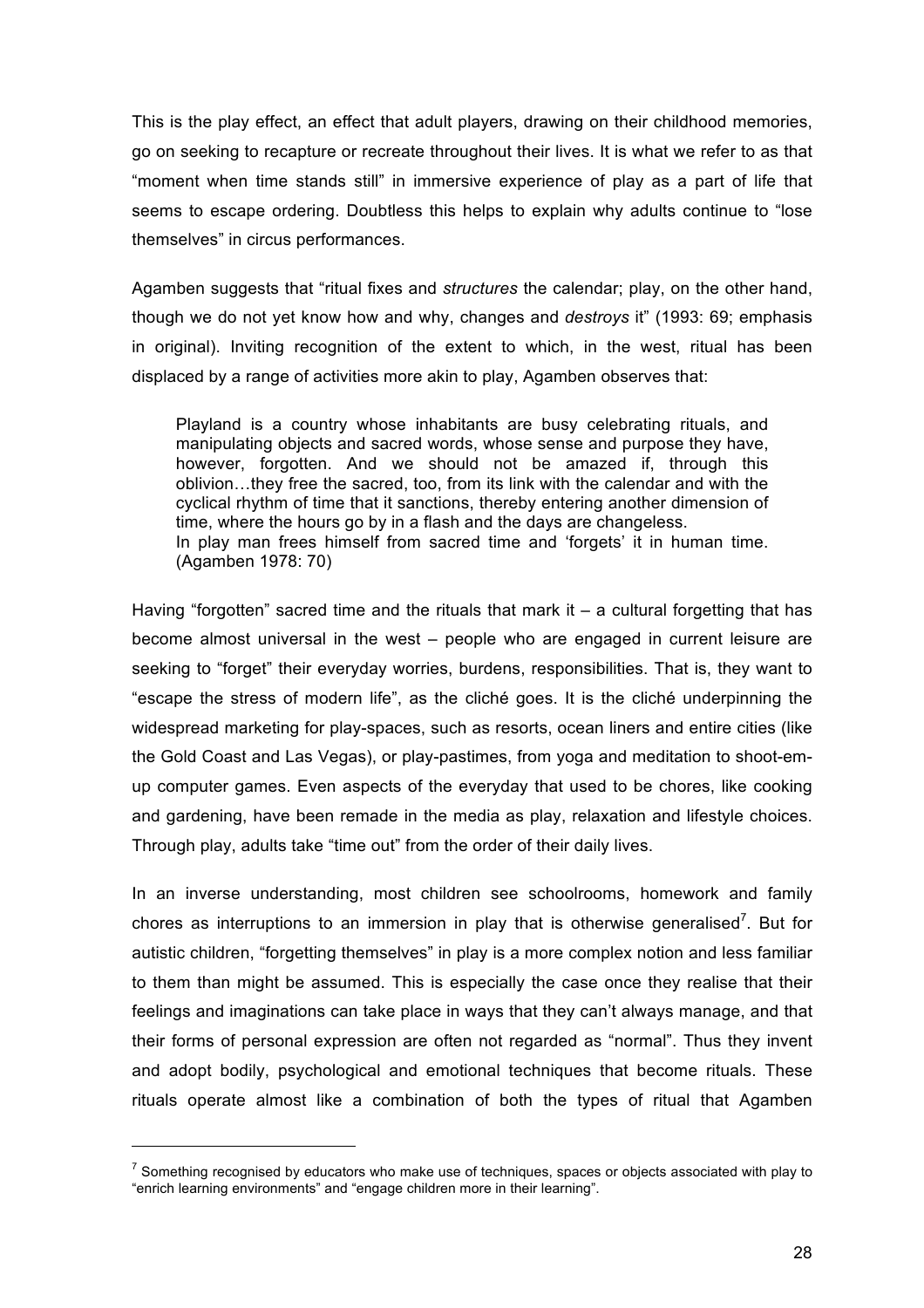describes: the sacred rituals, which are ways of making sense of the world, and the rituals performed in "Playland", that are no longer connected to meaningful rites or narratives, but nevertheless continue to make sense to those performing them in the context of their own imaginaries. These techniques give the children a sense of ordering themselves when they are in shared spaces, but frequently also in private spaces such as alone in their bedrooms, and indeed, in the most private space of all: "in their minds". Ironically, the various types and degrees of mistaken, ritual self-management that children with autism can undertake (from small mannerisms or habits of daily life to major behavioural challenges) come to be seen as signs that they are "not normal". And paradoxically, children with this "dis-order" that is popularly characterised as "living in a world of their own<sup>"8</sup> clearly come to feel much less able than other children to slip comfortably in and out of a play world defined by unfettered imagination and spontaneous self-expression. On the contrary, children with autism are usually preoccupied with ordering their own potentials for "disorderly" self-expression and imaginings, no matter how much they may *appear* to be absorbed in their own imaginative preoccupations. And if their sense of time seems to differ from that of others, doubtless this is usually not because they are happily playing in their own imaginations, but because they are *busy* managing a self that threatens to become disorderly: "busy celebrating rituals". This is a particularly challenging aspect of the condition for parents, therapists and, if and when they understand their own circumstance, for the children themselves. As Danica Lindstrom observed, the children often feel "very nervous of different activities". That is, they are reticent to engage in anything that might cause them to let their guard down in the constant busy-ness of ordering themselves. It seems almost as if they fear that they might lose themselves in themselves.

### *"Whatever being": quirkiness, singularity and community*

While by definition a group activity, circus is founded upon the individual skills and creativity of its participants. The practice philosophy of social circus centres on encouraging a space in which all kinds of people can forget the many things that may hold them back from being the best version of themselves that they can be, and to participate in a space that encourages them to believe that they *are* the best version of themselves that they can be.

In a social circus workshop for children with special needs, each child brings his or her own idiosyncratic personality to the workshop context, and trainers do not expect them to

 $\overline{a}$ 

 $8$  An idea reinforced by the term "autism" regardless of its medical usage.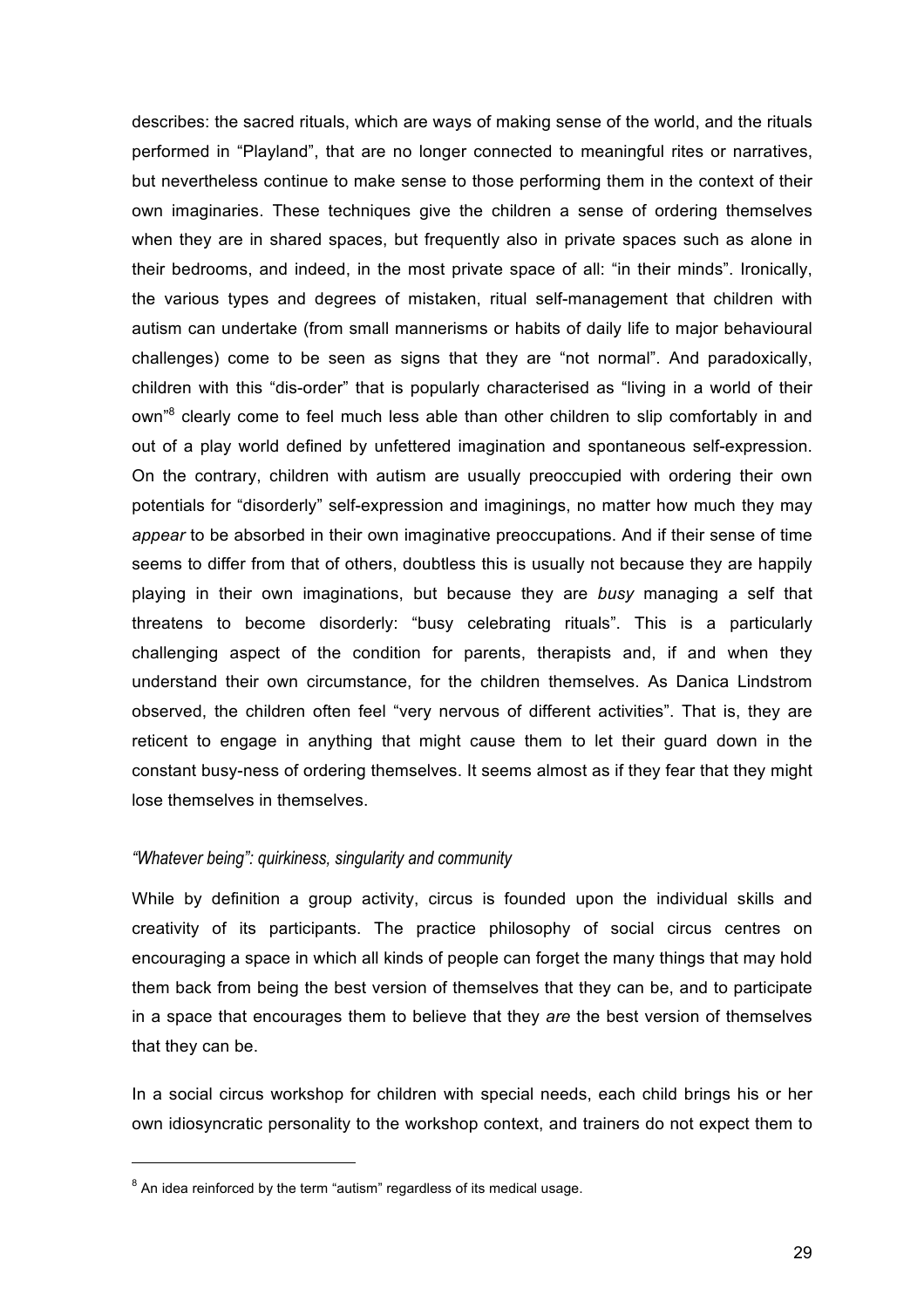"fit in" with an assumed behavioural "norm". This produces an eccentric mix of potential creativity, albeit an often chaotic mix. However, it is the freedom of being "allowed" to bring your quirks or differences forward without the fear of ridicule or segregation that helps to makes social circus so effective for children with special needs, and, as discussed earlier, a sense of chaos in any case supports creativity. It is the embracing and celebration of difference in circus that allows individual creativity to flow together safely and productively. Circus *relies* on difference to bring the group together. Australian Side Show performer, Captain Frodo, explains the importance of "difference" in his blog, "The Illuminated Showman":

Difference is the fuel of evolution. Tiny individual differences drive life onward. This is what we celebrate in the Side Show. The carnival is a place where being different makes you stronger.

www.illuminatedshowman.blogspot.com.au

Agamben's work in philosophy can also help to shed light on how, as "individuals" – indeed, as eccentric and even disorderly subjects – we can "fit in" without "blending in"; how we can be part of a group effort of productive creativity without being compelled to "make ourselves over" into a version of what the group expects a person to be in order to participate in the group.

The opening sentence of Agamben's book, *The Coming Community* (1993b) is: "the coming being is whatever being." (1). In explaining his usage, drawing on the Latin "*quodlibet ens est unum, verum, bonum seu perfectum* – whatever entity is one, true, good, or perfect" he continues:

The common translation of this term as 'whatever' in the sense of 'it does not matter which, indifferently' is certainly correct, but in its form the Latin says exactly the opposite: *Quodolibet ens* is not 'being, it does not matter which,' but rather 'being such that it always matters.' The Latin always already contains, that is, a reference to will (*libet*). Whatever being has an original relation to desire. (1)

I understand this as referring to being that is not "whatever" in an apathetic way, like a shrug of the shoulders, but being that is whatever it chooses or needs to be in the most important way to itself. Further, it seems to me that Agamben invites us to understand that if being always matters, then all beings always matter, and they matter for the reasons that they matter to themselves, each, singularly. I see that in circus bodies: in their exuberant displays of individuality, using that term in the sense of enjoying their difference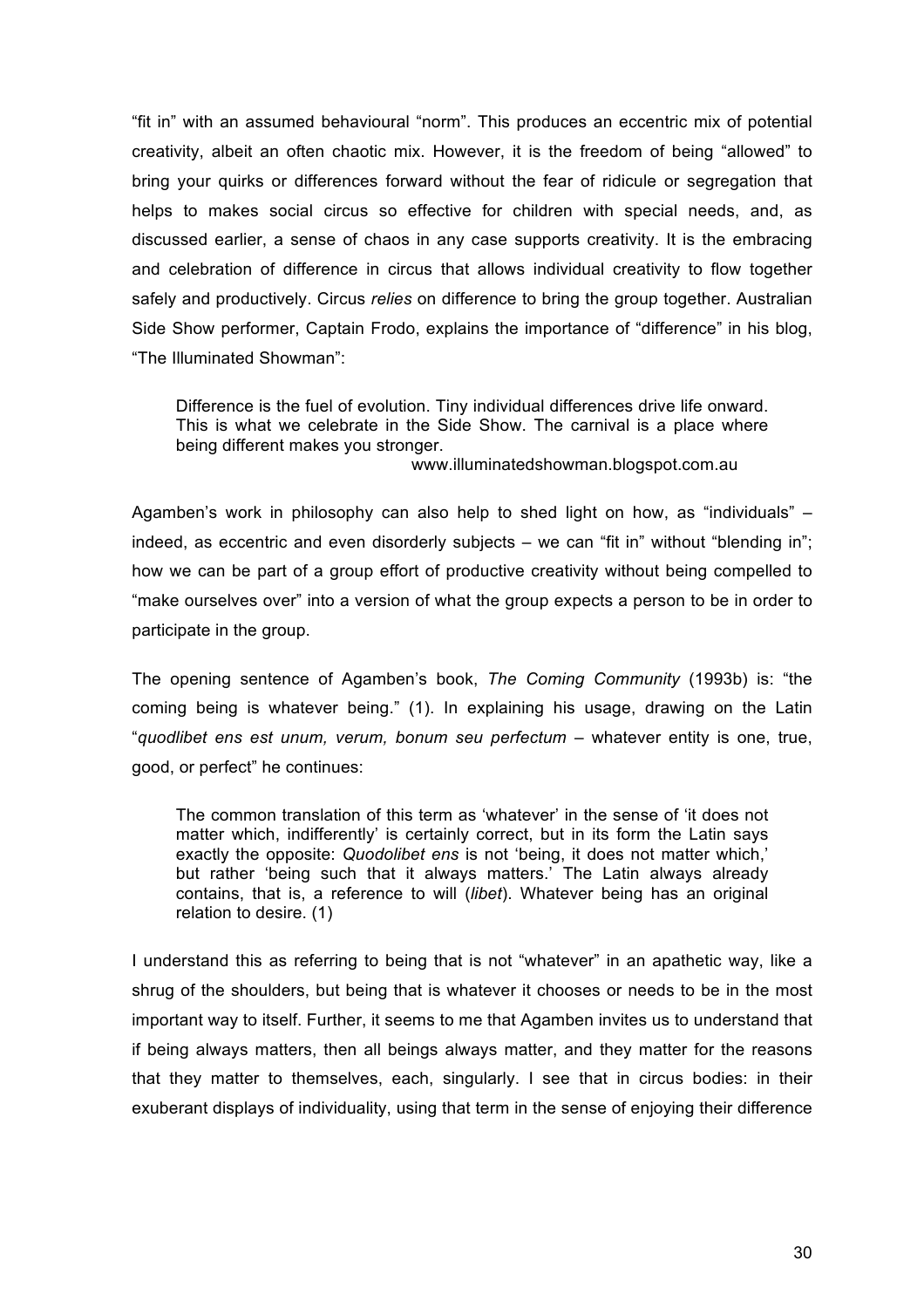from every other body<sup>9</sup>. It is not at all considered "normal" to juggle knives, swallow swords or flames, swing and fly high in the air or stand on one foot on top of ten other people and two chairs. But as Agamben stresses, "whatever being" is a question of will, of desire: it is a need to *do* what bodies are not supposed to be able to do, and a will to *express* that need, that each performing body seeks and finds in the circus. The practice philosophy of social circus builds on this aspect of all circus, actively encouraging each person to draw on his or her specific desires, will to expression and personal parameters as the things to begin from in finding his or her contribution to the social circus community. Ethics and safety aside, there are no specific rules or codes that people must tick themselves off against in order to "be" a part of the community other than being completely themselves and using their bodies to tell important stories. For me, acknowledgement of "being such that it always matters" is central to social circus. Indeed, all circus in one way or another embraces a notion of each performer as an individual with special skills, and it works for audiences partly because performers build on that in order to convey the embrace of difference to the "everyday Jo/e": "this act is extraordinary, but if I can do extraordinary things, maybe you can too". Clowns, of course, play on this by becoming representatives of "everyday Jo/es" in the ring with the acrobatic performers, and demonstrating exceptional skills in apparently ordinary ways. In this way circus signals its knowing engagement in celebrating both the amazing and the everyday, and the capacity that each of us has to engage with both, and *be* both.

Developing his ideas about "the coming being", and the kinds of community such being can produce, Agamben explains that:

The Whatever in question relates to singularity not in its indifference with respect a common property (to a concept, for example: being red, being French, being Muslim), but only in its *being such as it is* … In this conception, such-and-such being is reclaimed from its having this or that property, which identifies it as belonging to this or that set, or this or that class (the reds, the French, the Muslims) – and it is reclaimed not for another class nor for the simple generic absence of any belonging, but for being-*such*, for belonging itself. … The singularity exposed as such is whatever you want, that is, *lovable*. (1993b: 1-2) *<sup>10</sup>*

 $\overline{a}$ 

 $9$  And not in its popular usage, tied to post-Enlightenment modernity's reliance on an ideology of Individualism to guarantee conformity with the terms of the social contract, including the implied terms that bodies should only behave in the ways that it is *agreed* that bodies should behave, and will be ordered, disciplined in one way or another, by oneself as well as others, to do that. See Foucault's detailed exploration of these issues in *Discipline and Punish* (1991).

 $10$  To avoid over-simplifying Agamben's argument to my argument, the first omission from this passage is: "Singularity is thus freed from the false dilemma that obliges knowledge to choose between the ineffability of the individual and the intelligibility of the universal. The intelligible, according to a beautiful expression of Levi ben Gershon (Gersonides) is neither a universal nor an individual included in a series, but rather 'singularity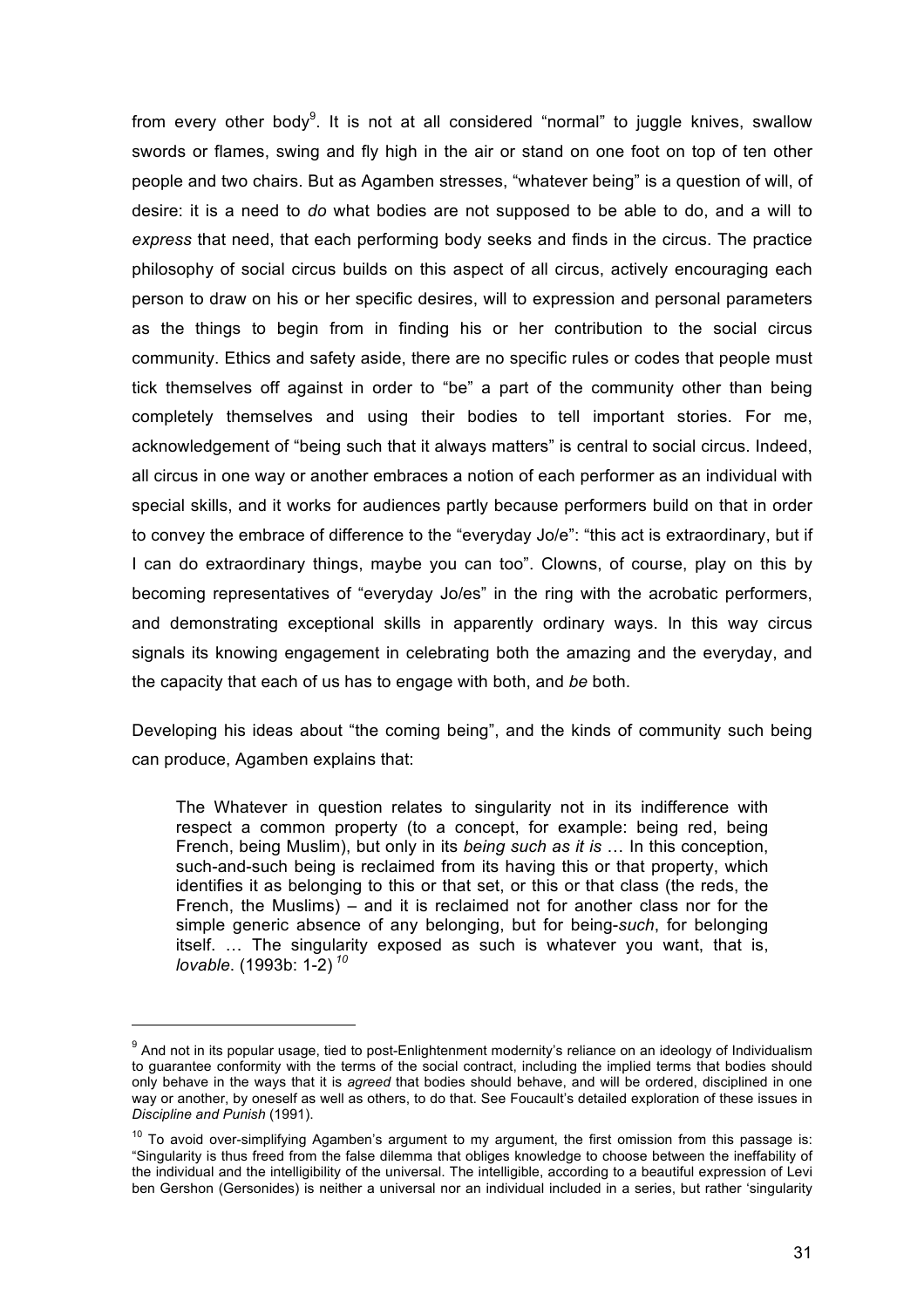For me, this passage describes a way of thinking about oneself and others that provides an alternative to the familiar processes. As discussed earlier in relation to language and power, we are conditioned to use stereotypes, categories and identity politics as means of positioning others *in order to make sense of them* by arranging them into the orders of sameness. Agamben argues that it is not for us to make sense of others by any means other than those that others bring to us – which is how I understand their "being-*such*". By this means, all people are understood as fundamentally unique. If each of us recognises this, we might be able to let go of the personal struggle *make sense of ourselves* by making ourselves fit into categories that are culturally and socially provided for us. What if we can make sense *to* ourselves simply in terms of being whatever we are, "being-*such*" (even though that will be shaped by our social and cultural experience)? Could we then understand ourselves through what we "*want*", as and for ourselves, and could we find ourselves *"lovable"*? If we can put an end to the personal struggle to define belonging in terms of categories, we can give others the right to determine their own belongings outside categories as well, and we can begin our relations with others from the understanding that all of them are potentially *lovable*.

I have found the notion of the singularity as used by Agamben especially helpful in thinking more specifically about how social circus workshops provide what seems, quite quickly, to feel like "safe space" for autistic children. It needs to be remembered that these children often feel unsafe, even in their own space. The practice in social circus of welcoming and celebrating difference, and the emphasis on the fact that difference fuels creativity and creativity fuels good circus, means that each child can gradually come to feel not only comfortable in their difference, but enjoy it, at least while in the workshops. More than this, though, each child can begin to allow him-/herself to be such as s/he is. Children might even start to feel that they are lovable to themselves. I am grateful to Agamben for this insight into *how* our practice might be achieving the benefits that we can see it is achieving for children with autism. If that new sense of confidence that Danica remarked on is underpinned by the children having felt a loving relationship with themselves, then there is more likelihood that they will, as Danica hoped, "transfer the confidence into everyday activities"

Agamben also helps me to understand that the celebration of idiosyncrasies and quirks, in recognition that everyone has them and they are all different, is actually crucial to the success of these workshops with autistic children. Desiring to be oneself, "being-*such*", is

1

insofar as it is whatever singularity'". The second omission is: "Thus being-*such*, which remains constantly hidden in the condition of belonging ('there is an *x such that* it belongs to *y*') and which is in no way a real predicate, comes to light itself".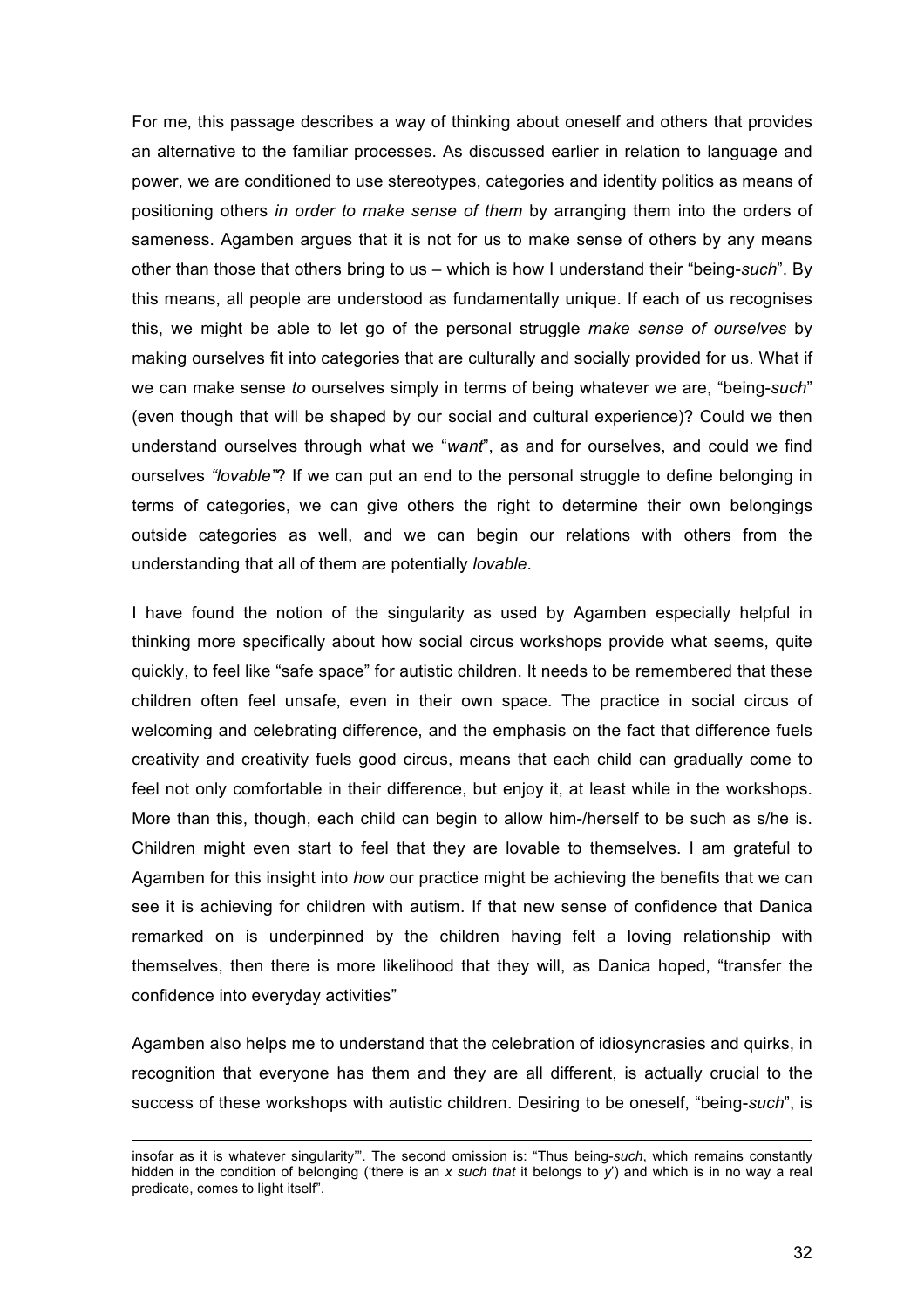reinforced by the relaxed and welcoming attitudes of trainers towards the children's techniques of self-management. Their quirks, in other words, can come with them as part of "belonging itself". There are no qualifications on belonging in the workshops either, meaning there is no rule saying that they should not express themselves as they usually do. Their quirks are, in effect, "normalised" in the context of the workshop. The children quickly realise that the circus workshop brings individuals together into a community of training performers precisely by asking them to bring their quirks with them – not leave them at the door/tent-flap.

#### Love, Agamben says,

…is never directed toward this or that property of the loved one (being blond, being small, being tender, being lame), but neither does it neglect the properties in favour of an insipid generality (universal love): The lover wants the loved one *with all of its predicates*, its being such as it is. (1993b: 2)

For children with autism, a social circus workshop can break through the layers of quirkiness that they place between themselves and others, themselves and themselves, precisely by embracing that quirkiness and incorporating it into the development of individual skills, the fashioning of a trick that requires collaboration with others and the creation of a group performance that will be unique. In achieving these things, the children experience community – not as a matter of hiding their differences but through enjoying them. Agamben has helped me to understand why this can happen.

Because I have seen autistic children, other children with special needs and youth at risk engage in these processes, I know that there is more at work than the implementation of a sense of equity and opportunity for every child, however important this is. Many contexts in which such children are asked to participate begin from that premise. Sometimes they benefit from therapeutic and educational activities and sometimes they don't. Sometimes they choose to participate and often they don't. When it comes to circus workshops, my questions have become, "What makes circus different? Why does it so often work?"

### *Social circus in practice*

The work of the late Dr Reg Bolton, a highly respected Youth Circus practitioner, has provided a strong set of guiding principles in the development of my practice and this project. Bolton worked with children and young people all over the world, from all walks of life and brought the circus experience to them with his "circus in a suitcase" concept. The Circus in a Suitcase program began in the late 1970s and continues to run today. It allows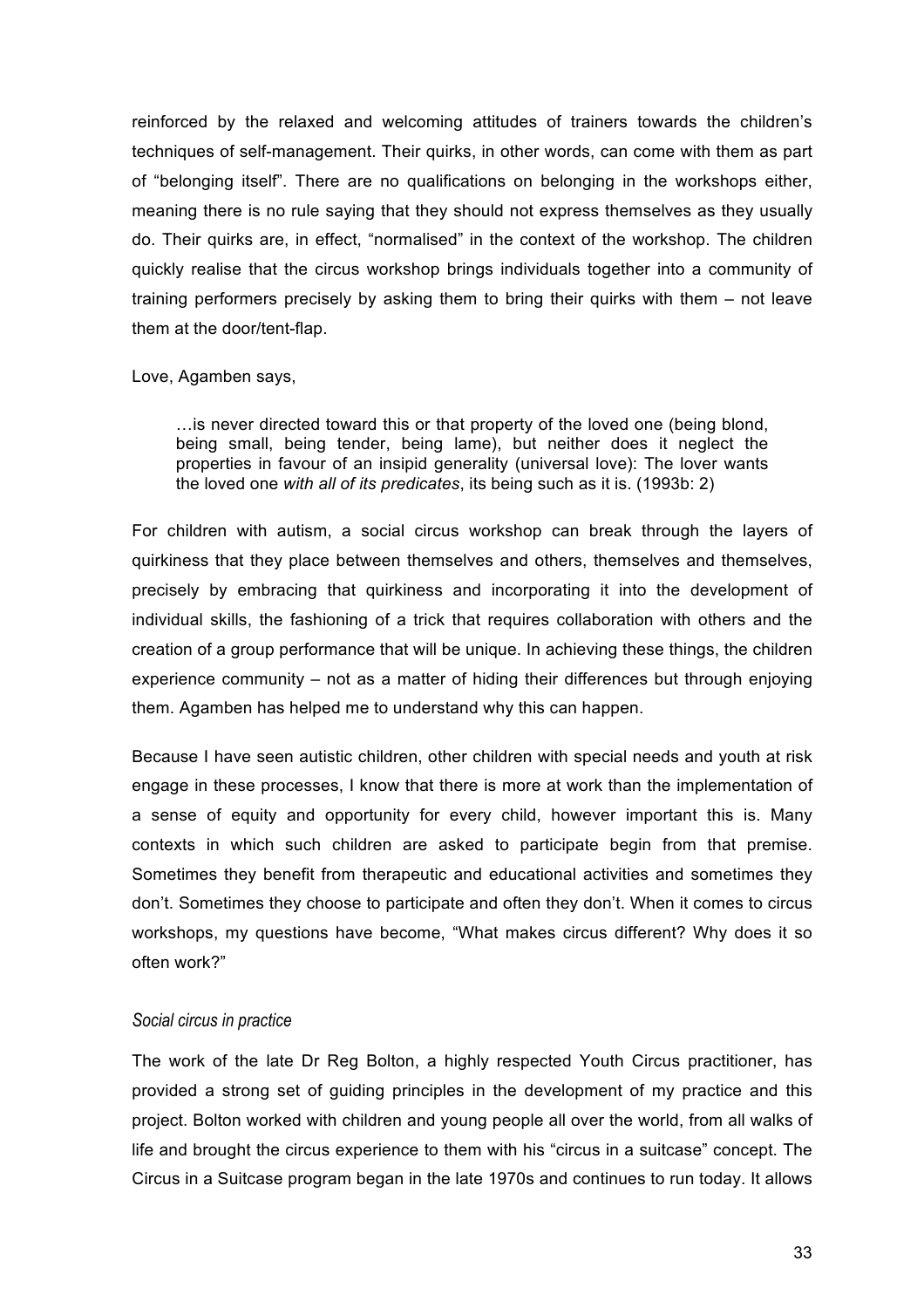circus to become available to children of all walks of life in all places around the world. Circus in a Suitcase simplifies the spectacle of the big top into a portable kit that can be taken into any space to create a circus workshop.

I recently facilitated a similar style of workshop in which I worked for three weeks, two hours a week, with a group of young people "at risk". I arrived at the workshop with only a bag that held a skipping rope and some juggling balls, and a pile of hula-hoops slung over my shoulder. What started as a group of strangers quickly became a group connected by the art of circus. I started by throwing a juggling ball around the room, asking each participant to say his or her name and throw it back to me: to break the ice; to learn each other's names. This grew into a juggling game, which then saw me suggest: "who wants to try to juggle while skipping at the same time?" This is where the energy switched – where kids who were closed off to socialising or joining in, began to encourage each other to try different tricks in the skipping rope, and then gradually let their own guard down to try some tricks themselves. Slowly they began to trust each other enough to stand on each other in human pyramids. Those who weren't open to that had the option of hula hooping or juggling on their own, so they were able to remain part of the group; to participate at a level that was comfortable for them. In the short time we spent together, the participants and I were able to use social circus to start to bridge the gaps between the young people and instill the beginnings of self-confidence, hope and creative expression.

In implementing the practice philosophy of social circus and the "circus in a suitcase" concept not only with children with special needs and youth at risk, but also with children who have learning difficulties and refugee children, I have become increasingly aware of how social circus training does suspend time and reality for the young people. This allows them to be "outside themselves" and their burdens – that is to temporarily "forget" their everyday selves. In turn, this enables them to connect to playful and imaginative aspects of what it can mean to be a child, which, of course, helps them to reconnect them with themselves as desiring bodies; as people who want to be what they feel they can be; as being*-such*, and mattering to themselves. That experience frees them to become willing to take emotional, physical and creative risks that reward them with new perceptions of what is possible for them and others.

Bolton develops his concepts further in his doctoral thesis, *Why Circus Works* (2004). He explains his understandings in terms of a 'hand analogy' in which the hand represents the six aspects of how circus can be used to provide a significant developmental experience for children and young people: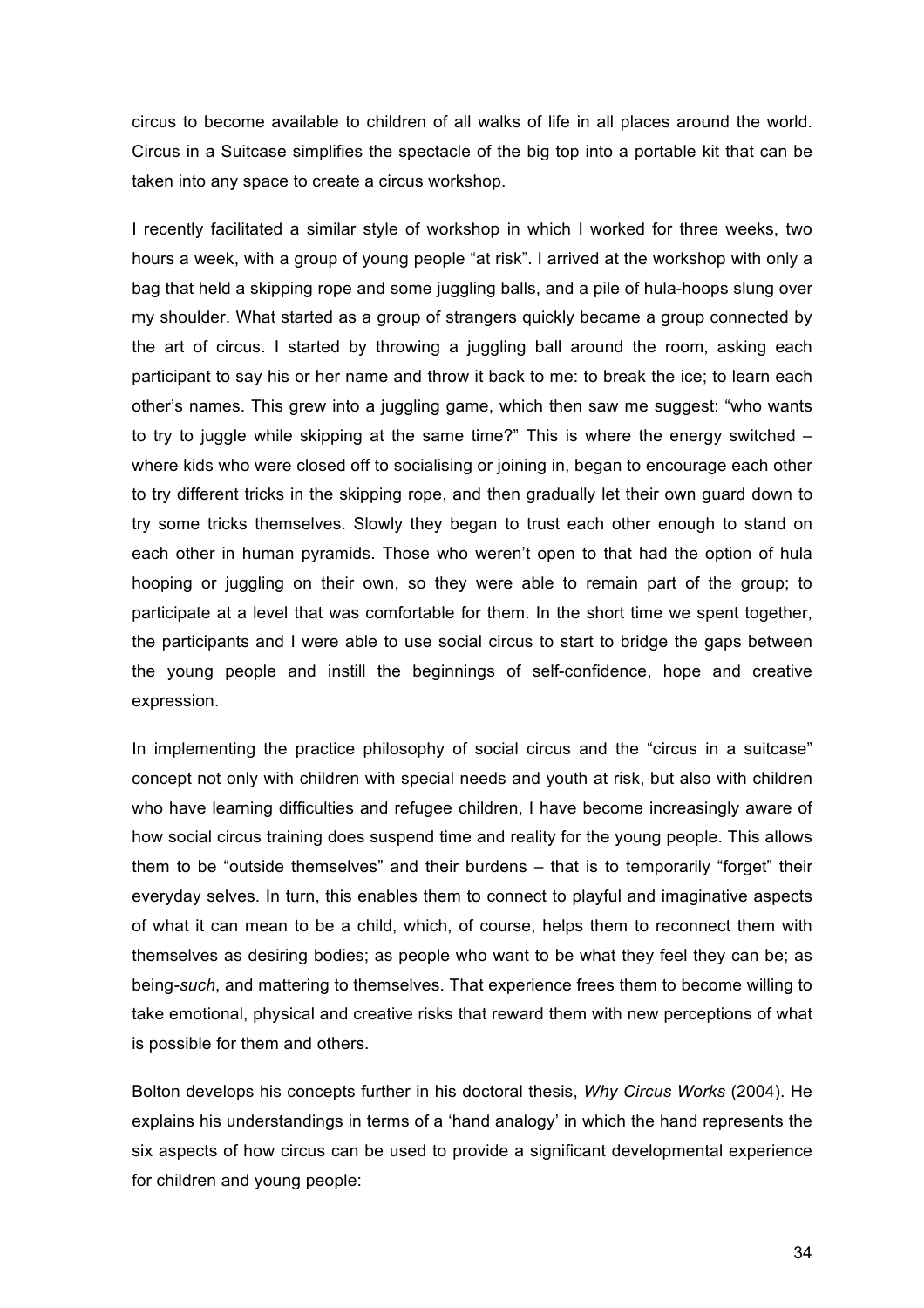It consists of the five fingers of the hand, plus the palm. The index finger, the one that points, represents the self-design, individuation, showing off. The middle finger, the one that sticks out and gets hurt most often, represents risk. The ring finger, cosily enclosed by the others, suggests trust and comfort and also raises the important issue of touching. The smallest finger, alongside all the bigger ones, is about aspiration, as it dreams of being big one day. The thumb is utilitarian and functional, and evokes the idea of hard work and resilience. Finally, the ticklish, sensitive palm represents the element of fun, play, laughter and happiness. (Bolton, 2004: 20)

Anecdotal evidence from colleagues suggests that this simple explanation of the hand analogy has been widely adopted by circus practitioners around the globe, becoming a model that is drawn on in their training and teaching sessions with children, as well as in their planning and thinking about their own practice.

Social circus is taught particularly flexibly. Trainers will often meet before and after a class to debrief on the students' progress and to shape classes to suit the group dynamic. Within the structure of the circus class there is a diversity of teaching methods and styles dependent upon which trainers are taking the class and which circus skills are being taught.

Because of the style of learning environment that circus sets  $up$  – one that is personal to the trainer's style of teaching – it is diverse and every trainer has a slightly different way of approaching the training. Kids fit into the learning style comfortably, finding a trainer that suits their learning ability or style. They will gravitate towards their natural skill and find a trainer who suits them. Davy Sampford, Flipside Circus trainer, Interview: April 2012

Davy Sampford is professional juggler and I am a professional aerialist. We have taught together for many years and yet we approach a class from vastly different angles. This may sound like a potential problem, trying to bridge our teaching styles, however due to the flexible nature of the circus class itself, Sampford and I can overlap our styles in a way that enables all kinds of children to feel catered for. For example a child who is not connecting with me and the trapeze skills, may find herself inspired and in awe of juggling and hence drawn to Davy as a mentor rather than me, and vice versa. The diversity in the personalities and skills of the trainers reinforces the emphasis on acceptance of "all types" in the circus class.

As trainers in a social circus class, we are often challenged to extend and develop our usual teaching methods. I always go into a circus class with a lesson plan of what I will teach skill-wise and an idea of how I will teach it. However, quite often that plan becomes redundant. Davy has had the same experience: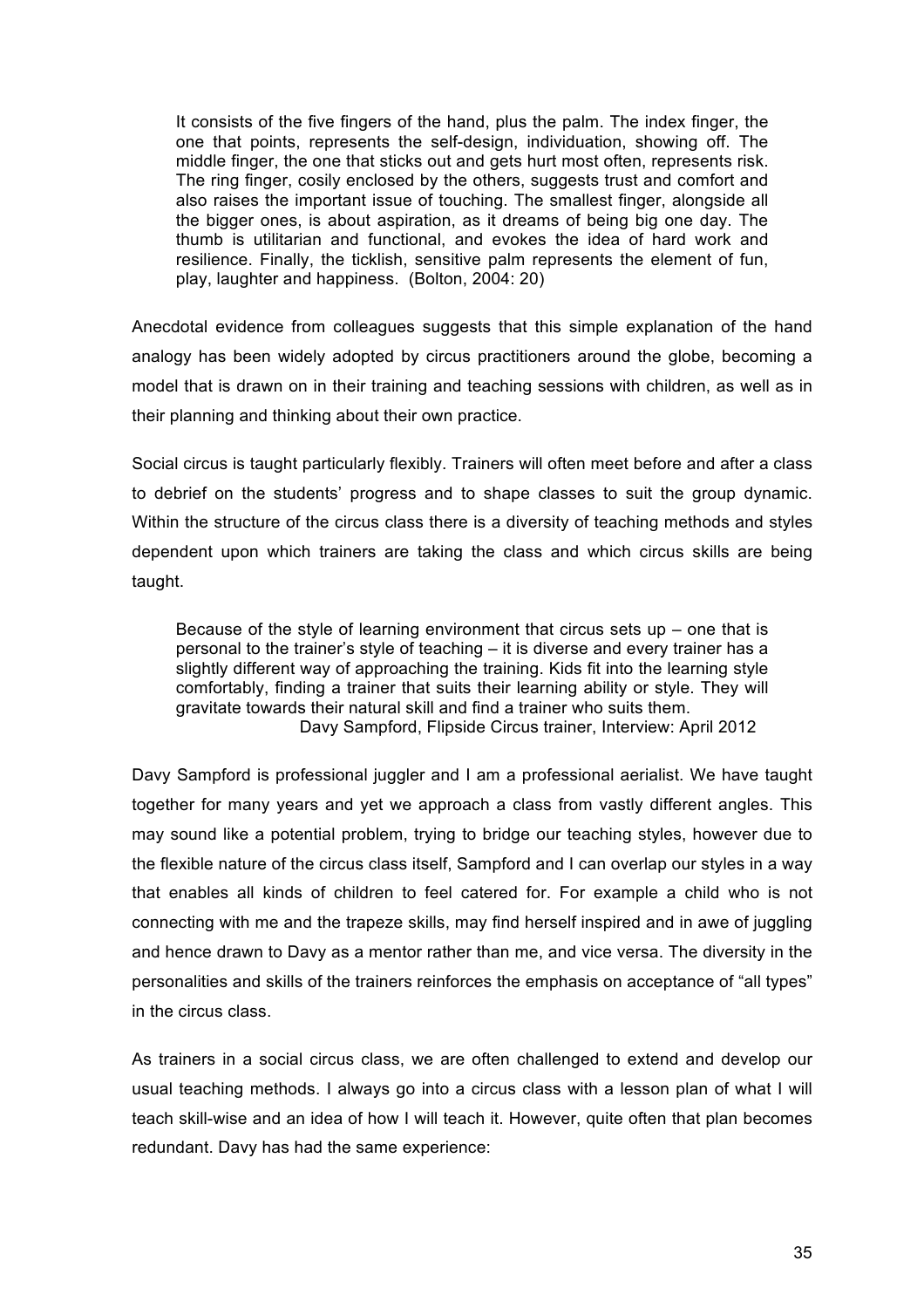I've found that I have learned from the kids. It has helped me break down the way I teach things. It's different every time. Kids with different learning abilities: you have to modify it and have a whole different bunch of ways of teaching. That has been a bit hard for me, as I have a particular technical way of juggling. But you really have to throw that out the window and pick up a different perspective on how you teach the circus skills.

Davy Sampford, Flipside Circus trainer, Interview: April, 2012

Again, this may seem seriously challenging, to have to continuously "think on your feet" while teaching the kinds of high risk physical activities involved in circus to children who can be unpredictable and chaotic in their behaviour. However, as explored in the previous chapter, circus is a chaotic art form and its need for a flexible structure along with what may appear as a lack of order or control is what makes it an ideal creative learning environment for children. This is especially so when it is children with autism. That the teaching of the practice is able to be dynamic, flexible and adaptable to the children being taught is just as important as the characteristics of the training environment and the values that the children encounter.

As I have explained here, all of these elements come together to work for children with autism; to provide them with an experience that involves the circus and the trainers welcoming them to bring their ways of being into the circus, and the successful implementation of the training relies on us in entering into their ways of being in order to help them try new things out with us and with each other. When they become ready to do that, they have in fact stepped into themselves in ways that they usually avoid and with a confidence they are not used to feeling.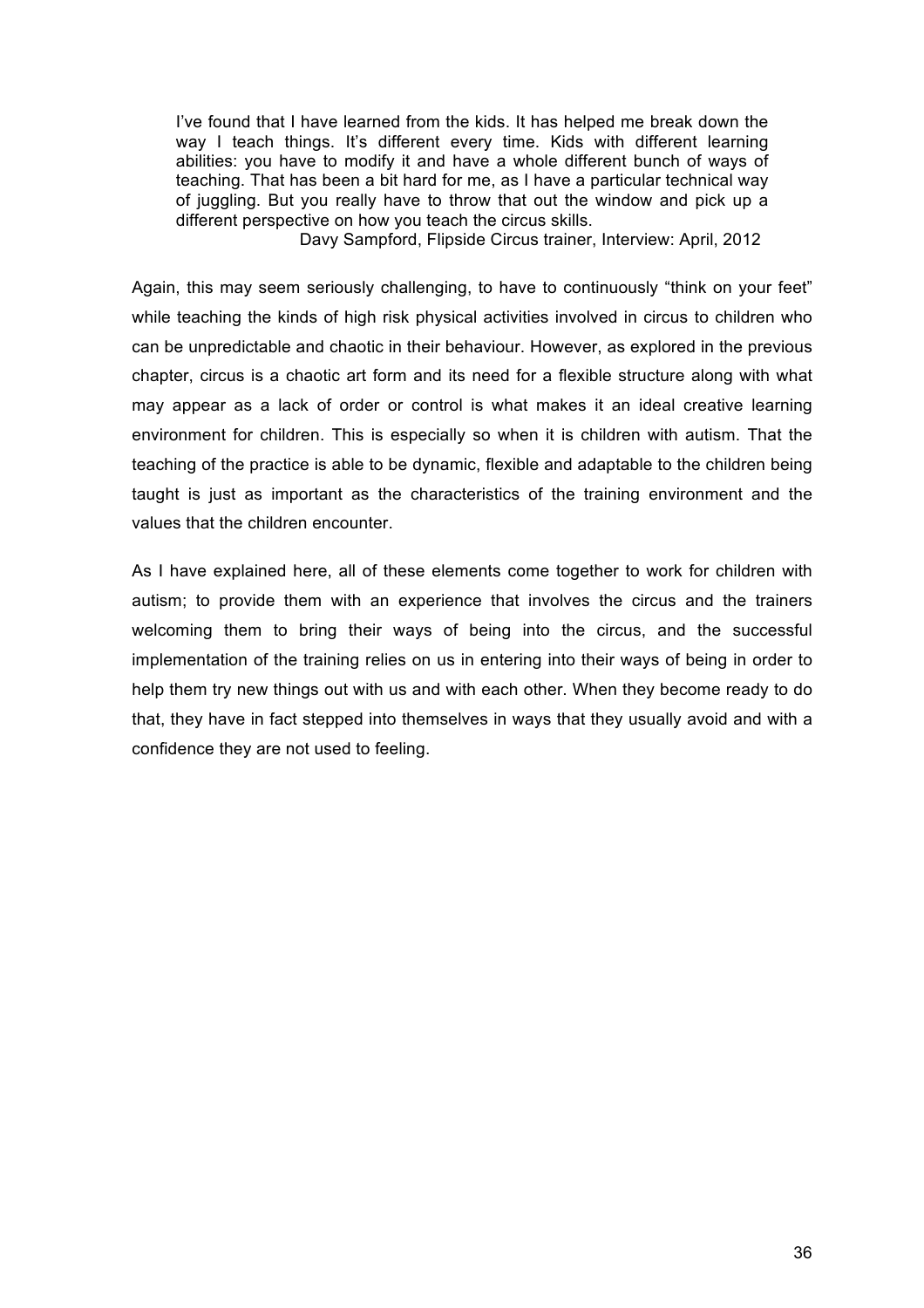# *Four: A Community of Outsiders*

### *Trust and community*

In my time as a youth/social circus practitioner I have experienced first-hand how trust and group dynamics play vital roles in helping the circus community develop and grow. The core of the work in a youth circus is with children undertaking training on a regular basis in much the same way as other children undertake dance or music classes, or participate regularly in a sport. It is, of course, often the case that circus proves to be personally valuable to many of these children as much as it provides them with skills and performance experience. However, I have also witnessed how circus can have a remarkable impact on the wider community. Social circus undertakes a great deal of community outreach, taking the circus out for particular programs. The aim is to engage the participants more positively with themselves and other people, with their own lives, through engaging with circus training. This often has the added effect not only of extending the circus community but of building new communities. Examples of this can be seen in the work I have done over the years using social circus with refugee children.

Working with Flipside Circus and the Queensland Program for Survivors of Trauma and Torture I developed a series of workshops with the refugee community in Brisbane. During the twelve-month project, workshops were delivered to several primary schools with high percentages of refugee children. The workshops aimed to provide an active and creative environment for the children to develop their self-confidence and to build friendships and trust with their peers.

The children had all experienced extreme trauma and many had suffered and/or witnessed serious violence. Sudanese and Liberian children made up the majority of the workshop participants along with some from Burma and Afghanistan. Understandably, many of the parents of the children arrived in Australia with a lack of trust of anyone outside of their immediate family, even fellow refugees. Sudan and Liberia have a difficult relationship with each other and there was, consequently, a significant degree of tension between families. Some of the adults did not want their children working together and were passing this tension on to the children, who at one stage refused to play together in the workshops. However, we persevered, gently encouraging them to work together in a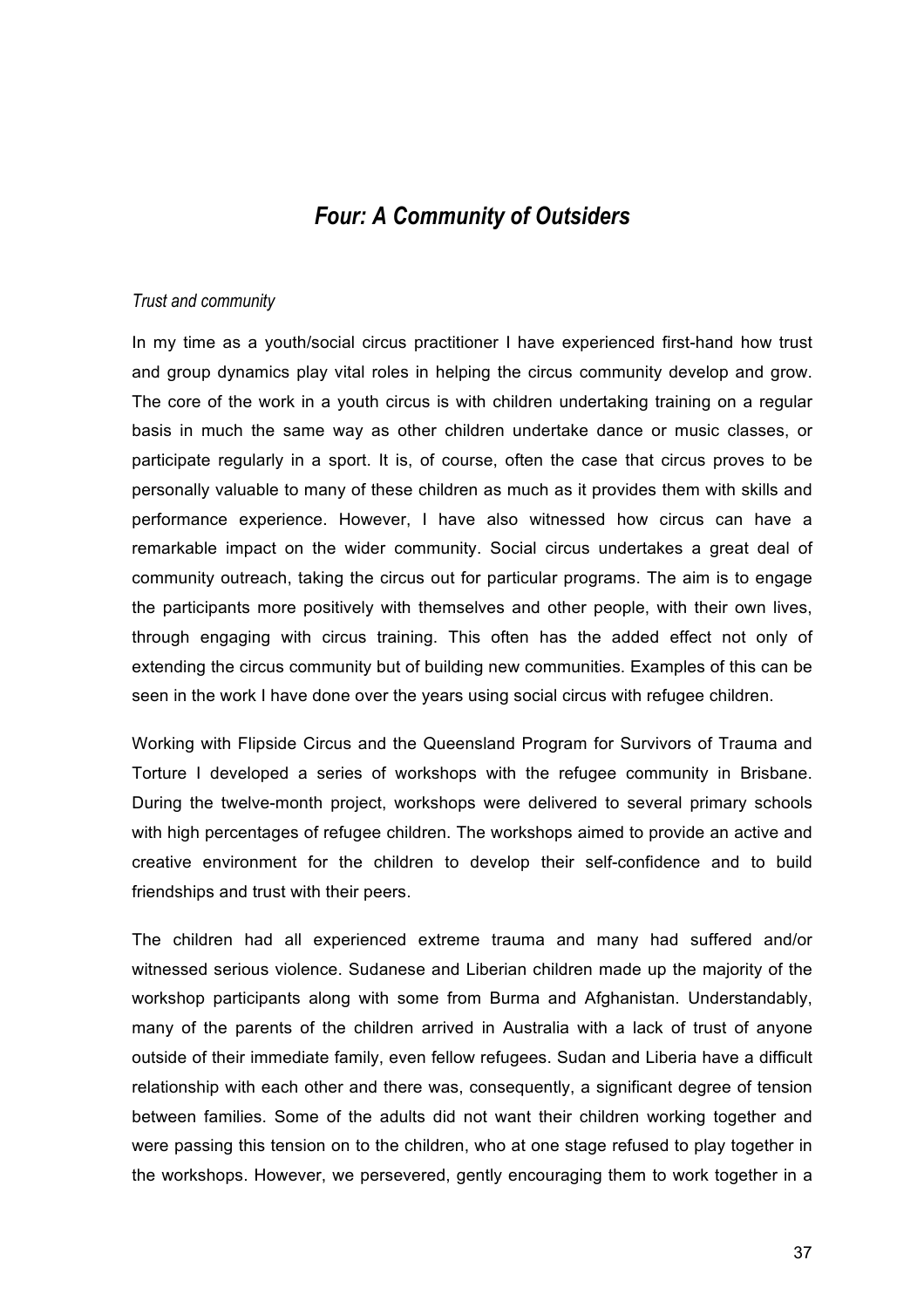way that enabled the children to form bonds as naturally as possible, to learn to trust each other physically and creatively.

A few months into the workshop program, QPASTT noticed that tension between Liberian and Sudanese adults was beginning to ease due to the trust and friendships that the children were building with each other in the circus workshops. At the end of the program, we held a performance for the children which all of the parents attended. They socialised with each other, shared food, and watched their children share in the experience of performing a circus show. It was the start of a new community.

Trust developed among the children as they became part of the circus community through their learning and sharing of skills. As another trainer described it:

Over time, an increase in trust and sharing of common goals was clearly evident among the children, as they learnt that if they acted responsibly themselves, their acrobatic partners would have more confidence in them, see that they were both focused on achieving the same things, and act responsibly in return. Physically, the children would become more daring with each session, as they learnt to trust not only the other children and their trainers, but also themselves and their own capabilities – it was always very moving when a student who initially trembled with fear and apprehension at being mere centimeters off the ground, gained enough confidence over time to scale the trapeze with ease and stand on top of a human pyramid with a wide grin of satisfaction on their faces.

Jessica Radvan, Circus Trainer, Interview: March, 2012

Bolton emphasises 'the significant moment when an outsider becomes an insider' in circus (2004: 4). The QPASTT circus project was a perfect example of this. The children reached a point where they were all working together, building trust in each other. In the challenge of creating a human pyramid or holding each other on a trapeze, a level of trust develops in the group that brings everyone together on an emotional and physical level. There is no room for anyone to be made to feel as though they are not part of the group or that they do not fit in. It is not only the trust required in these moments that creates a strong group dynamic. It is also the energy that is shared by the group afterwards, having achieved something together that may have seemed impossible at the start.

Last year I worked with a group of young autistic children and their mothers, running a circus workshop each week for the children to develop their motor skills, their focus and concentration. After a few weeks I started to notice that there were other levels to the workshops that were starting to form. The children were slowly becoming more and more bonded to each other, much like siblings. They began to cheer each other on in difficult tricks, to support each other emotionally in their training as well as physically. I also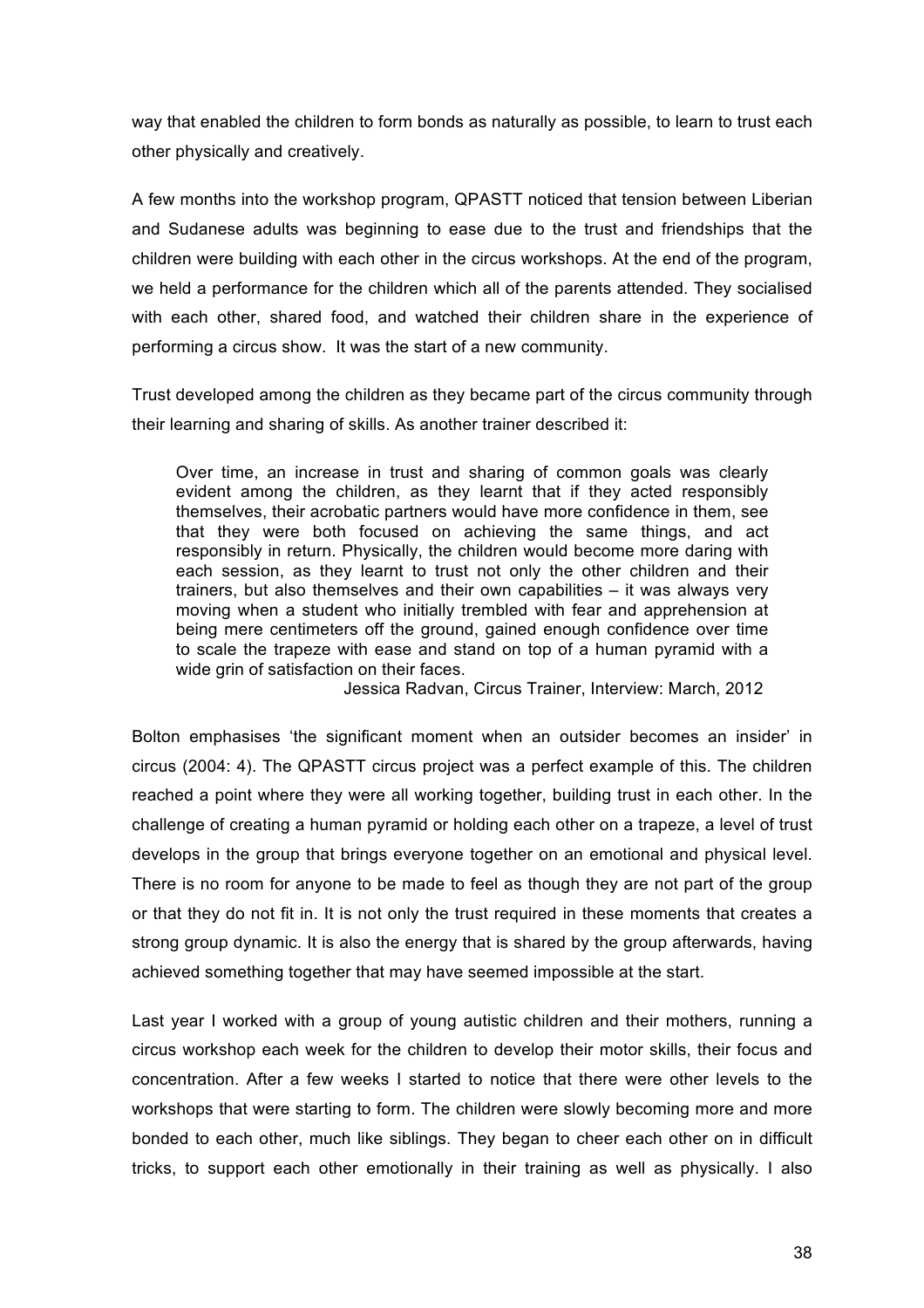noticed that the mothers who came with their children to the workshops each week were starting to form bonds with each other and also with the other children in the program. The workshops provided an opportunity to share their stories as mothers of autistic kids, to listen to each other; a chance to support each other when their children struggled with a task and to congratulate each other when their children had breakthrough moments. In their time at the circus they found a common ground, a way to belong without feeling a need to explain anything about their family. In fact the very things that can so readily isolate them from "normal" society – the idiosyncrasies and challenging behaviours of their children – were precisely what linked them together at the circus. In effect, the mothers became a new community: a community of "outsiders" who became "insiders" in an environment that allowed them to celebrate the difference of their children together.

### *Difference, creativity and community*

Rob Pope (2005) explains Deleuze and Guattari's *heterogenesis* as "a multidirectional and multidimensional activity of creation" (5). This suggests an interesting parallel to the creative process of the circus and the diverse and inclusive community that develops as a result of the chaotic creativity of practice. For Deleuze and Guattari the idea of heterogenesis "involves kinds of intricately interdependent but strictly unpredictable 'becoming' ('being still to come')" (Pope, 2005:  $5$ )<sup>11</sup>. Pope explains how heterogenesis highlights the multiple "intersecting planes" in which creation may occur. He cites these from Deleuze and Guattari:

(i) *Philosophy,* in so far as it is primarily involved in the creation of *concepts*  (abstract systems of virtual worlds); (ii) *art* (including literature), in so far as it is primarily involved in the creation of *affects* (sensory embodiments of possible worlds); and (iii) *science,* in so far as it is primarily involved in the creation of *percepts* (sensory embodiments of functional worlds). (Deleuze and Guattari, 1994, in Pope, 2005: 4-5)

Pope observes, again citing Deleuze and Guattari, that "what we actually encounter is an overlapping of domains: 'three modes of thought intersect and intertwine' such that 'a rich tissue of correspondences can be established between the planes'" (Pope, 2005: 5) I have experienced all three "domains" as a circus performer and as a circus trainer. And these domains also help in understanding why and how circus is particularly valuable with children with autism; how the children need concepts, affects and percepts to come

<sup>&</sup>lt;sup>11</sup> This is another compound word (from the Greek for "varied" and "birth"), another way of describing and exploring what they also refer to as chaosmos.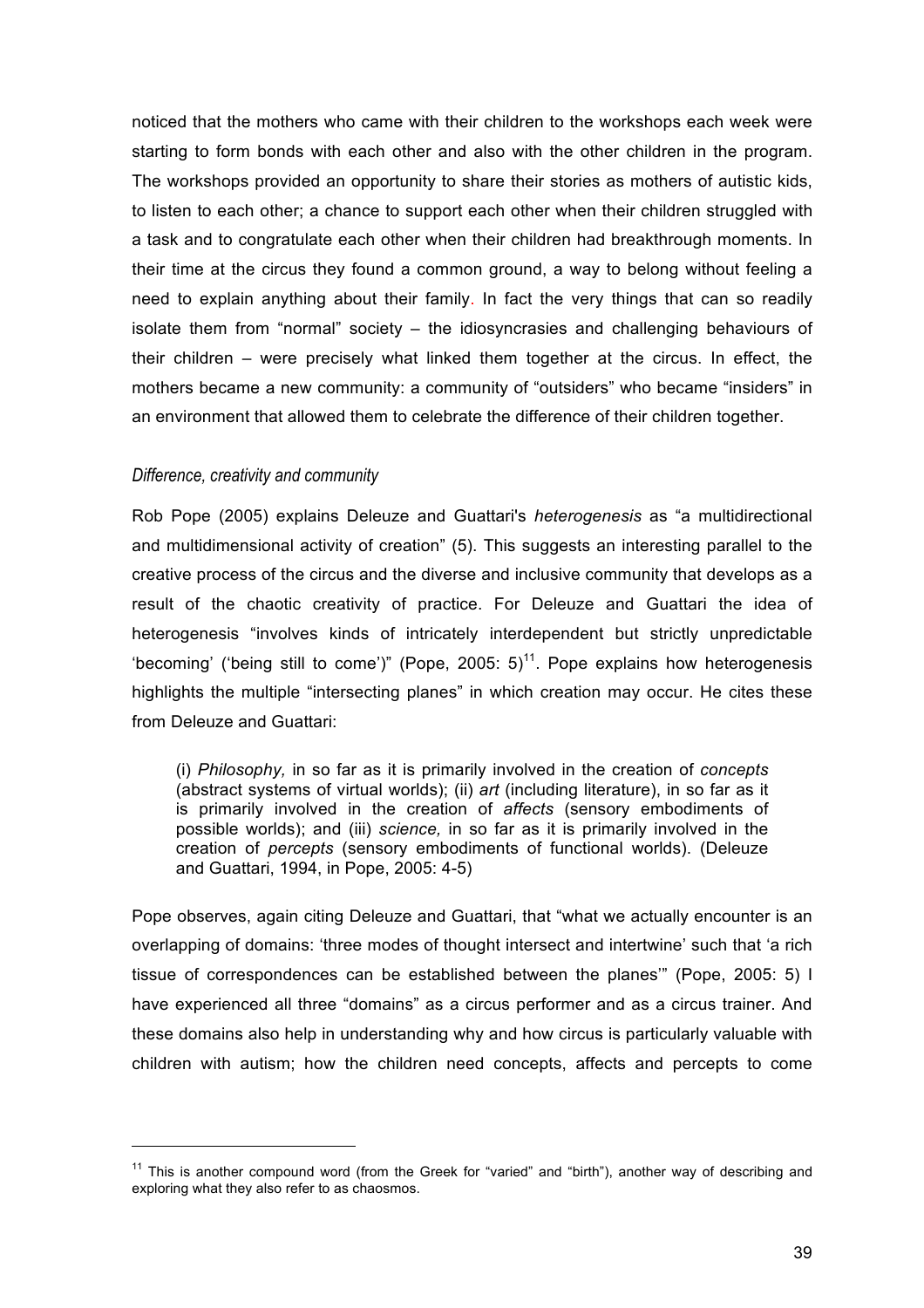together in ways that make sense to them in order for them to make sense of themselves in the world.

Although similar in movement and technique, the practice philosophy of circus, the concepts informing the practice, differ significantly from gymnastics, athletics and even ballet. These strive for perfection in individual performance, producing elite athletes or dancers, even when there is a troupe involved. Circus, as previously discussed, is an inclusive, non-competitive, pluralistic and quirky, multi-sided art form in which any individual can become part of the group, no matter their size, shape or age as long as they have or develop skills that contribute to the creative potentials of the whole. The mode of their participation simply depends on the skills they choose to develop. As Davy Sampford observes, children in circus training gradually

…become more expressive, and then slowly they start to gel with the group and the other kids training with them. There are not many kids who stay on the outside of the group for long. It becomes somewhere for them to fit in because circus is not just one discipline. For example, if you are not doing so well on trapeze, you can try juggling or unicycle.

Davy Sampford, Flipside Circus Trainer, Interview: April, 2012

Because of the practice philosophy, which contributes to the "energy" that circus generates, it attracts people who would sit on the outside of most other "creative worlds", the "virtual" or "possible worlds" created in and by performance. Circus adopts a conceptual frame in which all kinds of people can sit comfortably, without compromising their identity. For children with autism this is rare, to be able simply to fit in, without having to alter their behaviour or physicality first. For their families this brings a sigh of relief. *They* can leave their apologies, explanations and defenses about their children's difference at the door. They can rest in the knowledge that for the time that they are in the circus space, they belong, regardless.

The physicality of circus as an art captures the "sensory embodiment of possible worlds" of which Deleuze and Guattari write. Trust and sharing is crucial for circus tricks to take place: standing on someone's shoulders and knowing that they will not drop you. As the skills become more involved and more advanced the level of trust and group dynamic also advances. Not only are circus students connected by their trust in each other, but also by their touch: catching each other midair; gripping one another's hands and feet; balancing on more than one person at a time. For children with autism, this experience of sensory embodiment is often a crucial part of their physical therapy: to be able to "locate" their bodies in the space; to feel their hands grip the ropes on a trapeze; coordinating their left from right when they are upside down – all of these embodied practices can activate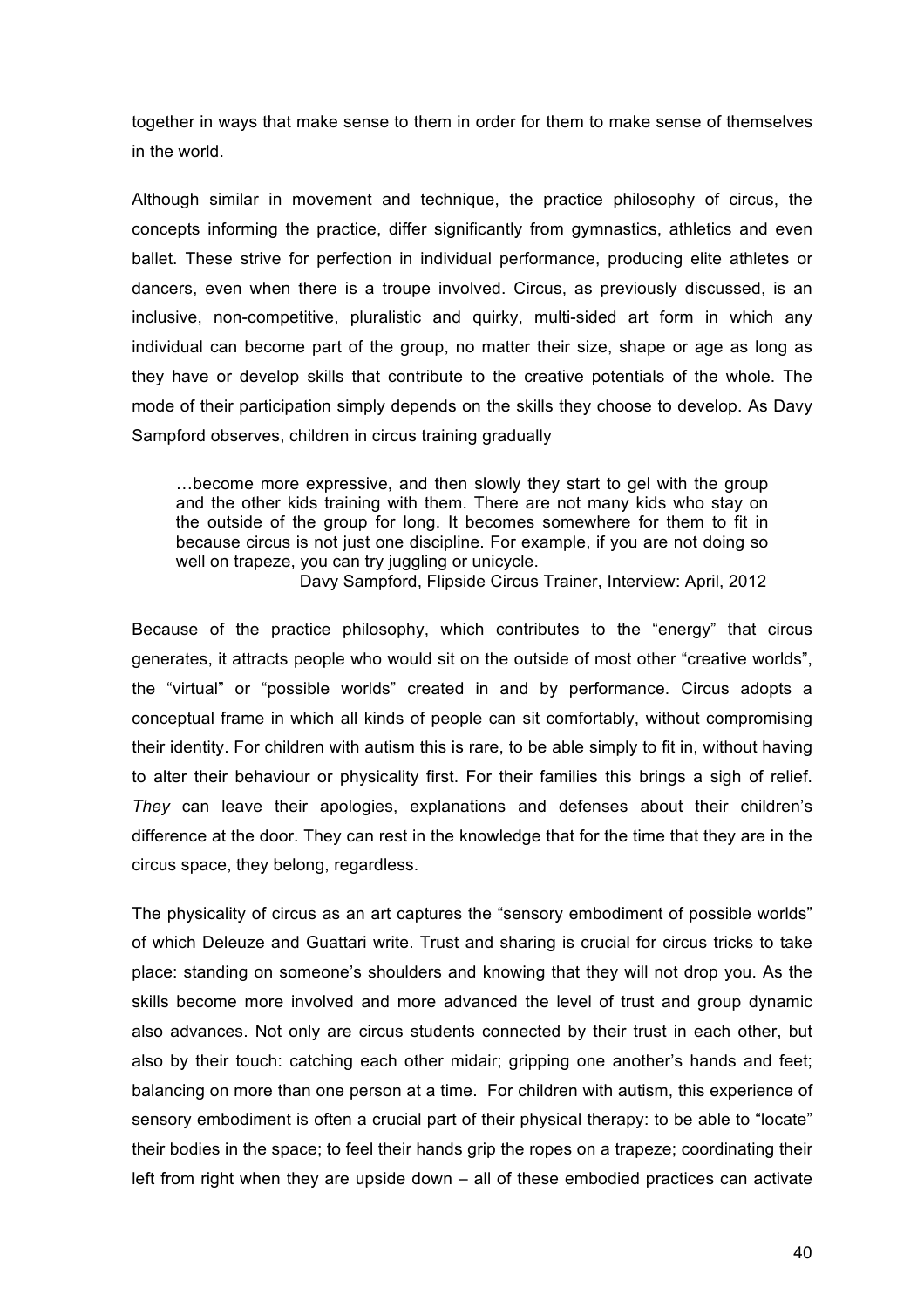the brain in specific ways that aid their development. The bonus is the confidence and joy that the children express, and the joy that their parents and siblings can experience from seeing them enjoying this sensory embodiment characteristic of the circus. It is clearly a very welcome change from their day to day existence which usually sees them "trapped" in their bodies to varying extents.

Kaye Dixson has seen the "embodiment of functional worlds" in the children she works with in The Juggling Brain program. Dixson began to notice that through the connection to a skill or art such as juggling, the child became an "expert" juggler. It was a way in which they could connect themselves to their physical development through learning a special skill that not every child excels in. In training their proprioception, vestibular systems and overall brain function through the act of learning how to juggle, not only do children improve in their sensory development, they also *become* "a juggler" – something that makes them stand out in a positive way, a skill that they are encouraged to become obsessive about.

I had a lot of 8, 9 and 10 year old boys, who would be doing poorly at school, bored at school, not reading and writing well: they were depressed about their own abilities. So I started saying to them, 'you're coming here, but what you're coming here for…is to learn how to juggle! And very few people in your class are able to juggle. And you're going to be one of the best at juggling'. Now, for a child who had not succeeded in anything, they usually were not good at sport, they were not academic…this was the first tempting thing for them. Kaye Dixson, Physiotherapist, Interview: April, 2012

In using the circus skill of juggling, Dixson has provided a goal for the children to reach that helps them motivate themselves to continue improve. Once you have mastered one ball and then there are two and then three, then comes throwing it under your leg, spinning around and catching etc. There is no end to what can be achieved and within this – the constant improvement and connection to their sensory embodiment, to the world of juggling – the children grow in physical development, but more so in confidence and their connection to themselves. Becoming a juggler allows them to make sense of where they "fit in" *in their own terms*.

The belonging encouraged is built from a recognition of difference, on embracing a position that is, as Elspeth Probyn (1996) puts it, "outside belonging". Because, remembering Agamben, belonging that is a question of categories, sets and classes is the kind of belonging that children with autism or children with learning difficulties are anyway put "outside" of by those who are "normal" and take themselves to be the "inside". What we aspire for in our work in social circus is, in these terms, to bring everyone we work with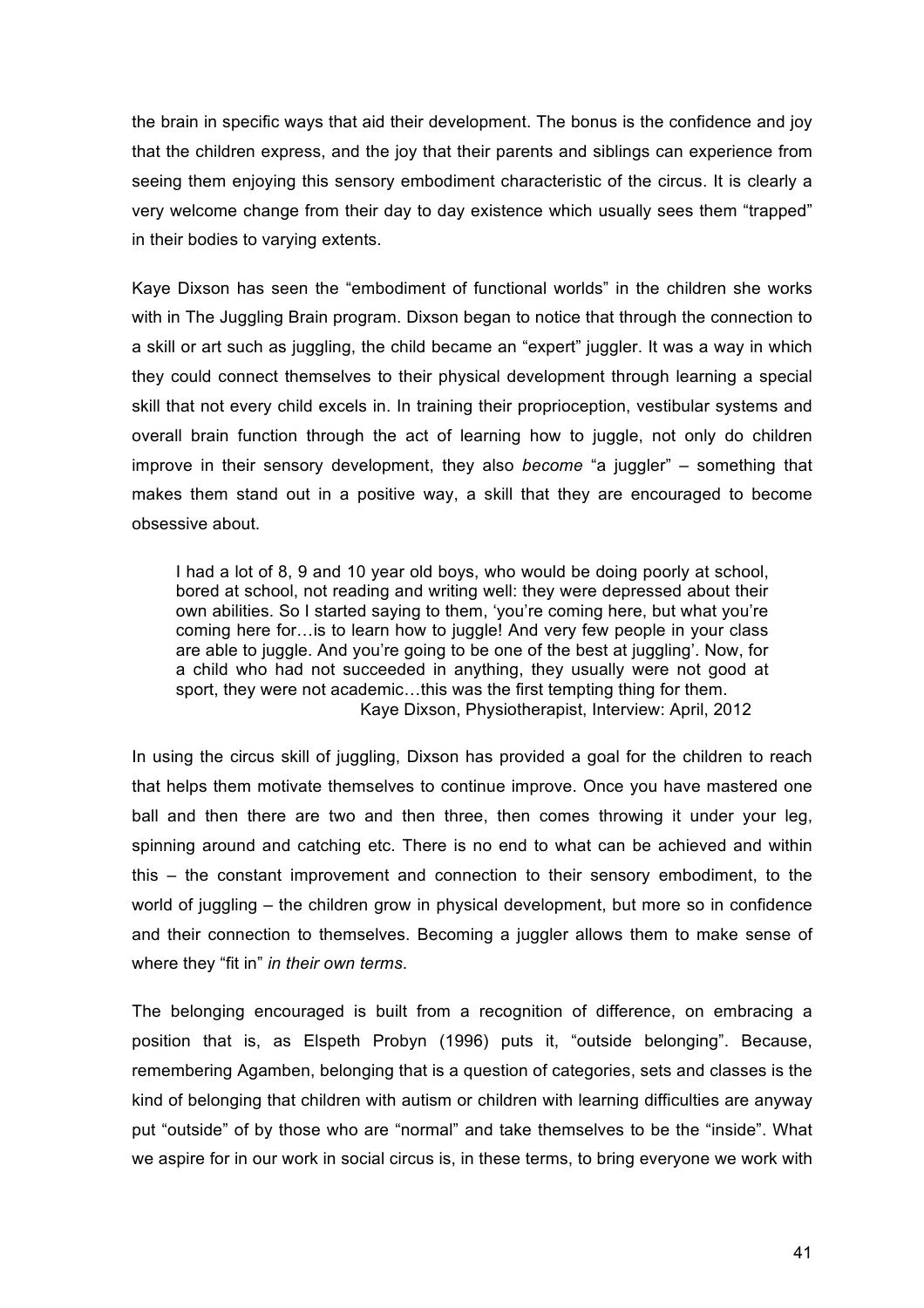inside their own outside belonging; to come to terms with what is actually special about themselves, so that they can, in turn, join a circus community largely constituted of other people who have been or are, in one way or another, "outside belonging". In becoming comfortable in the circus community, children with autism come to be inside a community of other outsiders, and to understand that they are in a space and a community where their belonging *such as it is*, can belong.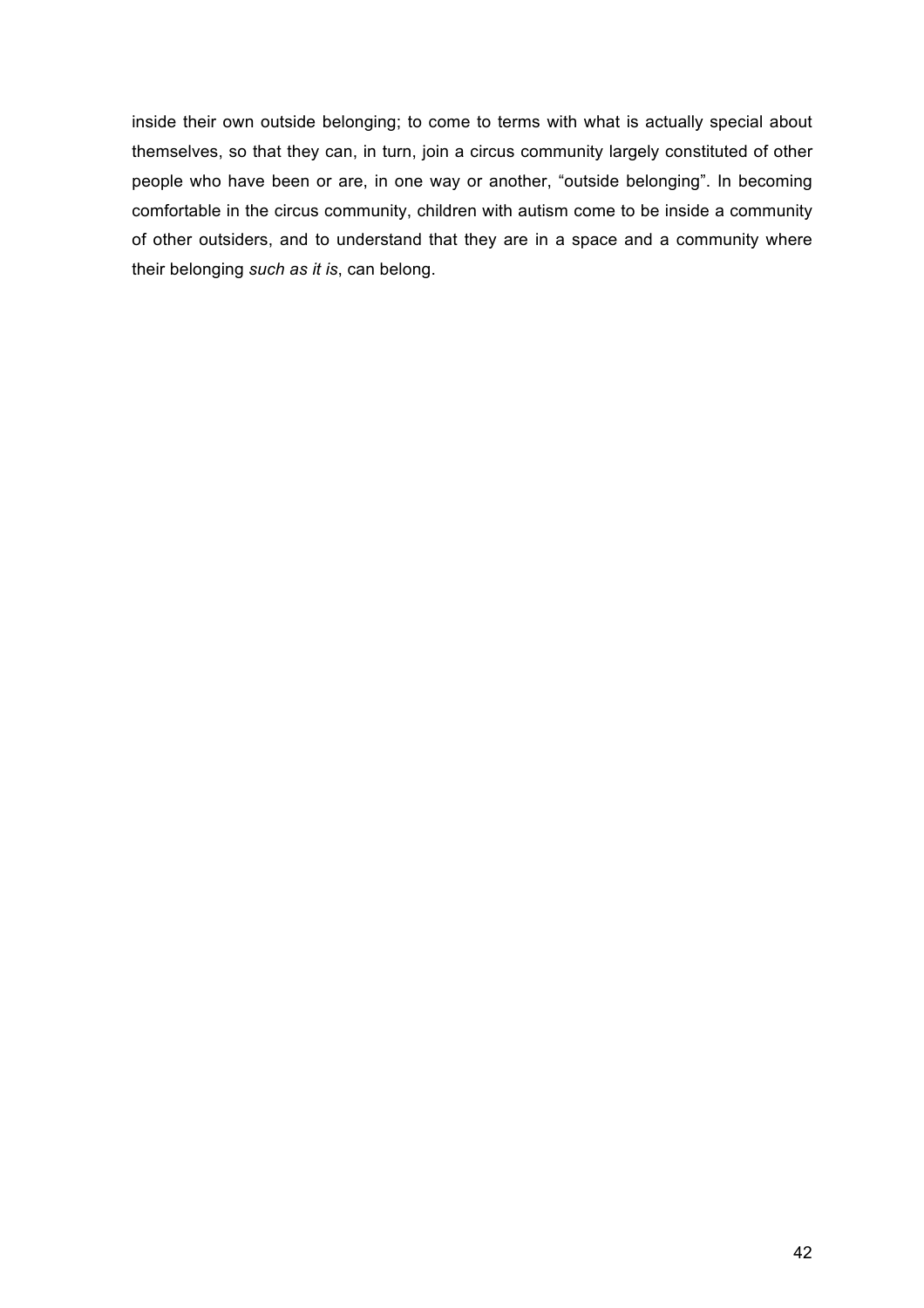# *Five: Therapeutic Benefits*

[Circus] gives them an opportunity to develop balance and coordination through the use of their bodies in a direct, physical way – it's their hands that hold onto the bar and keep them from falling, it's their feet that step onto the trampoline and first make contact with the mat once they've jumped. Jessica Radvan, Circus Trainer, Interview: March, 2012

### *Therapeutically speaking…*

Beyond the creative and emotional benefits that circus holds for children with special needs, there are direct connections to therapeutic benefits similar to physiotherapy and occupational therapy. Having come to specialise in children with learning and other disabilities, focusing on brain development, Kaye Dixson has worked with many different children over the last twenty-five years in her practice as a physiotherapist. As mentioned earlier, Dixson developed The Juggling Brain program in order to help children connect to their bodies in a way that was motivating and inspiring to them. Rather than the standard way of approaching therapy, she looked to juggling:

I start with the sensory systems and then the coordination systems: tactile, vestibular-balance, proprioception – knowing where your body is in the space – kinaesthetic patterns, and audio and visual. And by assessing these areas I could find out which area was failing for them and then target that area with specific exercises but always with this goal in mind...which is juggling. Kaye Dixson, Physiotherapist, Interview: April 2012

Juggling became the focus of her therapy sessions with children struggling to learn how to read and write, children with low muscle tone and children with special needs. By breaking down the art of juggling into exercises that targeted the key areas that the children needed to work on, the children stayed focused and developed in areas in which they had previously "failed":

I would then break it down for them and say: 'okay so the first thing we need to have for you to juggle is that we need to have your eyes working fantastically'. And so we would do some eye exercises where you have to catch the ball, then we would work on crossing the ball over the body, crossing over the 'midline' of the brain etc. And it was always aimed towards 'being a great juggler'. So I would be working on their brains and bodies but for them, it was the juggling that was the great motivator to improve.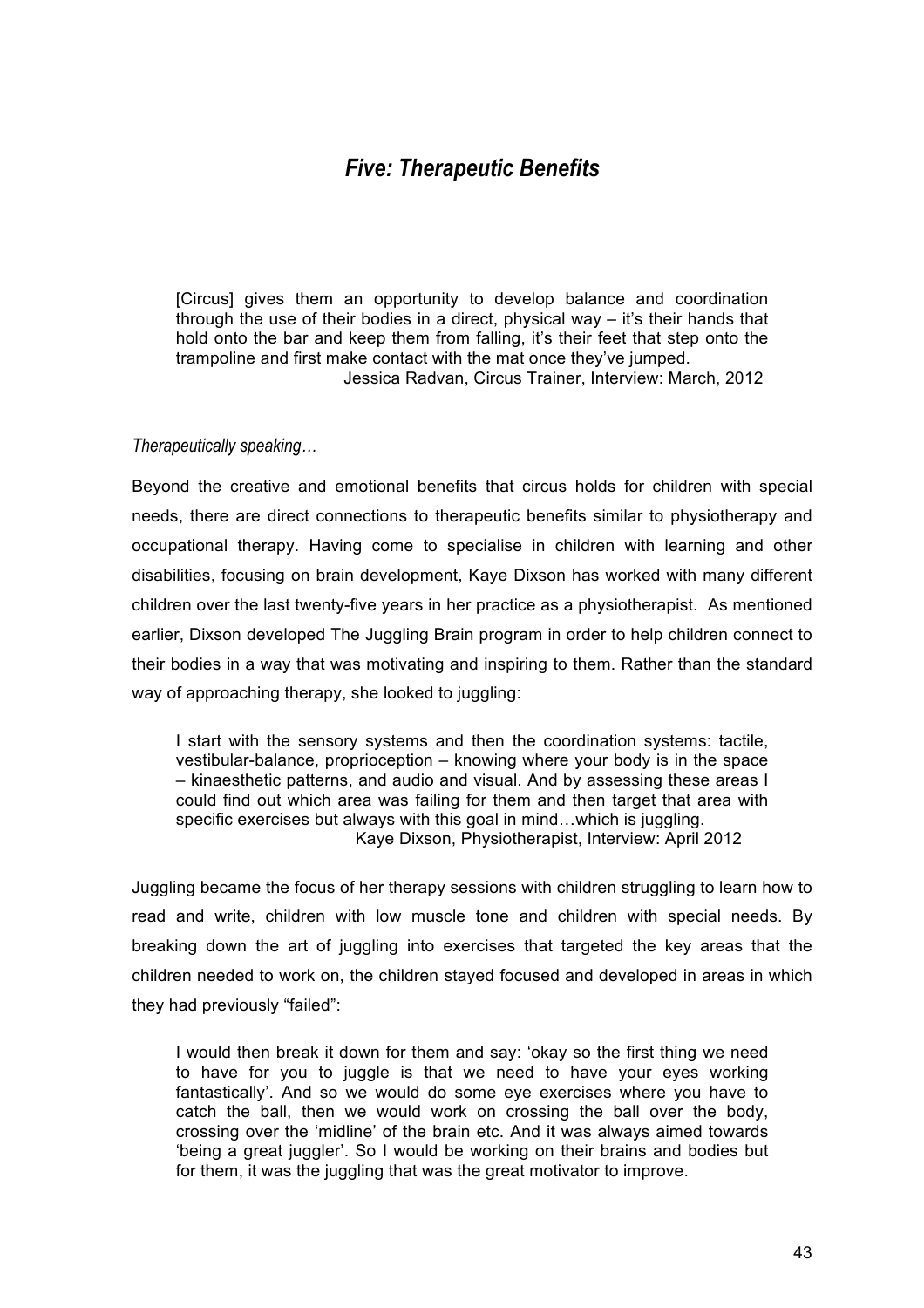#### Kaye Dixson, Physiotherapist, Interview: April 2012

Circus trainer Davy Sampford has also worked with all types of children for many years in his role as juggling trainer at Flipside Circus. Sampford has noticed that for some children, the circus class is their first experience of using their bodies actively and creatively:

For some kids it is the first time they have had to put brain and body together. Some kids get sent to circus training by their parents because they are not good at sport, or they haven't done anything really physical before. And so it is the first sort of port of call of connecting themselves to their bodies. Davy Sampford, Flipside Circus Trainer, Interview: April, 2012

Sampford and I worked together on a series of workshops in 2008 with the Cerebral Palsy League, initiated by Associate Professor Roslyn Boyd of the University of Queensland. Associate Professor Boyd came up with the idea of a "circus clinic" for which children with cerebral palsy. Given that the children tended to favour a "good" side and let the "bad" side become even less able through lack of use, they would come to Flipside Circus for two weeks of workshops focused around developing both sides of their bodies. In the workshops the children would be encouraged, for example, to use their hemiplegic hand to grip the trapeze bar or juggle. This was done by placing a glove over their "good" hand that prevented them from using it to grip effectively. During the workshop series parents began to notice improvements in their children's physical development and personal confidence as a result of the circus training: "I've never even see Mitchell on a monkey bar, so to see him up on a trapeze was something really special" (Parent 1, "Circus Therapy and Cerebral Palsy", *A.M.* Program, Australian Broadcasting Corporation [ABC], July 19 2008)

After a few sessions the parents were also beginning to see benefits from the circus training in day to day tasks: "Just the smaller things that we take for granted that he couldn't do that he's now doing, like doing up a zipper on his jacket or a button" (Parent 2, "Circus Therapy and Cerebral Palsy", *A.M.*, ABC, July 19 2008). The circus clinic was followed up with brain imaging tests to measure any physical improvement made and whether those improvements could result in long term gains. Flipside Circus is about to embark on the next series of workshops later this year with the original group of participants to document their progress since the last circus clinic.

The original project with Roslyn Boyd was the stepping-stone that led occupational therapist, Fiona Jones and I, in 2010, to begin running workshops for children with special needs at Flipside Circus. This program continues as a regular part of Flipside's youth circus training program and Jones, who continues to work alongside me in the program,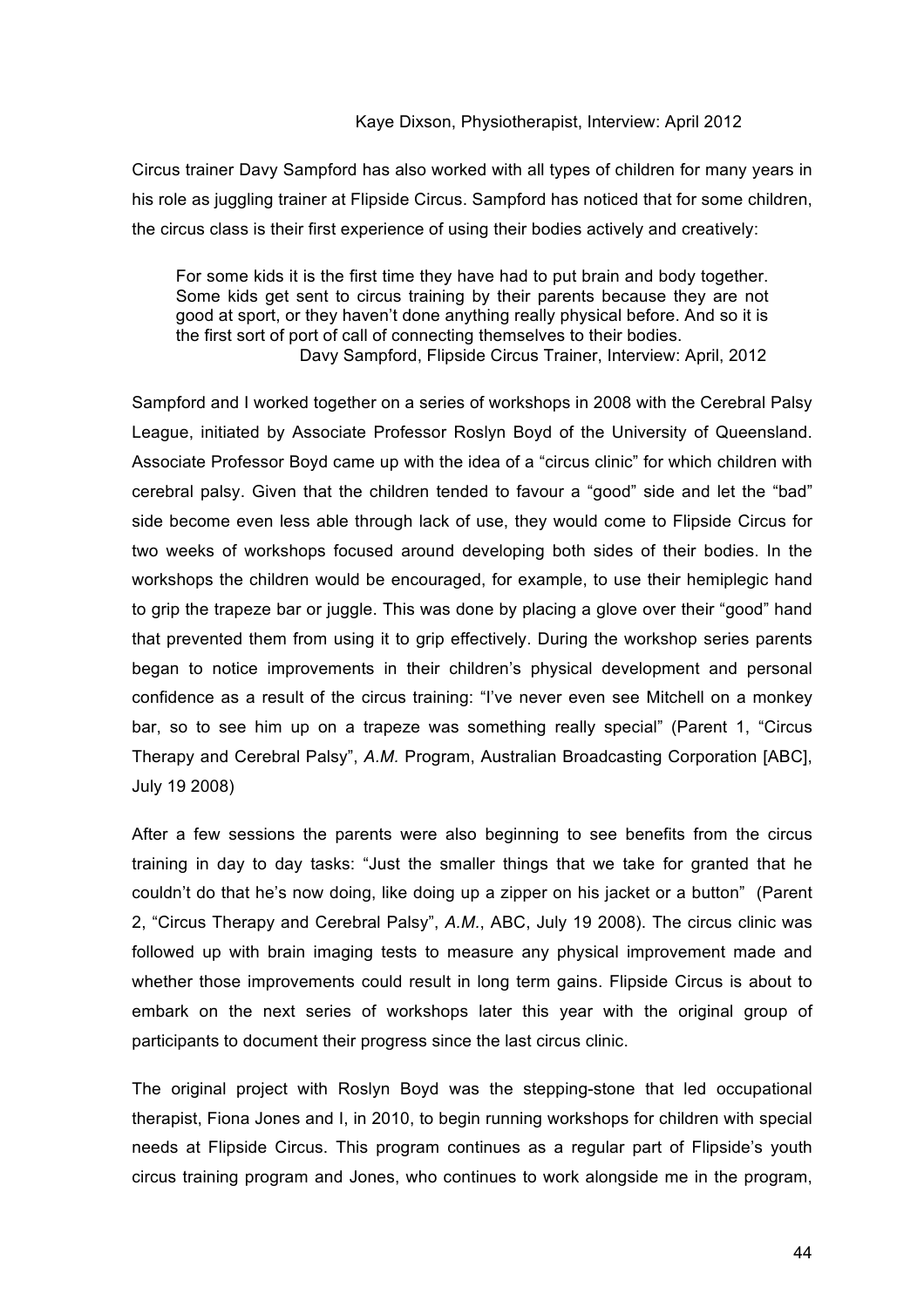says that she has observed a range of positive benefits from the training among the children:

Therapeutically, I have seen benefits such as: improvement in muscle tone and motor coordination; improvement in posture; improved attention; improved ability to participate in a group and confidence in social interactions; improved self-perception and motivation; improved perception by siblings and parents. These are noted outside of the circus environment also. Fiona Jones, Occupational Therapist, Interview: May, 2012

From the start, Jones and I would run the workshop on a weekly basis, with circus trainer Jessica Radvan joining me in leading the circus skills. We would often have the children work with us on some circus skills such as trapeze, then work with Jones on basic motor skills such as using scissors to cut paper, or handwriting exercises. The workshop was structured so that parents and siblings could stay and watch, and sometimes participate, making the experience less intimidating for the children and creating a family environment that was supportive and fun. Often there would be assistant/trainee occupational therapists who would join in on the workshop series to learn and gain some practical experience working with the children. One of those trainees was Danica Lindstrom, who not only noticed the similarities between circus training and traditional methods of occupational and physical therapy, but also how effective circus was in positively impacting on the children, which was in turn improving their other activities:

You can see the children becoming more coordinated, and having a better understanding of how different movements should feel while they are doing them. Different movements and sensations such as jumping, swinging, and spinning, often are seen to have a calming effect, or can make the child more focused in class. Circus training can help children identify what movements feel like, which translates across. This is particularly important for children with poor motor planning and body awareness.

Danica Lindstrom, Occupational Therapist, Interview: May, 2012

### *What can bodies do?*

Spinoza famously observed that "we do not yet know what a body can do" (*Ethics*, 1677), which is a wonderfully open idea that parallels the approach to bodies involved in the practice philosophy of social circus. We begin with recognising that each person is a collection of potentials waiting to find out what s/he is capable of doing. The aim of the workshops and individual training sessions is to help people extend their bodies in ways that they may not have themselves thought possible, and through doing that, enable them to become more capable and confident in other aspects of their lives. In our work with children with cerebral palsy, whose bodies seem "limited" from the outset, it was still possible to help them experience newfound bodily capacities which led to newfound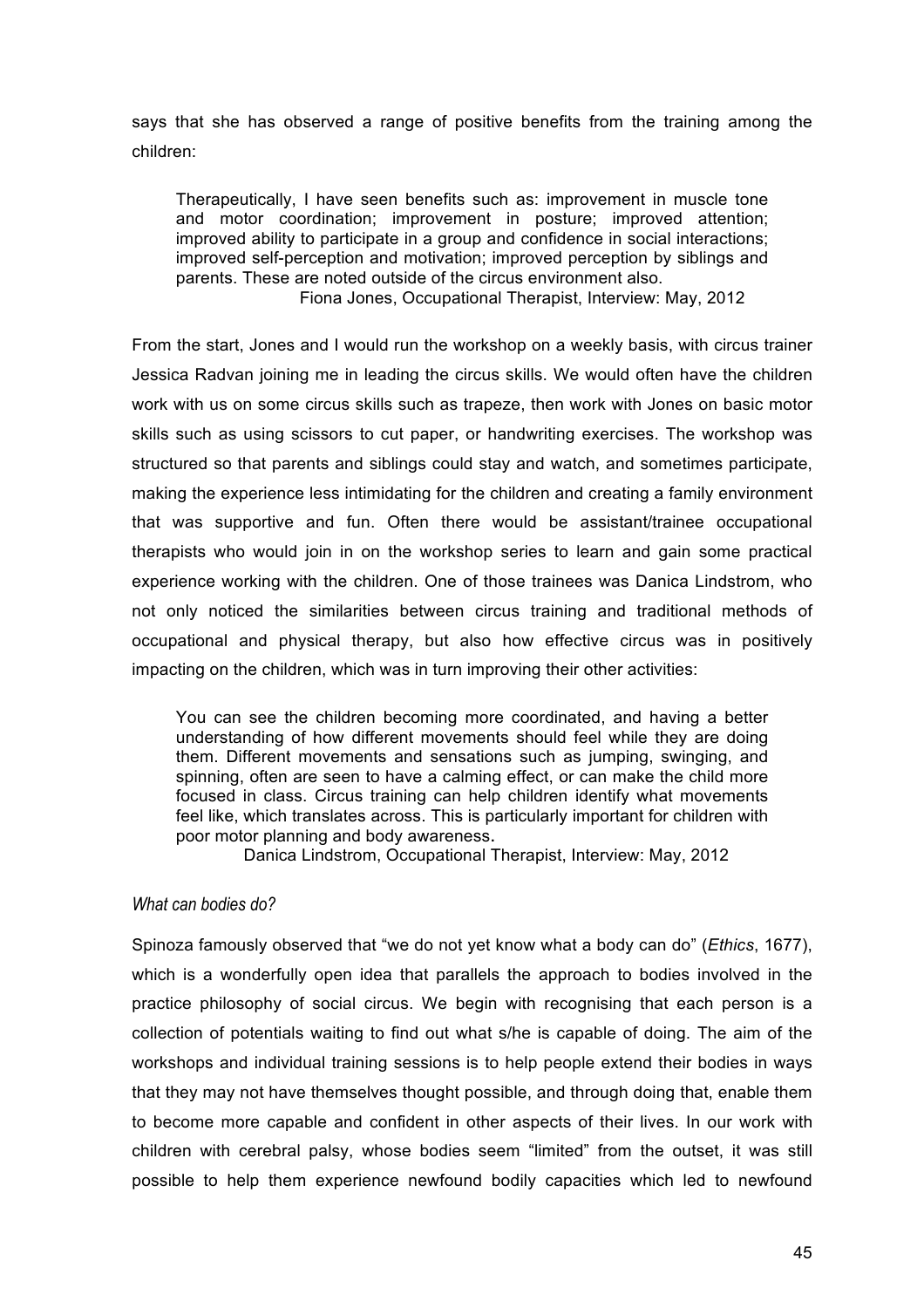personal capacities. For Kaye Dixson's young clients, taking on the challenge of using their bodies to develop the skills of juggling contributed to a significant improvement in their cognitive skills. For the refugee children with whom I worked, the impacts of trauma could be seen in every aspect of their lives, but in conquering fear, shyness and antipathies within the group, in order to become skilled circus participants using their bodies in performance, the children became an example of confidence and collaboration as members of a wider community experiencing healing. Jessica Radvan's comments suggest the usefulness of circus with children with "ADHD", for example, as well as those with autism, when she stresses the focus and attention required to absorb and process the directions and techniques of circus training:

Often the best way to learn a new circus skill is not by understanding an explanation, but by observing a demonstration – it was interesting to note the change in attention and concentration as the children quickly learnt that if they didn't watch, they just wouldn't know where to start, and hence, wouldn't get to try to master 'that cool trick'.

Jessica Radvan, circus trainer, Interview: March, 2012

Children with autism expend a great deal of personal energy on trying to "control" their own bodies and/or how their bodies engage with the world, in an effort to make the rest of their sense of themselves feel less confusing and more meaningful. That is, they make use a range of emotional, cognitive and bodily techniques of discipline, and, as already explained, in doing so they often produce more problems for themselves in relation to their families and the wider community. In turn, families frequently feel pressured to prevent their children from using their modes of expression in public, so becoming inadvertently complicit in the kind of disciplinary regimes that the culture, in any event, expects us all to exercise.

Foucault (1991) was deeply concerned with how bodies are disciplined and discipline themselves, by and on behalf of society, as part of the perpetuation of power-knowledge relations and the hegemonics they support. He gives us an insight into how bodies become "docile" in culture, having been disciplined through the imposition of timetables; through the imposition of temporal rhythms on bodily actions (his example is troops marching, but we might also think of twentieth-century factory assembly lines) and then through control of how the body can move to achieve a task (which he demonstrates through the teaching of handwriting to French children in the eighteenth century):

3. Hence *the correlation of the body and the gesture.* Disciplinary control does not consist simply in teaching or imposing a series of particular gestures; it imposes the best relation between gesture and overall position of the body, which is its condition of efficiency and speed. In the correct use of the body,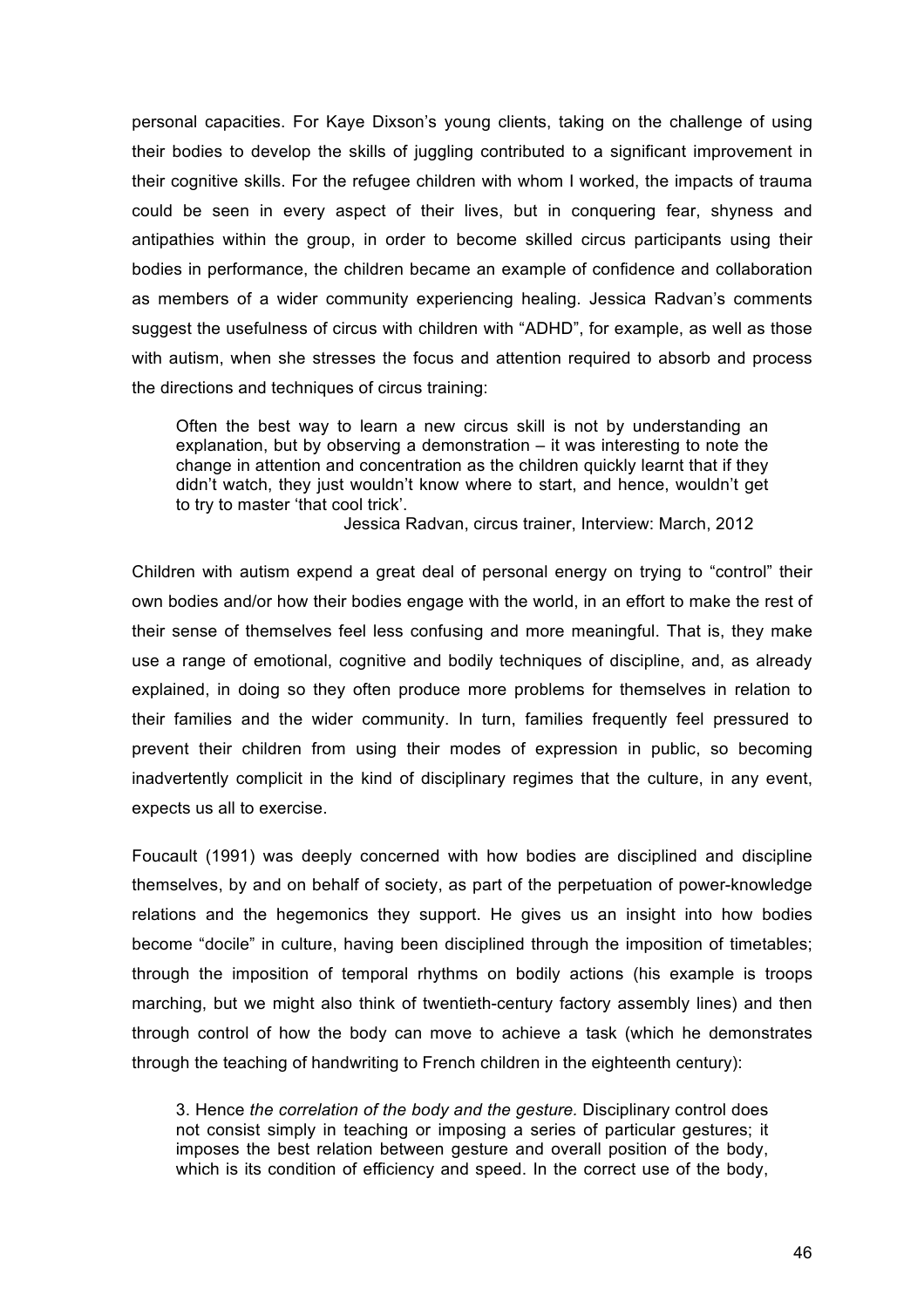which makes possible a correct use of time, nothing must remain idle or useless: everything must be called upon to form the support of the act required. A well-disciplined body forms the operational context of the slightest gesture. Good-handwriting, for example, presupposes a gymnastics – a whole routine whose rigorous code invests the body in its entirety, from the point of the feet to the tip of the index finger. (Foucault, 1991:152)

In circus we are also concerned with bodily discipline, concentrating on every individual gesture in its relations with the whole body in training, and practising a skill so often that it no longer appears to require effort. However, in circus, the trainee or performer is disciplining her or his own body towards a creative end. Skills development through concentrated discipline in circus has the objective of producing not "docility", in Foucault's sense of compliance, but a highly independent, active, co-ordinated, self-motivated body.<sup>12</sup> Trainees quickly take responsibility for their own disciplined skills development because of their sense of achievement during stages of training and their enthusiasm for the end result.

For autistic children, their personal response to their difference has frequently included various degrees of self-imposed disciplinary attempts to achieve docility, a compliant self, through having a reclusive, quiet, non-engaged body and/or through various kinds of repetitive, excessive activity. For these children, the disciplinary regimes of circus training can provide respite from their self-disciplinary techniques, even when their own techniques are utilised to kick-start the training regime. So, Foucault's work provides valuable insight into both the "problem" facing autistic children, their families and their therapists, and the solutions, or at least the assistance, that circus training offers.

Foucault's fourth form of discipline involves "body-object articulation", in which "discipline defines each of the relations that the body must have with the object that it manipulates…" (1991: 152-153) Foucault's example is rifle training in the eighteenthcentury French military through which soldiers become seamlessly compliant parts of the military machine. For circus, on the other hand, an experience (for the performer) and/or illusion (for the audience) of seamless articulation between the body in performance and the objects with which it interacts is achieved through disciplined training that is driven by the productive desire of the performer to bring off the trick. Of course, in the case of high risk acts, such as trapeze, sword swallowing, knife juggling, vaulting and so on, the

 $12$  Remembering that the kind of circus training I have been describing does not envisage a dualistic body, a body that is "under the control of the mind", the person training is also not trying to make her body somehow compliant under her will, "subservient to her mind", but is working with her body, in which consciousness is embodied and cognition is as much a physical as a mental capacity. Will, in my thinking here, is linked to desire, as in Agamben's discussion cited earlier.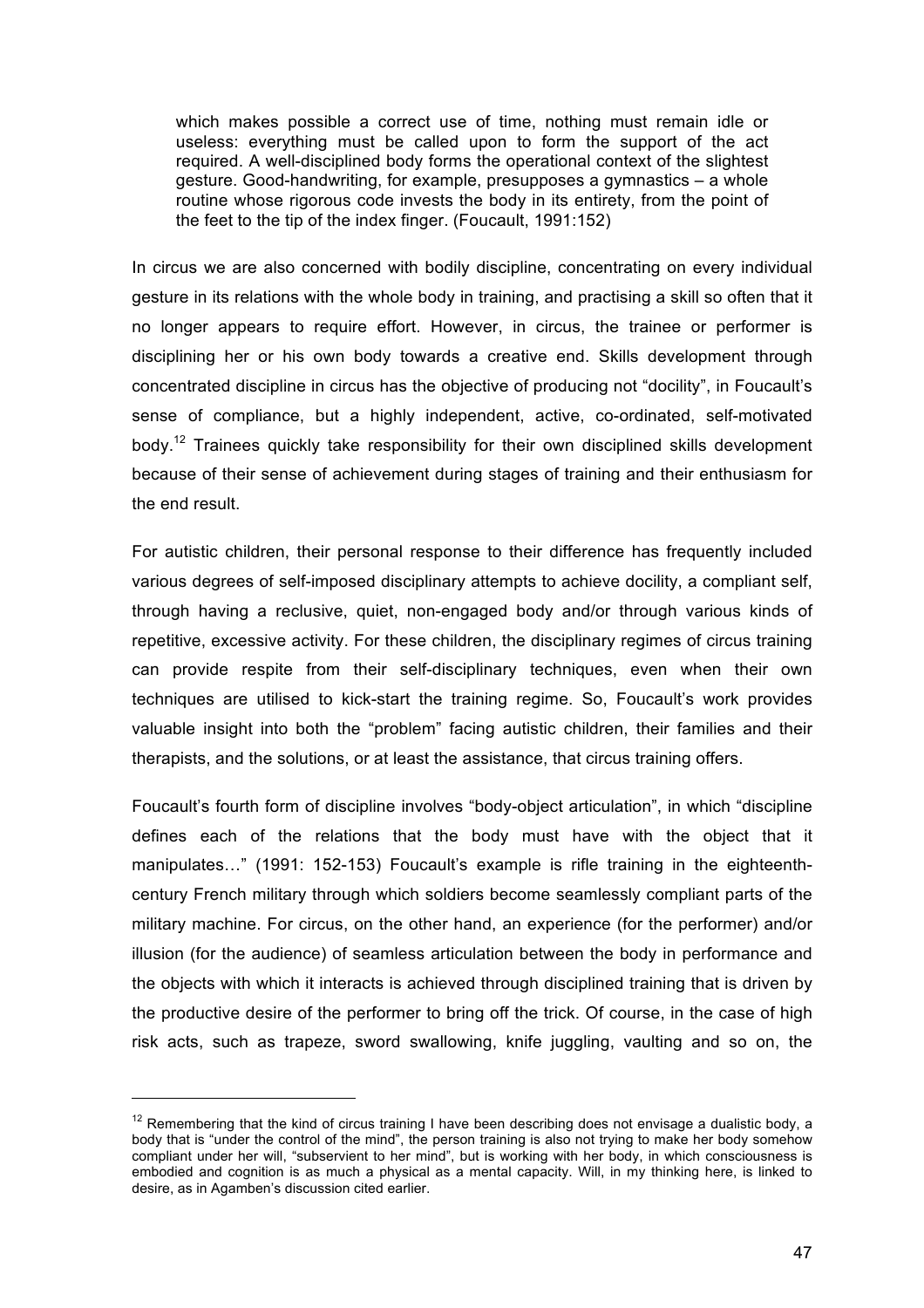relationship between bodies and objects *must* be right, as matter of life and death. Indeed, far from having a relation of dominance over objects ("over the whole surface of contact between the body and the object it handles, power is introduced, fastening them one to the other" – Foucault, 1991: 153), circus performers have feelings of warmth, respect, even love for the objects with which they interact in highly disciplined ways.

For children with autism, objects often become appropriated into their self-management techniques. This may be part of their play habits, for example: only dinosaurs will be read about; only dinosaur games will be played; only dinosaur toys will be played with; one kind of dinosaur will be played with this week; only blue dinosaurs of that kind will be played with today in this game. It may be part of their ways of negotiating the world: I will only walk up steps on the left side and today I will always jump over every third step; I will not use the yellow plates for my food, I will only have the white ones. Or it may be that it will be essential to their private sense of safety: I will only go to sleep in my own bed, with my own particular green spotted cat, with the one pillow and one doona that I prefer. In social circus workshops, children can find the particular objects with which they feel they want to be associated and their skills development will be focused towards the tricks that use those objects. If they have preferred ways of engaging with the world, those can often be incorporated into training: "John always likes to be to the left of the blocks". If their object-relations change, the teaching is sufficiently flexible to deal with that. If there are particular objects of their own that need to accompany them to the workshops, that can happen too. Once again, with objects as with other aspects of their ways of inhabiting space, the children's quirks are welcomed and utilised, so that they often surprise parents and therapists in quite quickly demonstrating willingness to participate in training.

Deleuze and Guattari take up Spinoza in their exploration of the potentials of bodies in their relations with each other and with the world.<sup>13</sup> For Deleuze and Guattari, like Agamben, it is important to avoid categories (like species or genus, or "like defining a body by its organs and functions"). In considering each body, they state, "we will seek to count its affects" (1987: 257). I understand this as setting out to understand bodies, our own and others, by how they impact on others – not by "what they do", but how they make things happen, how that produces *affects* in the world and how they produce feelings in others:

<sup>13</sup> The chapter in *A Thousand Plateaus* (1987), "1730: Becoming-Intense, Becoming-Animal, Becoming-Imperceptible", has many insights to offer in any broader consideration of how bodies become-otherwise in situations such as circus training and performance.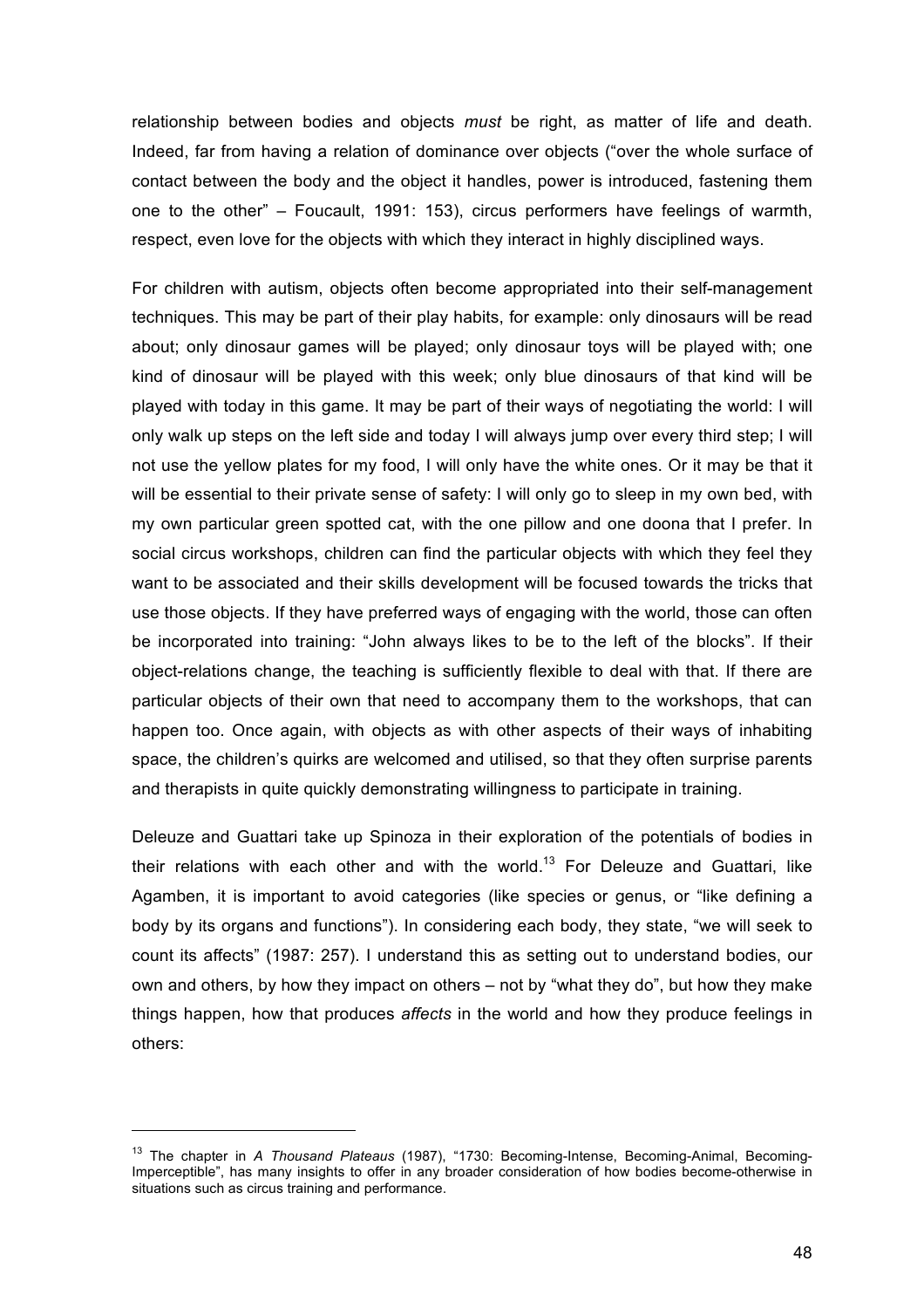We know nothing about a body until we know what it can do, in other words, what its affects are, how they can or cannot enter into composition with other affects, the affects of another body…either to exchange actions and passions with it or to join with it in composing a more powerful body. (1987: 257)

Social circus values individual bodies and their skills and works with them towards how they can work with other bodies. The idea of bringing a number of bodies together to compose another "body" sits easily with circus practice. Just as the point of individual training is to produce a body that works to the best it can, the point of performance is to bring groups together to work on an act "as if with one mind-body", "working as one".

This, of course, produces a particular challenge for children with special needs, and particularly for children with autism. That we have seen them become willing to participate suggests that the new relations they start to enter into with their own bodies make them more able to consider entering into relation with other bodies working to the same end. To a considerable extent, what changes, I suggest, is a matter of affect, of feelings. The children allow themselves to become involved in touching, feeling and sharing. Given that the inability or unwillingness to enter into those kinds of situations is a defining aspect of the condition of autism, it seems that circus offers an especially valuable therapeutic potential.

In my years as a youth circus practitioner I have often seen circus provide a supportive creative environment for children to achieve things they may never have dreamed of doing before. Kaye Dixson, in relation to The Juggling Brain, agrees:

It allows children, once you get their systems going, to tap into what their gifts and talents are. I see children who you would have thought were not going to do well at anything, end up winning writing competitions, end up playing the piano.

Kaye Dixson, Physiotherapist, Interview: April, 2012

For all who train for it, circus requires, focus, discipline and repetitive gestures, all aimed at shaping the body to be the strongest, most agile and functional body it can be. In the creative chaotic training space that circus provides, this is combined with a high level of discipline to enable each performer to tap into the possibilities of what the body can do in a way that challenges them emotionally and creatively. For children with autism, to undergo such training and to experience such feelings clearly constitutes a kind of "breakthrough" opportunity, but at the very least, it can give them and their families periods of respite that have the potential to be carried over into daily life.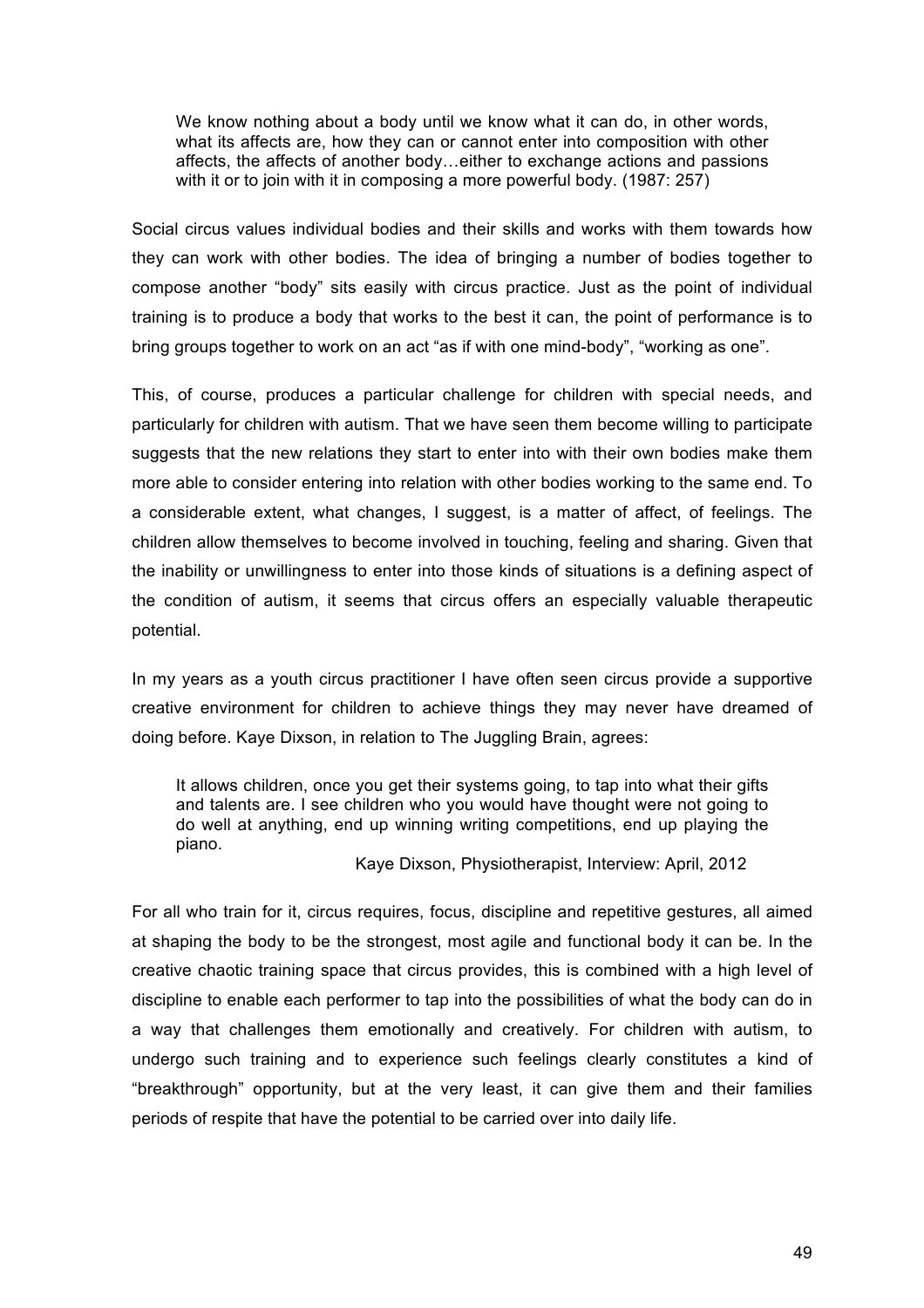### *Social Circus as physical therapy… at a glance*

Here I will briefly outline how circus training can target specific muscle groups in a similar way to physiotherapy. I will also highlight the emotional and/or cognitive benefits that accrue from each activity. Although based on my own professional observations, there are also links to Bolton's "Hand Analogy" which I explored earlier. This summary of each basic aspect of social circus training is designed simply to indicate various ways in which circus workshops can provide a significant therapeutic experience for children with autism.

**The Group Warm-up:** *team work* – learning to work beyond the individual, waking up the body in a non-invasive way, verbal and non-verbal communication, social interaction.

**Tight-wire:** *the self –* promotes balance and control, focus, left and right brain connecting, stimulating the vestibular system, proprioception (e.g. maintaining awareness of relations between the body, the wire and space).

**Trapeze:** *risk, hard work* – promotes aerial awareness, gripping the bar for tactile awareness, core strength, proprioception (e.g. locating the body in space when upside down), confidence.

**Juggling:** *aspiration –* promotes goal-setting (juggling 2 balls, then 3, then 5 etc.), gross and fine motor skills, crossing the 'midline' of the body, following instruction, focusing on a task as an individual within the group, touch-connection, balance, core strength, objectrelations, proprioception.

**Performance:** *Showing off/fun –* promotes confidence, trust, showing a new side of the self as part of a group, and provides strong feelings through moments of individual and group success.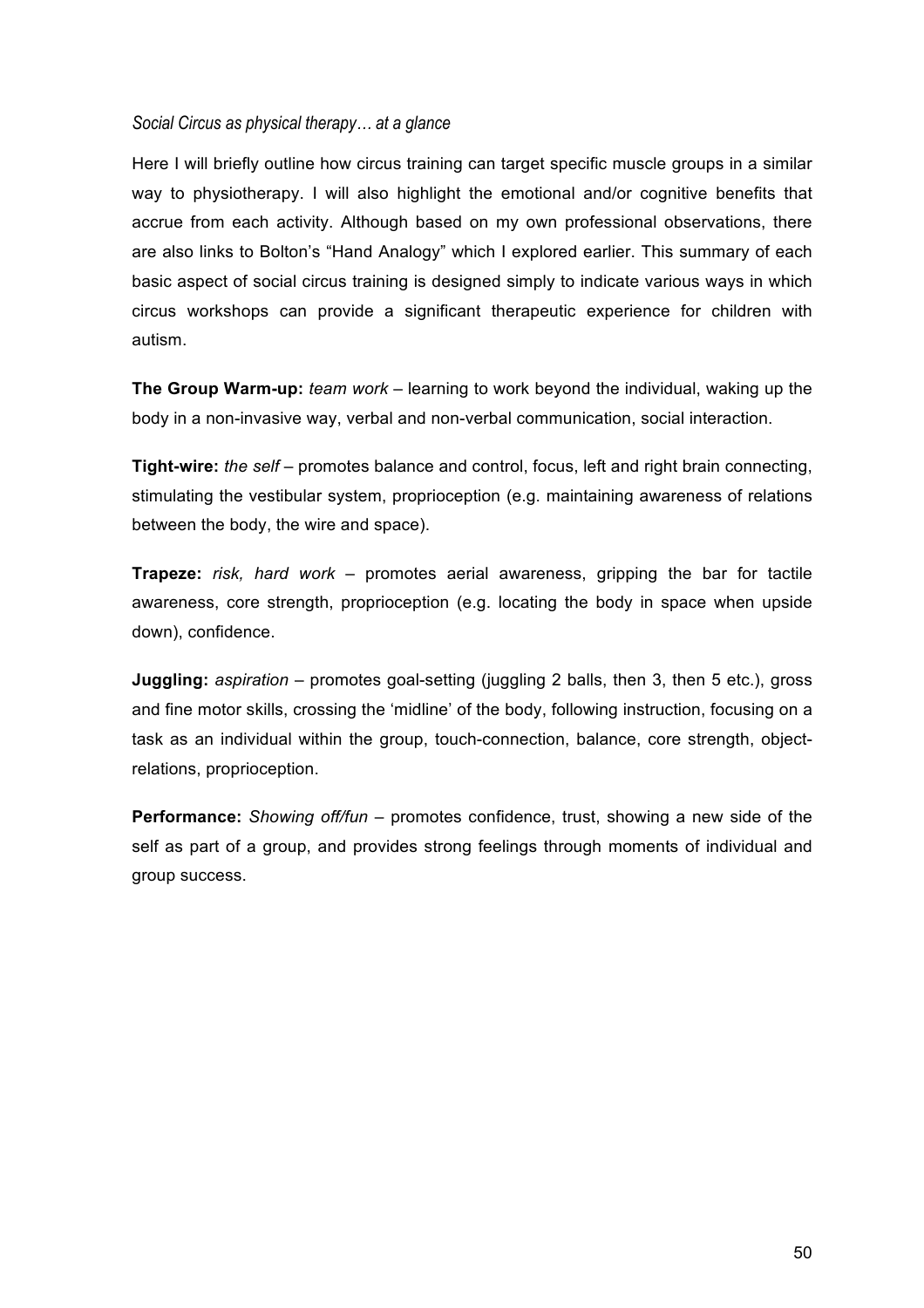# *Six: Changing How We See Ourselves and Each Other*

The antinomy of the individual and the universal has its origin in language. The word 'tree' designates all trees indifferently, insofar as it posits the proper universal significance in place of a singular ineffable tree (*terminus supponit significatum pro re).* In other words, it transforms singularities into members of a class, whose meaning is defined by a common property (the condition of belonging …). (Agamben, 1993: 9)

### *Being-within an outside*

As a matter of therapeutic and educational practice, children with special needs get put into categories: Autistic Spectrum, Asperger's, ADHD, Cerebral Palsy, Dyslexic, Downe's Syndrome … "special needs" is itself a label, a category. I have been unable to avoid these categories in writing this dissertation. These labels are something that they will most likely carry for the entirety of their lives, due to Western culture's long-established need to "order" human beings into categories according to status, financial or social standing, health status and so on<sup>14</sup>. In the observation above, from The Coming *Community*, Agamben highlights the question of the individual and universal in language: how one word is often used to represent a group: 'tree' signifying all trees. Since each person in the language group is likely to think of a particular tree in relation to the word, that one tree clearly cannot represent all of the trees in nature when there are so many varieties and species; it is merely one instance of how a 'tree' may be, look, smell, feel etc, but there are enough shared qualities for tree-ness for a slide from the individual to the universal to take place. It is not the only version of a tree people know, nevertheless, the operation of the word in language is to *stand in for* all those other versions of trees. Similarly, grouping certain people, based on some shared qualities, under a label that "stands in for" all the other versions of people that they might be, helps society to understand where they may fit into "the grand scheme of things"; it creates a condition of belonging that is placed upon them by others. In the case of those such as children with autism, who do not fit the set of large categories that constitute the "norm", it also helps to discriminate them as a "minority", isolate them and lock them into a category that they may not feel fits them, but about which they do not have a choice. That is, they are

<sup>&</sup>lt;sup>14</sup> In common usage, other categories are used which tend even more to lump individuals together: "disabled", "handicapped", "spastic" and so on.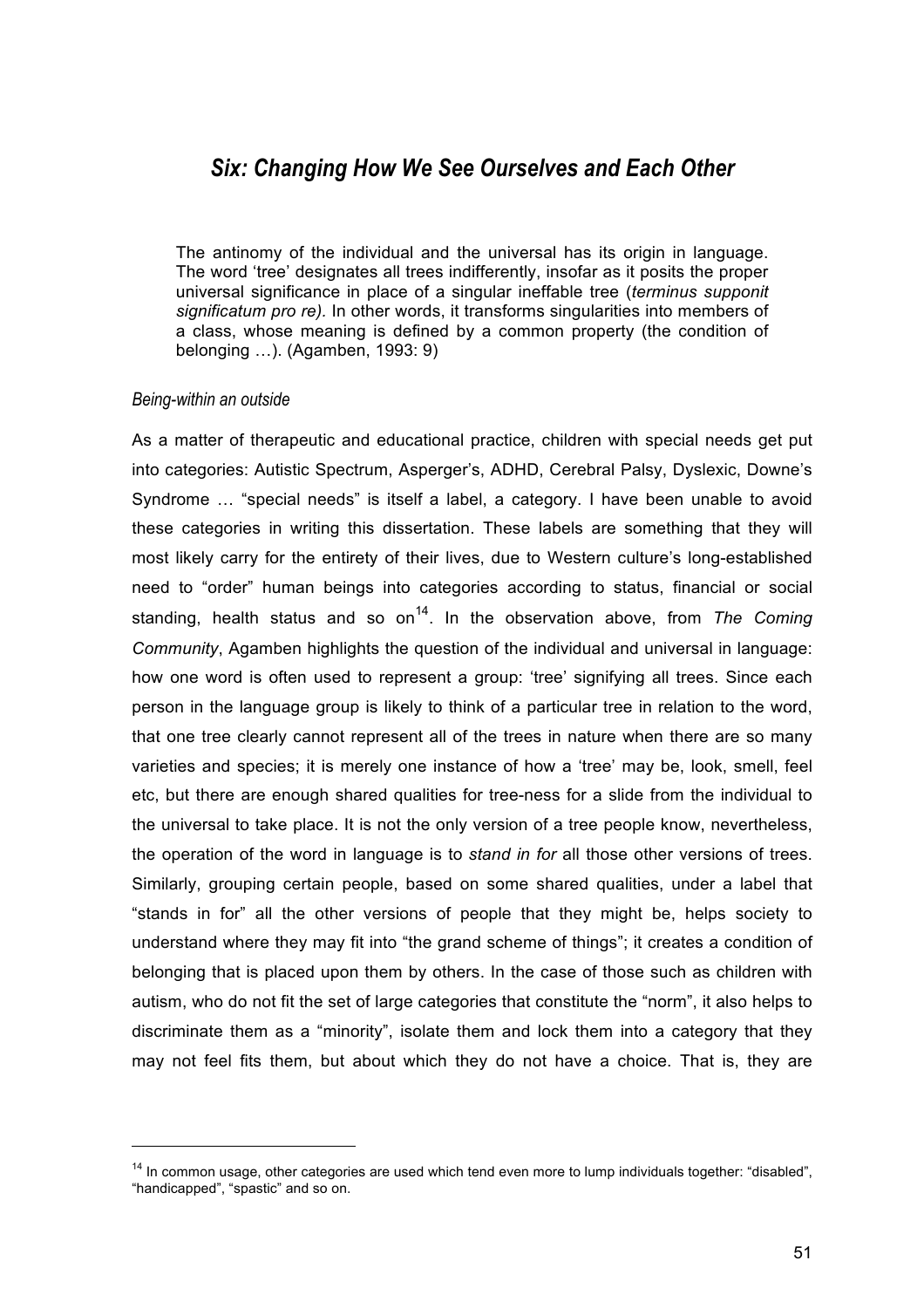assigned a minority belonging that is outside the belongings used to categorise most other people, and from which most other people draw their notions of identity.

In the essay, "Outside", Agamben helps us understand the question of belonging from a different perspective:

It is important here that the notion of the "outside" is expressed in many European languages by a word that means "at the door" (*fores* in Latin is the door of the house, *thyrathen* in Greek literally means "at the threshold"). The *outside* is not another space that resides beyond a determinate space, but rather, it is the passage, the exteriority that gives it access – in a word, its face, its *eidos.* 

The threshold is not, in this sense, another thing with respect to the limit; it is, so to speak the experience of being-*within* an *outside.* This *ek-stasis* is the gift that singularity gathers from the empty hands of humanity. (Agamben, 1993: 68)

For Agamben, given his notion of the singularity, to be outside categories of belonging brings a sense of exceptional freedom, ecstasy. "Being-*within* an outside" enables a person to operate at the limits of what it can mean to be human; to be on the threshold means that you can see in every direction, and therefore move between various conditions of "being such as it always matters". This perspective gives us a way to imagine how we might locate each and every person in terms of their specific differences, and think about how we relate to each other from that position. It provides a means to abandon categorical thinking and develop a different epistemology that is based on an ontology of difference.

However, without the benefit of such insight, the condition of minority, of being assigned to a category on the edge of things, but knowing what the "inside" is like, and what benefits it bestows, can be quite the opposite of liberating. It is usually experienced as isolating, and often experienced as oppressive.

Autistic children and their families are in this position. Being perceived as "outside" the "normal", they are grouped together in difference, but within that outside they are in turn ordered, according to the severity of each child's diagnosis, into smaller groups of sameness. Families can feel reduced to a small circle that is largely defined by the behaviours, day-to-day needs and therapeutic requirements of the child with autism. In another irony in relation to the connotations of the word "autism", autistic children are not alone with their way of being, it is extended to encompass their parents and their siblings; it intrudes on the capacity of other immediate family members to undertake their lives as they would like to do in other circumstances. As already noted, there is nothing as simple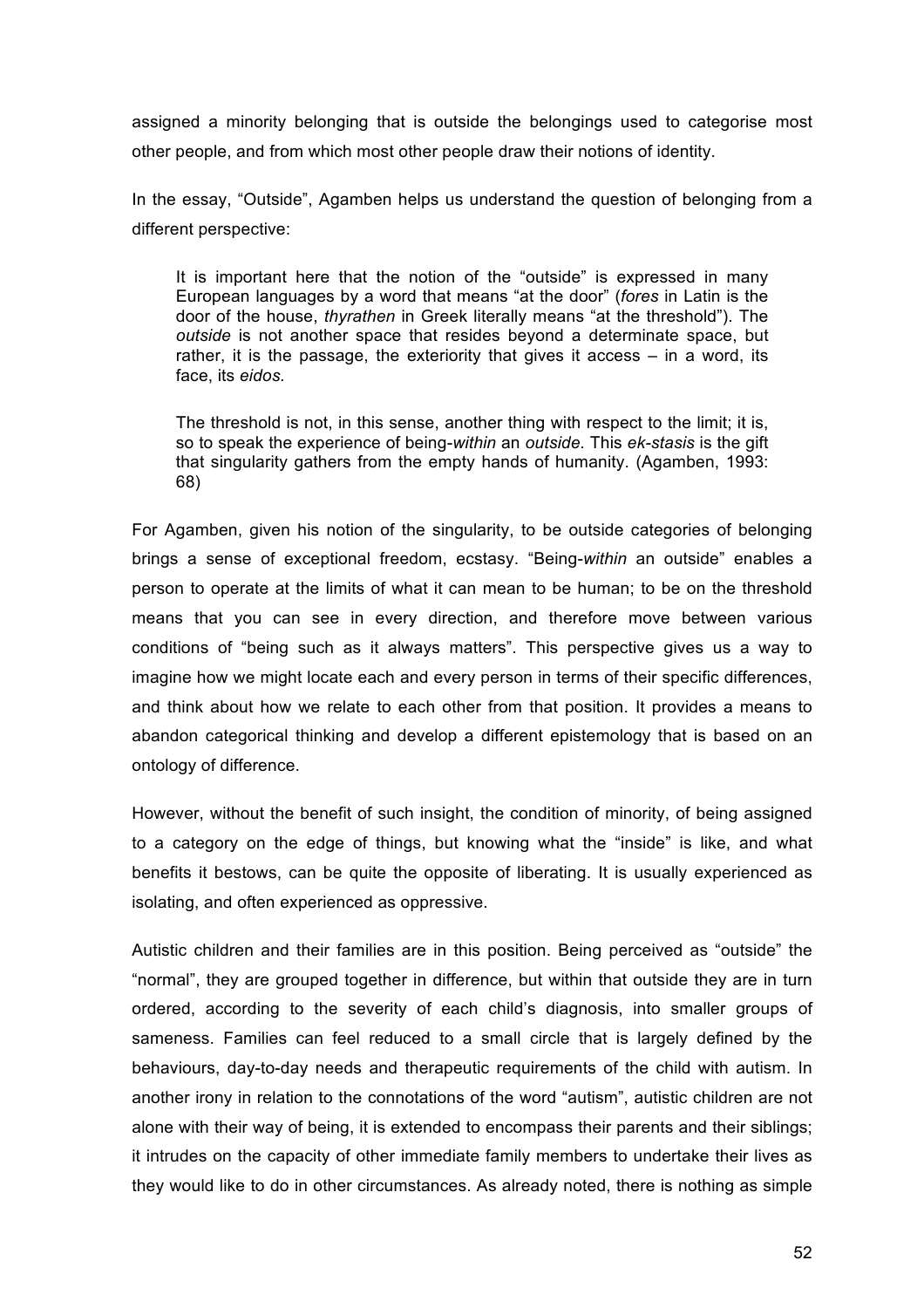as a "quick trip to the supermarket" for a parent with an autistic child accompanying him or her. Nor is there any such thing as a relaxed after school play with the other kids in the street for the sibling with an autistic brother or sister trailing after him or her. The family are unlikely to be able to chat about their day over dinner if an autistic child is refusing to have his peas on the side of the plate they are on, will not eat most foods, cannot sit still at the table, rocks constantly on his chair and wants to talk when others talk. Any family outing to a park, museum or sports oval, any use of public transport, any visit to the cinema – things that are seen to constitute shared leisure and relaxed family time for others – can become a drama or threaten to become one, which is just as un-relaxing. In the most lively and friendly of neighbourhoods, and in the most ordinary of public circumstances, families of autistic children can feel the kinds of alienation, embarrassment, awkwardness and so on described earlier.

#### *Coming together in the circus family*

Given opportunities, however, within apparent isolation a sense of belonging to each other as a community of families of autistic children can develop: the individuals in each family can express a sense of identity in relation to others, and the families can create a group of "outsiders" who feel as if they "fit" together. As Bolton observes, "circus itself cannot be confined to one style, one culture or one period" (2005: 15), and as a community, circus embraces all kinds of bodies and personalities. I have explored how this can encourage children with autism to allow themselves to benefit from involvement in circus, learning how to celebrate themselves and embrace their difference. I am convinced, from my own experience and the anecdotal experience of others, that circus can also help these children's families, providing them with reasons to come together; opportunities to become involved with the circus and with each other; and more moments that give them cause to be hopeful about the capacities and future potentials of their children.

As I have stressed, what makes people feel "outside" is also what can help them gather together. I have seen how through social circus, the bonds that the "outsiders" develop help to create a stronger sense of identity within a community as circus parents, but more than this, I have seen how circus can also change the way autistic children and their parents are perceived by others. Circus gives its community permission to be different, in fact it almost insists upon it. This obviously gives "outsiders" an invitation to belong. At the same time, everyone else expects everything to do with the circus to be unusual. When people from the wider community attend a circus performance, they are temporarily "on the outside looking in" at the community of circus insiders. This means that families who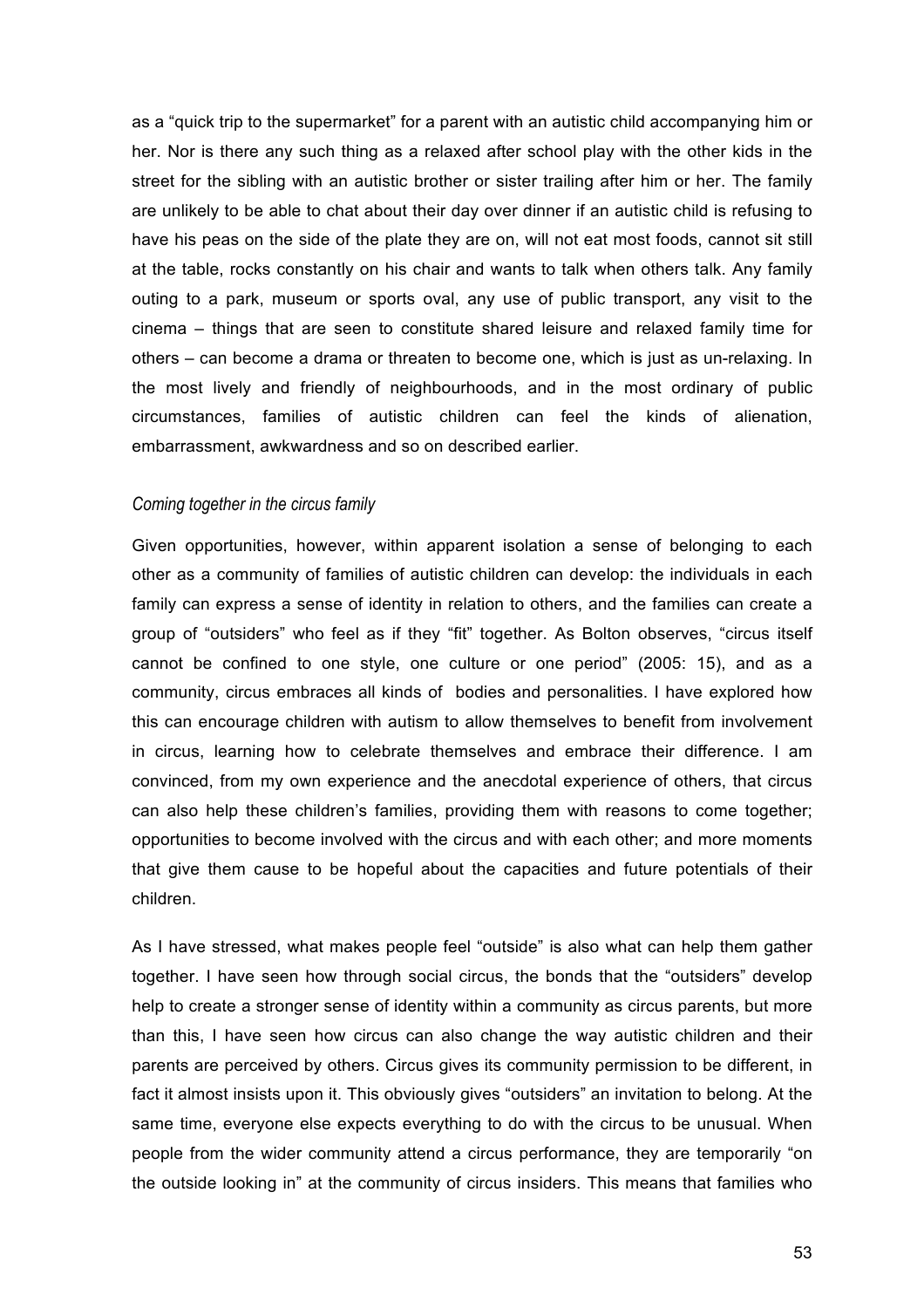become involved with social circus through their autistic children can actually be perceived as *more* "normal" because they are seen as more interesting in their shared difference with all the members of an entertaining and fascinating circus community.

For all kinds of children, the freedom that circus provides to be as wacky as you wish to be, is possibly its most attractive drawcard. As Bolton points out:

It seems reasonable to suggest that the air of aberration associated with the circus may be attractive to children, with two effects. Firstly, as I have seen in many instances, the very short or very overweight child, or the child with a mental disability, sometimes embraces the youth circus as an opportunity to say, 'This is me. Accept me. Enjoy me.' Secondly, all children have the chance to present themselves as odd. What is a clown, if not a collection of handicaps and deficiencies; feet too big, pants too baggy, face too white, nose too red, no dress sense, no balance, no social graces, no grasp of reality? (Bolton, 2005: 74)

Before people can believe that others can accept them as they are, they need to try to see themselves in a more positive light. Bolton advises trainers to encourage this in the practice discourse they share with each other and with the children: "All the time you are planning, preparing and rehearsing, agree to ban the words 'no', 'can't', 'impossible' 'embarrassing', and 'difficult'" (1999:5). For children who have often felt that those words apply to them, this can have a significant impact. Further, because circus acts depend on "impossible feats" all of which take performers outside of their comfort zone, children who are training to undertake such acts find that they need to try to learn how to let go of negative and restrictive notions of what is possible.

When autistic children begin to respond to their involvement in social circus training, a wider circle, a "circus family", forms as family and friends are drawn to share in the experience that is benefitting the children. In these ways different families begin to become engaged with each other through being within an outside in which positive things are happening. The circus family, which also tends to express itself as "a sense of being part of a community", can consist of parents, siblings, cousins, grandparents, and neighbours. These people not only attend shows to watch their daughter/son, brother/sister, cousin, friend or neighbour perform, they also become involved in supporting the circus – helping to build sets, make costumes, find sponsors, design posters, programs and websites, sell raffle tickets and the popcorn as well. They become involved in the overall experience of the circus and share in its group dynamic.

Alan McKee (2003) reminds us that: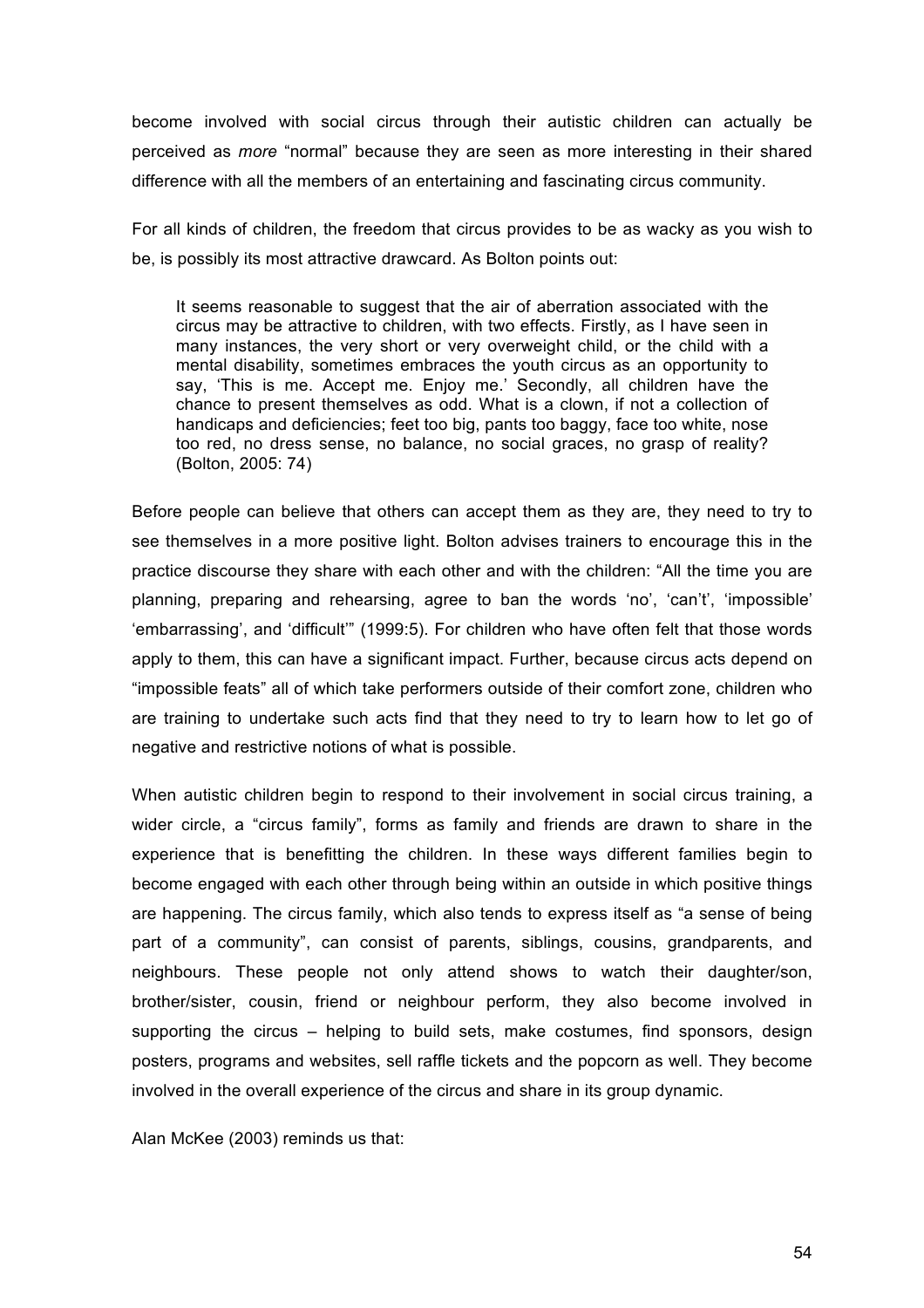The recognition of a group 'identity' to which you can belong is currently seen to be a vital part of mental health. How we make sense of our own identity isn't an abstract issue: it has real effects. (42)

Given the many difficulties that families of children with autism daily confront in helping their children negotiate the public world, they readily become part of circus families, which offer the possibility of a community of odd bodies and misfits (and their friends) who pass no judgements on each other, and appreciate each other's difference as a key element of what brings them together. Autistic children and their families can often find that their ways of seeing the world mean that they easily become part of the "group identity" that a circus encourages. Circus people like to see the world differently, and circus as an art form encourages everyone else to see the world differently as well; to laugh at the serious, send up the pompous and question the "normal".

Agamben (1993) suggests that the "coming community" could be based in how each of us forms temporary affinities of one sort or another with others, understanding that we are each "whatever singularities" – that is, groups based on difference rather than sameness, formed around potential affects rather than around pre-existing classes of identity. Such groups become possible when we are engaging with others in terms of our own "being, such that it always matters" and respecting the being-such of the other as well (1993: *passim*). The circus offers this experience for those who participate in it.

In relation to current communities, McKee observes that "how we make sense of ourselves in relation to others is important for living in human society" (2003:42). How an autistic child and his or her family make sense of the world in comparison to how neighbours, schoolmates, and work colleagues do is bound to be very different in many respects. I often meet parents who automatically apologise for their autistic child's behaviour, before they have even introduced him or her to me. Why is this? It could be due to the discourses that surround children with "special needs", which in turn can influence the way parents perceive their own child.

Kirsten Fritz, drawing on her experiences as a behavioural therapist working with autistic children, explains the effects and affect of the communicative circumstances in which such children exist:

The most pertinent characteristic of a child diagnosed with autism is his or her impairment in communication. There is an abundance of communication/ discourse surrounding these children – about these children – and I observed that the communication impairment extends to the surrounding discourses as well... This discourse surrounding the child can also be a barrier to the wellbeing of the child. (Fritz, 1999: 11)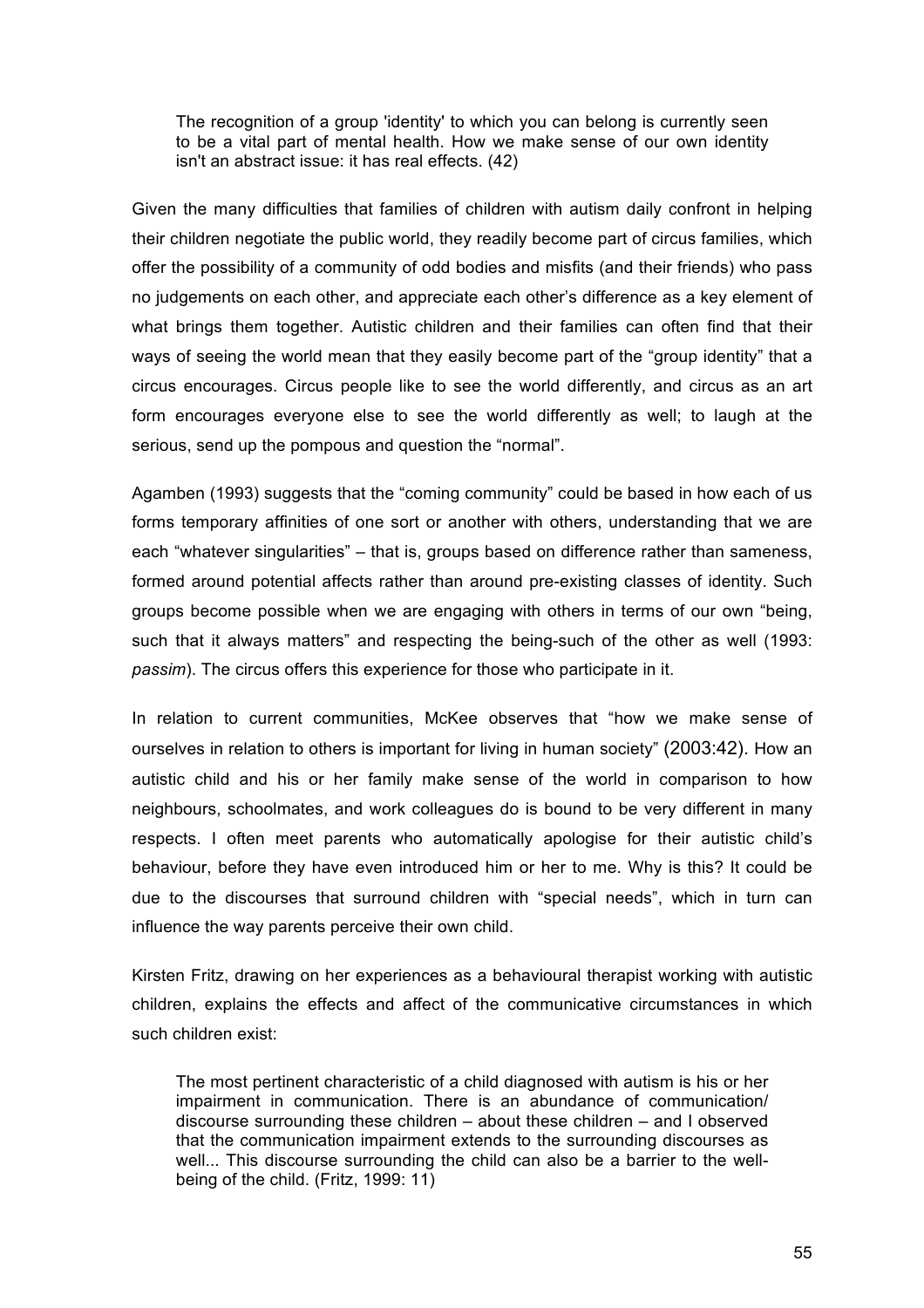That is, it is already difficult for the child to communicate and for others to communicate with the child, but the power of the medical, psychological and therapeutic discourses *about* that difficulty is such that people, including parents, can become unable to talk about the child in any terms other than the kind that categorise the child or raise the difficulties involved in living with that child. Instead of talking about their child in terms that have developed in the course of everyday family life and ordinary family relationships, because parents anticipate that they will need to explain their autistic child's behaviours, and feel obliged to do so, they can too readily pathologise their own child.

And perhaps, too, parents are concerned that most people they meet will not "make sense" of their child's behaviour and as a result will treat their child differently, so reinforcing their child's own sense of difference and/or increasing the chances that other children might bully their child. Possibly it has become part of their everyday practice as parents of "special needs" children to deliver a disclaimer to anyone who does not share their circumstance: an automatic response to people outside the outsider-group identity shared by parents of autistic children.

In any case, this automatic apology from parents is clearly a product of their own recognition that their child does not behave the way "normal" children are expected to behave *and* a reaction to the looks, comments and demeanours of others that reinforce their own pre-conditioned attitudes and discourses.

### *Respite in a community of difference*

The opportunity to spend time as part of a circus community that does not make them feel that they should pathologise, apologise or explain their children must come as a very welcome change to parents:

Many of the parents have reported feeling more positive about their child's potential, the benefits of meeting other parents, and the joy of being part of a group in which their child was not the 'difficult' or 'different' one. It [circus] reduces a focus on therapy to improve the areas that are challenging for the child, and focuses on success and a strengths-based approach. Fiona Jones, Occupational Therapist, Interview: May. 2012

This reinforces that the experience of the circus not only brings "mis-fits" together in a group identity that is safe and inclusive, its community members come to see themselves and each other differently. Autistic children can see themselves as confident, active children who can achieve feats that their "disorder", doctors or other therapists might position as impossible. They can see each other as role models and support teams.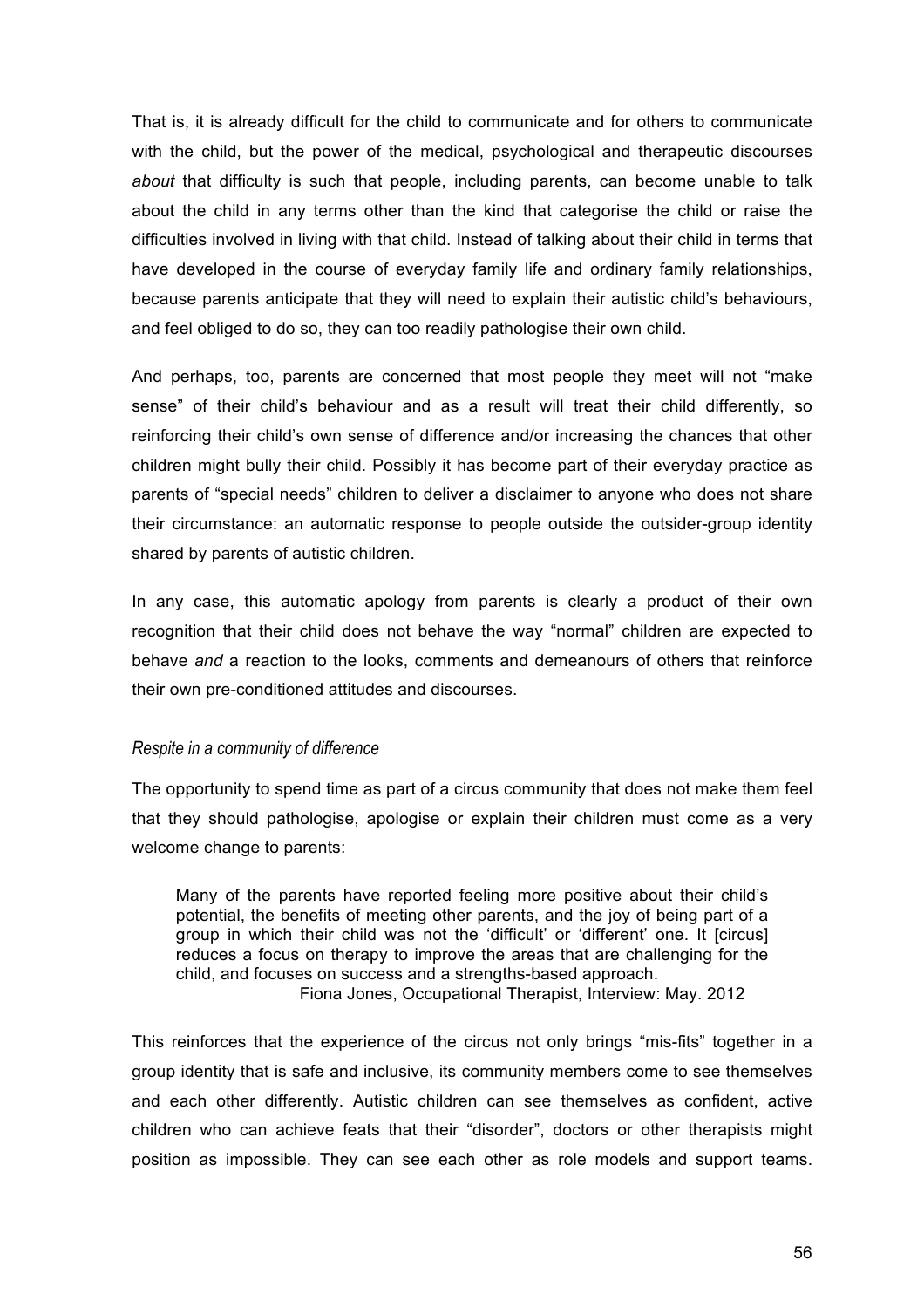Further, the circus provides a platform for the wider community to see them differently. For autistic children to participate in a social circus performance that is showcased in their local community offers an opportunity for them to break out of the labels that have usually been placed upon them. They can be seen and perceived, by their schoolmates and neighbours as well as the wider community, in positive ways – in ways that they may not have been before.

These benefits to the special needs child of circus skills training can also be carried with them into other school and community contexts:

I had a young lad who was mildly developmentally delayed and he came to me aged 13 in grade 8 and after seeing me for a year, in grade 9 at his high school he entered the school talent quest. Now this is a child who had never really achieved much, felt a bit defeated, had low self-esteem. He really took to juggling. He stood up on the stage in his top hat and tails, and juggled…and he won! His mother rang me thrilled, saying his self-esteem, just went right up. Kaye Dixson, Physiotherapist, Interview April, 2012

When others – including family and friends – see children taking risks physically and creatively on stage, they may re-think how they see children with special needs. And perhaps in seeing how circus welcomes people from all walks of life into its domain, they too will come to value difference in themselves and others.

Psychologist Francesca Happé suggests that we can learn more about autism through examples of task success than of failure  $-$  a line of thought that I find particularly refreshing, and that sits well with Agamben's emphasis on the importance of singularities and of examples. A cultural tendency to look at each other's faults first, before finding strengths, seems most apparent in the case of those who occupy a place outside the box marked "normal". Happé (1999) asks us to look at the ways in which an autistic child "naturally" interacts with the world in his or her "own way", and to tap into that to find a positive. Happe reminds us that autistic children see the world differently, drawing on Frith's work to demonstrate that people with autism "have a tendency towards fragmented perception" (1999b: 218). She suggests that this may be why autistic children can register as "low intelligence" in some domains, while also registering as "highly functioning" in others (1999). Happé recognises the "enormous theoretical and practical benefit" of theory of mind in accounting for autism, especially for the kinds of cognitive impairment that characterise the condition, but she works through a range of research to support her view that "understanding this disorder…will arise chiefly through exploration of what people with autism are *good* at" (1999b: 217). She argues that: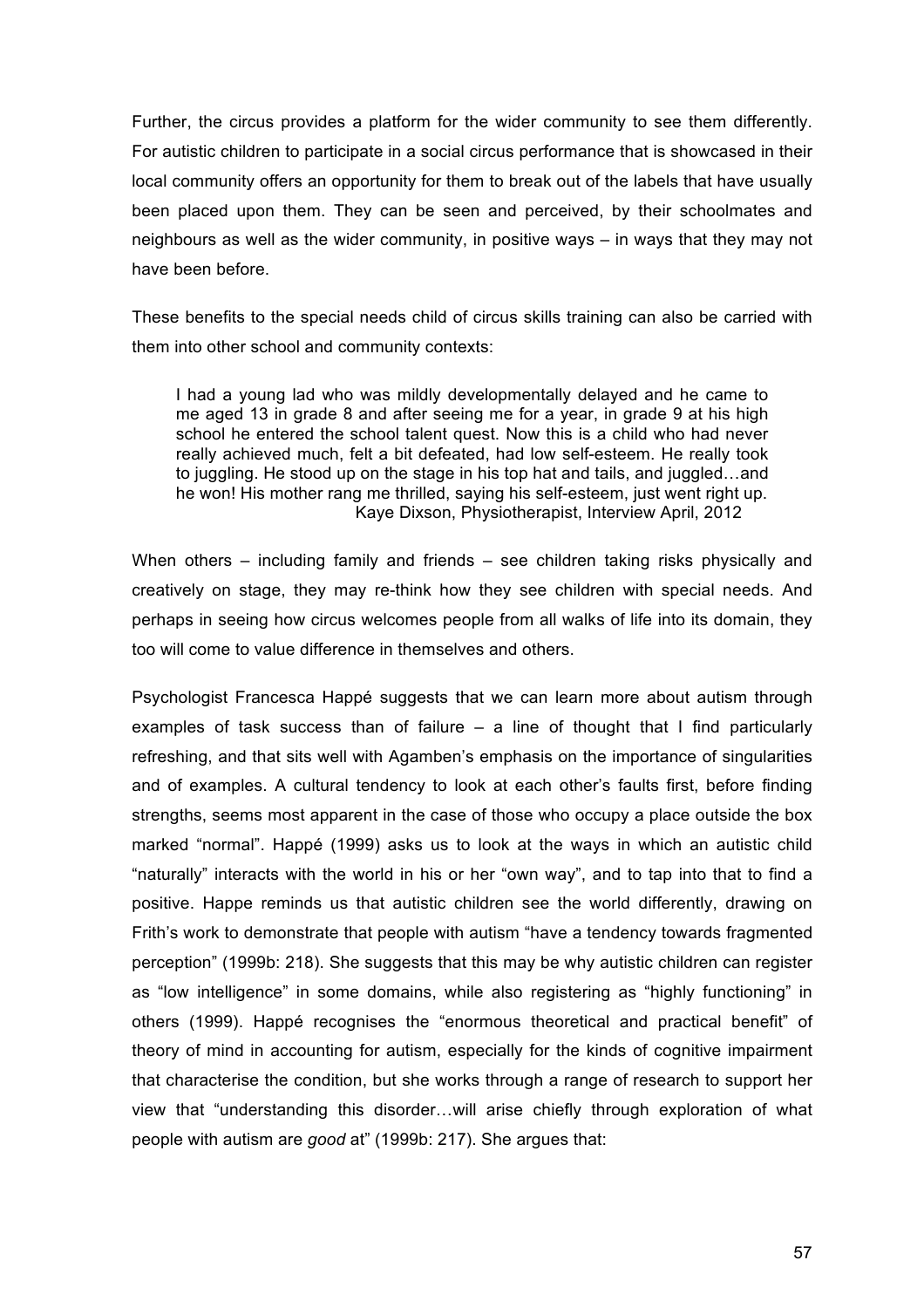…the theory of mind account, as indeed any deficit account of autism (e.g. executive dysfunction), fails to explain why people with autism show not only preserved but also superior skills in certain areas.

Take, for example, the young man with autism who draws like a master, although he is unable to fasten his coat or add five and five. Or the girl with autism who has absolute pitch and can play any tune by ear after only one hearing. Or the boy with autism who can tell you, within seconds, on what day of the week any past or future date falls. Or less spectacularly but more commonly, the child who can construct jigsaw puzzles at lightning speed, even picture side down; and the adult who, despite general low ability, recalls the exact date and time of your last meeting 20 years ago. How can we explain these abilities, which sometimes exceed the performance of ordinary individuals of the same chronological age? (Happé, 1999:1)

For Happé, recognising that people with autism encounter the world through different perceptual mechanisms to "normal" people, autism needs to be thought of not so much as a matter of cognitive deficit as of "cognitive style" (1999b).

Tim Sharp *is* that young man who draws like a master. When Tim was diagnosed with autism at the age of three, doctors told his mother: "he's got autism and the best thing you can do is lock him away and forget about him" (*Courier Mail*, April 8, 2012: 6). Leaving aside the matter of whether doctors actually said quite that, it was obviously the message that his mother took from the situation of diagnosis – a situation, we need to note, of markedly unequal power-relations. In any case, Judy Sharp did nothing of the sort. She persevered, introducing Tim to drawing at the age of four and by the time he was 11 years old Tim had created his own superhero character, "Laser Beak Man". Through his artwork Tim has won awards, held showcases and exhibitions at high profile venues and "Laser Beak Man" has even been turned into an animated television series, with talk of a film in the near future. Tim's mother saw the potential for success in Tim rather than the signs failure, and because of her positive perspective, he was able to flourish, becoming a proud and confident young artist.

Frith tells us that the term "autistic intelligence", coined by Asperger, is often used to describe the profound abilities of people like Tim Sharp who challenge any preconceptions about what an autistic child can and can't be expected to achieve.

[Asperger] believed autistic intelligence had distinct qualities and was the opposite of conventional learning and worldly-wise cunning. Indeed he thought of it as a vital ingredient in all great creations in art and science. (Frith, 1997: 25)

Despite such alternate views of autism, more often than not, autistic children continue to be distributed into categories of deficiencies rather than talents. In circus training and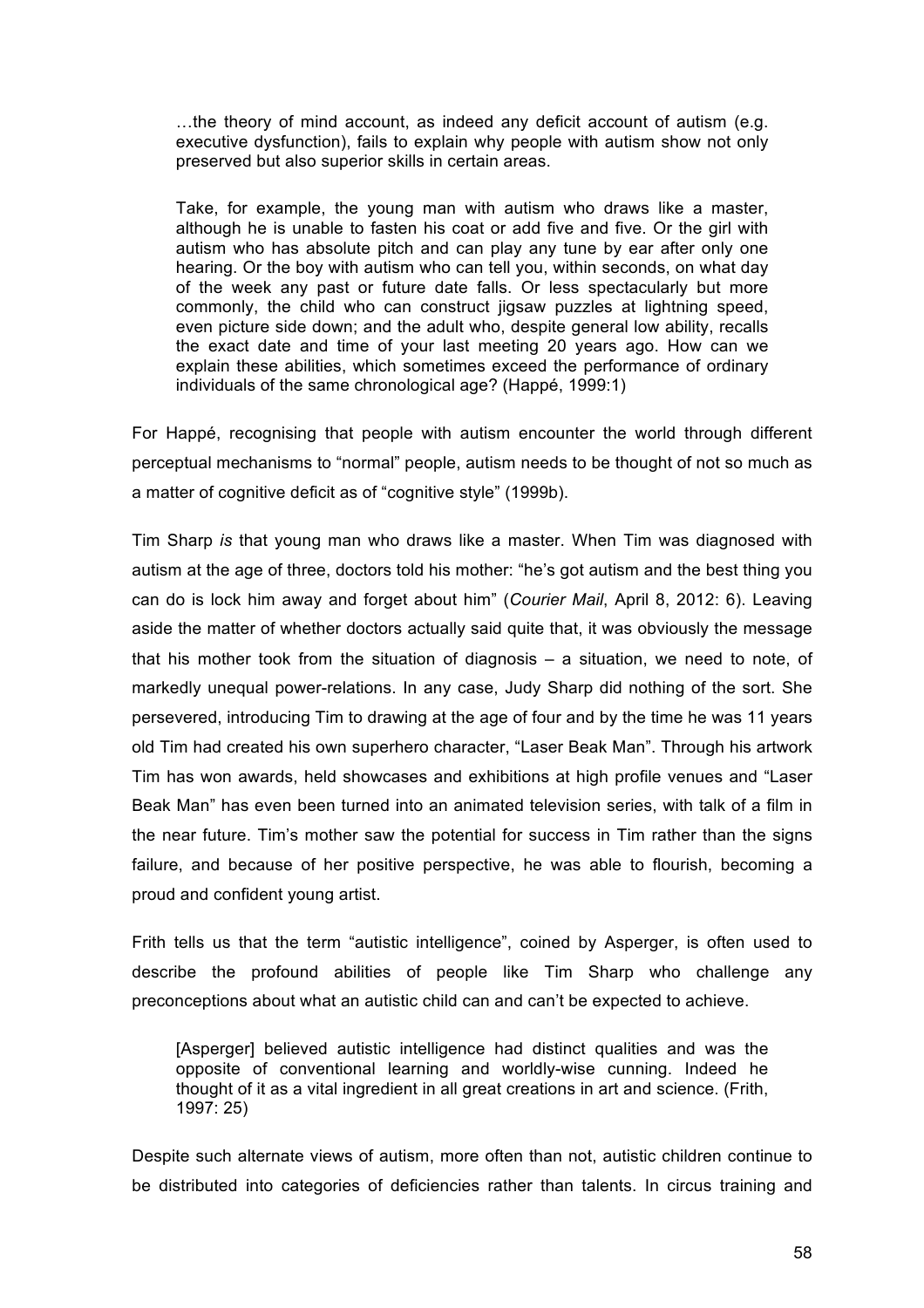performance, they experience the effective and affective difference that the opposite approach can make.

Through the example of circus, perhaps we can all start looking at ourselves and each other in terms of success rather than failure. After all, it was famous clown Red Skelton who once said, "I've got the sixth sense. I just don't have the other five." (cited in Bolton 2003: 12)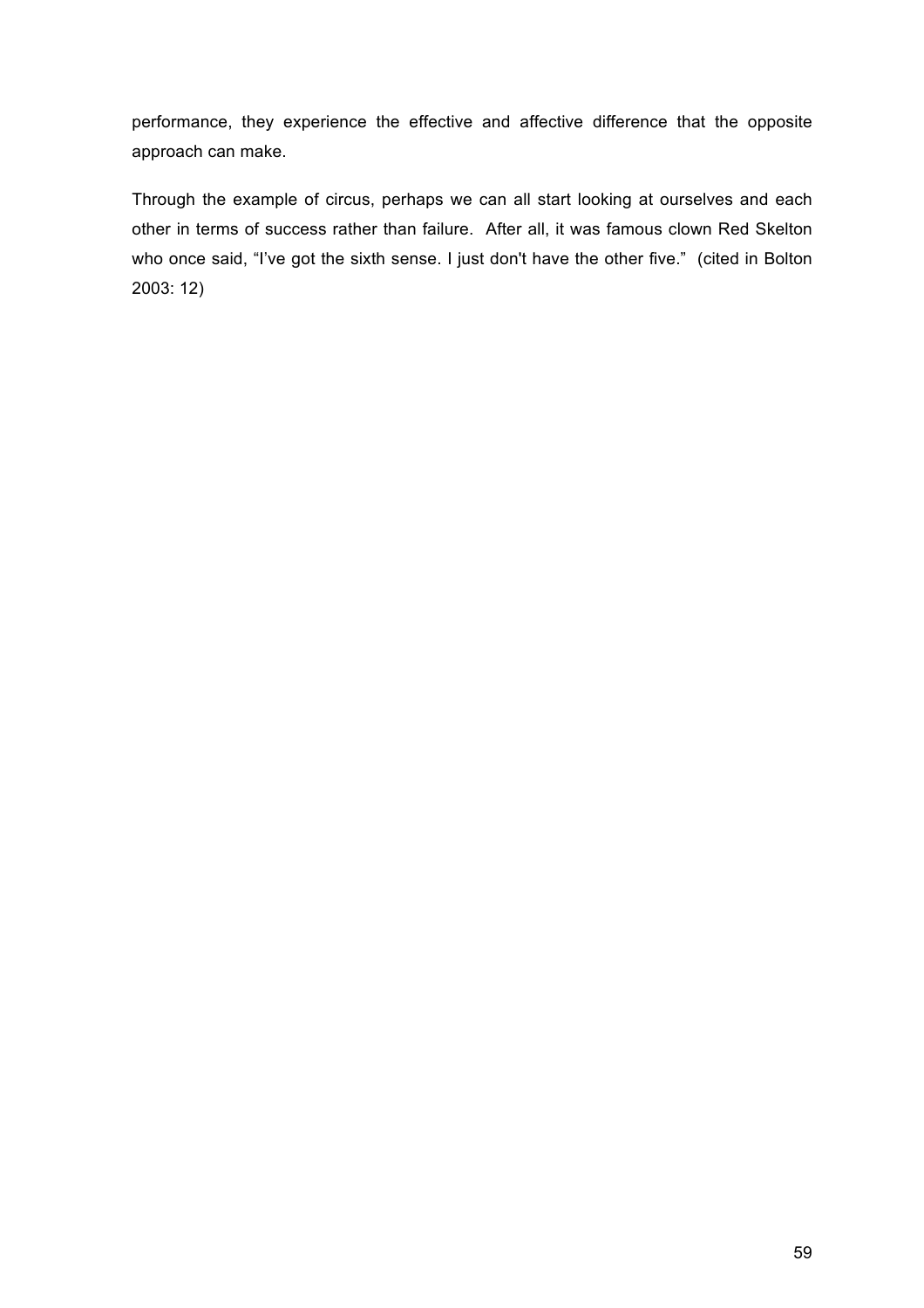# *Conclusion*

Circus works as an art form because its essential composition recalls profound experiences of childhood. (Bolton, 2004)

Social circus is more than a few back flips on a tight wire, more than sequins and fairy floss. It is about physical therapy, it is about creative chaos. Social circus is about community engagement, taking snapshots of the world from different angles, and offering them back in the form of performance. Social circus promotes the self, the singlularity, at the same time as encouraging connection to the group; the ability to stand out while also "fitting in" with others who value you for the different potentials and skills that your bring. It brings people together who often feel on the "outer" and makes them each a star. Circus can bring the entire family unit together in a creative experience that supports them emotionally and connects them to a community that celebrates their difference. With its magic and mayhem, it breaks down the barriers that the social has placed upon them and makes it okay for them to sit outside the square.

It gives autistic children the opportunity to achieve physical feats that they are often told are impossible for them to attain, promoting new levels of self-confidence and new levels of connection between the children and their families. For parents to see their child struggle with everyday life, and then watch that child hold herself in a handstand, gives those parents a new found sense of hope and inspiration for their child's emotional and physical well-being.

A lovely story I had from a parent was that her son had been able to go on the flying fox at the park for the first time. She thought this was probably a result of increased upper body strength and confidence from activities such as the trapeze.

Danica Lindstrom, Occupational Therapist, Interview: May, 2012

The roll-on results of circus training that can lead autistic children to enjoying the physical adventures of childhood, such as using playground equipment, and can also see them being able to achieve ordinary tasks such as doing up their own buttons or tying their own shoelaces. Surely these small but significant achievements bring a ray of hope and a new perception of what is possible not only for the child, but also their parents.

Childhood play that was once highly physical and outdoors orientated is, we are told, rapidly becoming a less familiar experience. Children are physically active and inquisitive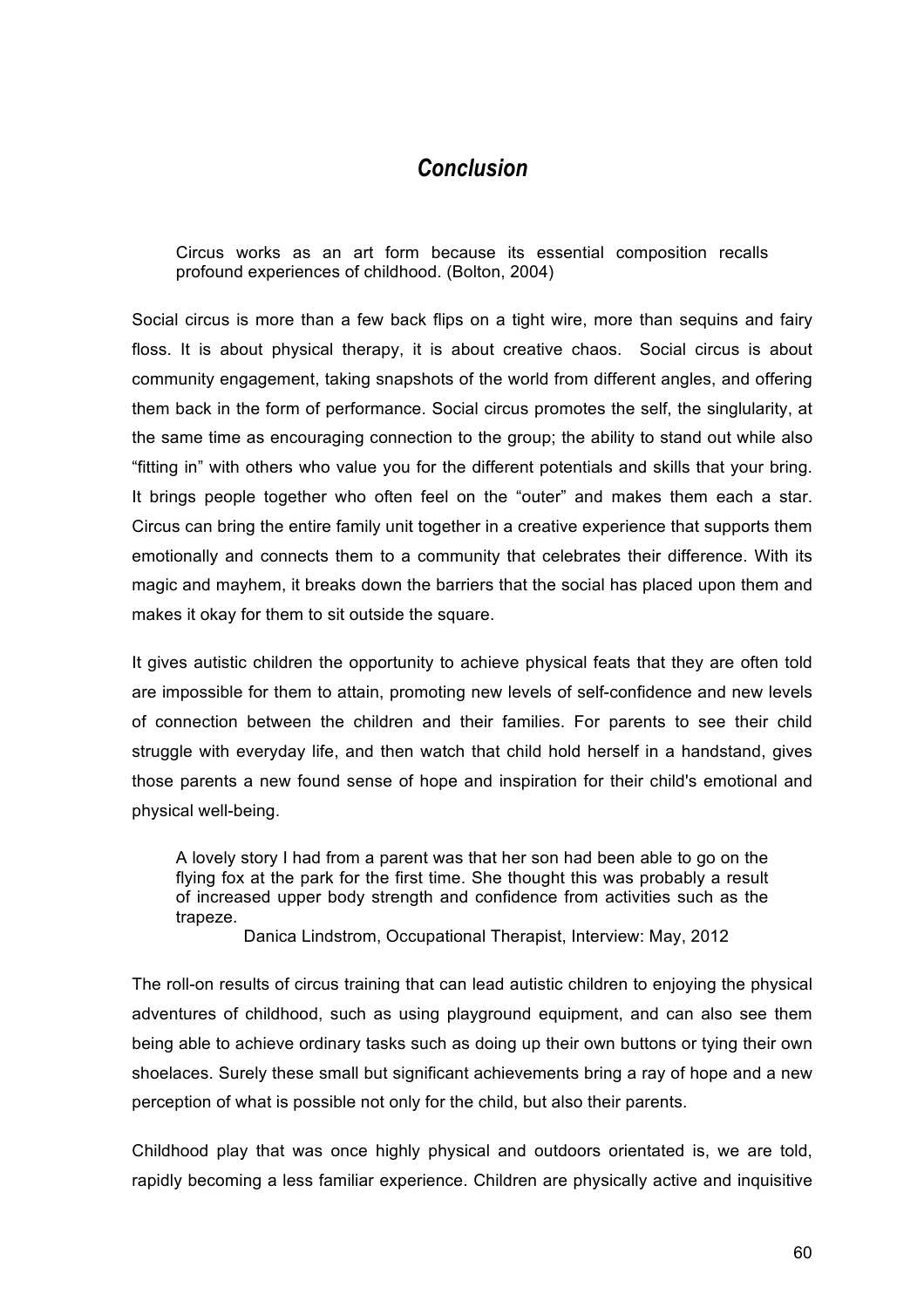about their bodies, and yet, in recent decades we have provided them with numerous ways to sit still and stare at a screen, and increasingly "cotton-wooled" them in the hope of protecting them from social harm and from "dangerous play". This means that many children are discouraged from undertaking relatively safe risk-taking behaviour that helps them develop physically and cognitively, to get to know themselves and explore what the world holds. Circus has the capacity to nurture those elements of children's experience, putting controlled risk and creative expression at their fingertips. It also instills the ideals of hard work and focus, as Bolton reminds us:

Today's child is more likely to get exhausted by watching too much television than by walking too far, or playing rough games for too long. S/he is more likely to suffer anxiety than blisters, insomnia than muscle fatigue. Before we have two or more generations of people who have forgotten the joy of physical exhaustion, and the satisfaction of a tough job well done, it is well worth looking for a children's activity that can revive these pleasures. (Bolton, 2004: 41)

For children with autism, circus can provide an opportunity to have the kind of childhood experiences that they may have come to understand that they cannot have – experiences that hold risk, adventure and magic. Circus can allow them to share in the "normal" rites of passage that other children can take for granted: to play in increasingly risky ways and develop increasingly competent skills; to connect their bodies with those of other children in an adventurous and creative activity; to achieve things together that build their confidence and encourage them to grow physically and emotionally; and to help them cope with change.

Bolton argues that the wonder of childhood is reflected in the circus:

Seen up close, and often in the magical ambience of a tent, the circus presents undeniable manifestations of intense experiences very close to those of childhood. Here is real wonder, real fear. Here is limitless ambition, infinite mischief. Here are hope, love, danger and survival. Here are the dreams and nightmares that are the daily and nightly currency of childhood. Here are obstacles and mysteries, overcome and solved with ingenuity and determination. Here are lofty beings of incalculable status, and alongside them buffoons more foolish than the silliest child. (Bolton, 2004: 195)

In exploring how circus can enhance the physical, emotional, cognitive and creative wellbeing of autistic children and their families, I have shown that social circus sets up a space that is inclusive, creatively chaotic, and holds therapeutic benefits. I have suggested that as an art form circus can teach us how to respect and support each other and how, through the community of circus, our differences can help us work together to break down labels and negative social perceptions.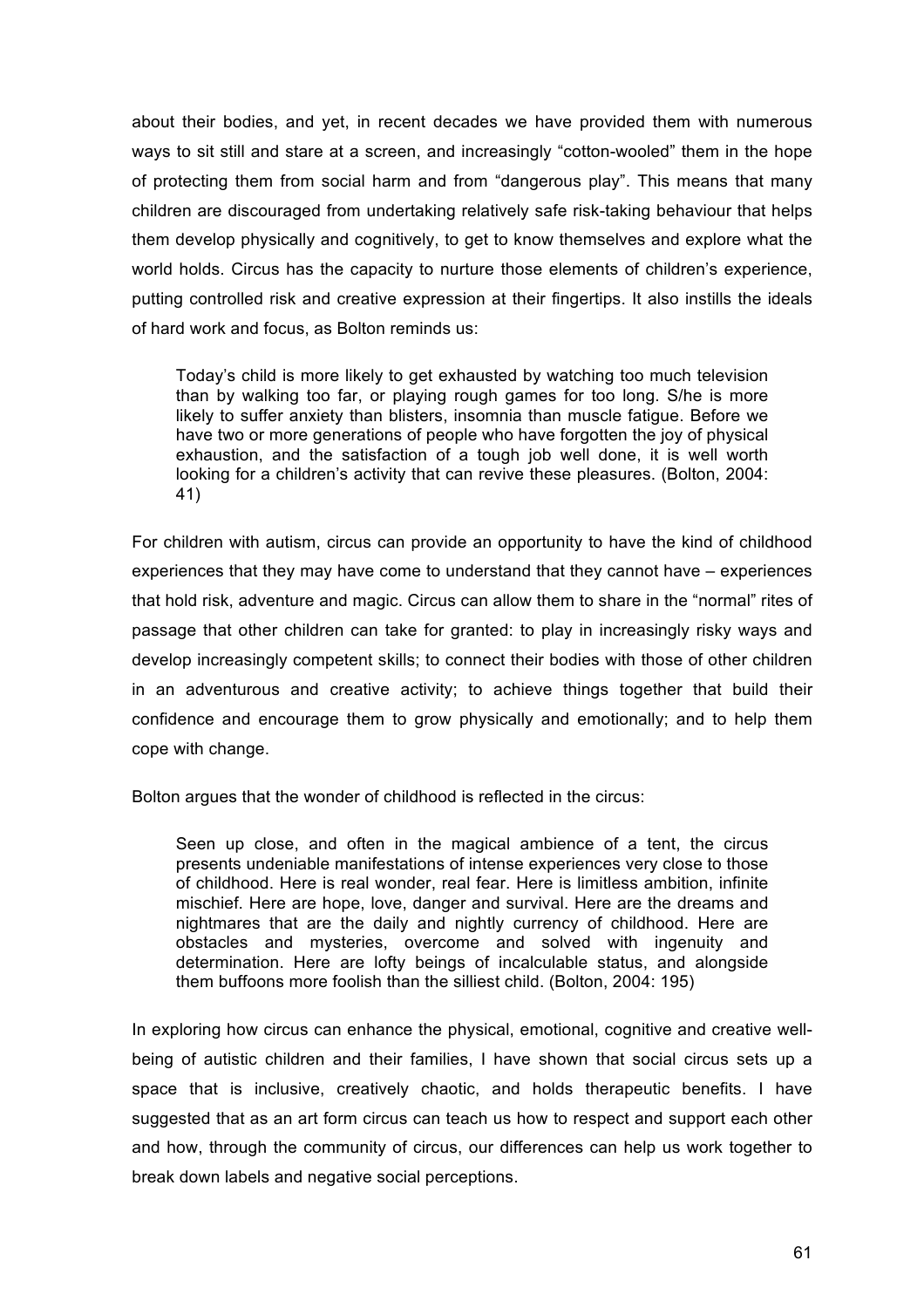In the many years that I have spent teaching and performing circus, I have witnessed how circus can change the lives of young people and their families. I have seen children who were too shy to speak on their first day at circus training go on to become confident group leaders. I have seen parents mend the strained relationship with their distant teenager by nurturing their love of juggling. It is my hope that every child experiences circus in some capacity, particularly those who struggle to find their place in the world. The work and research I have completed through this project has further cemented my belief in circus as an art form and a social tool. It is my hope that through this research I can continue to work with children who need an alternative form of therapy and bring something positive to their world, and that they will in turn bring inspiration to mine.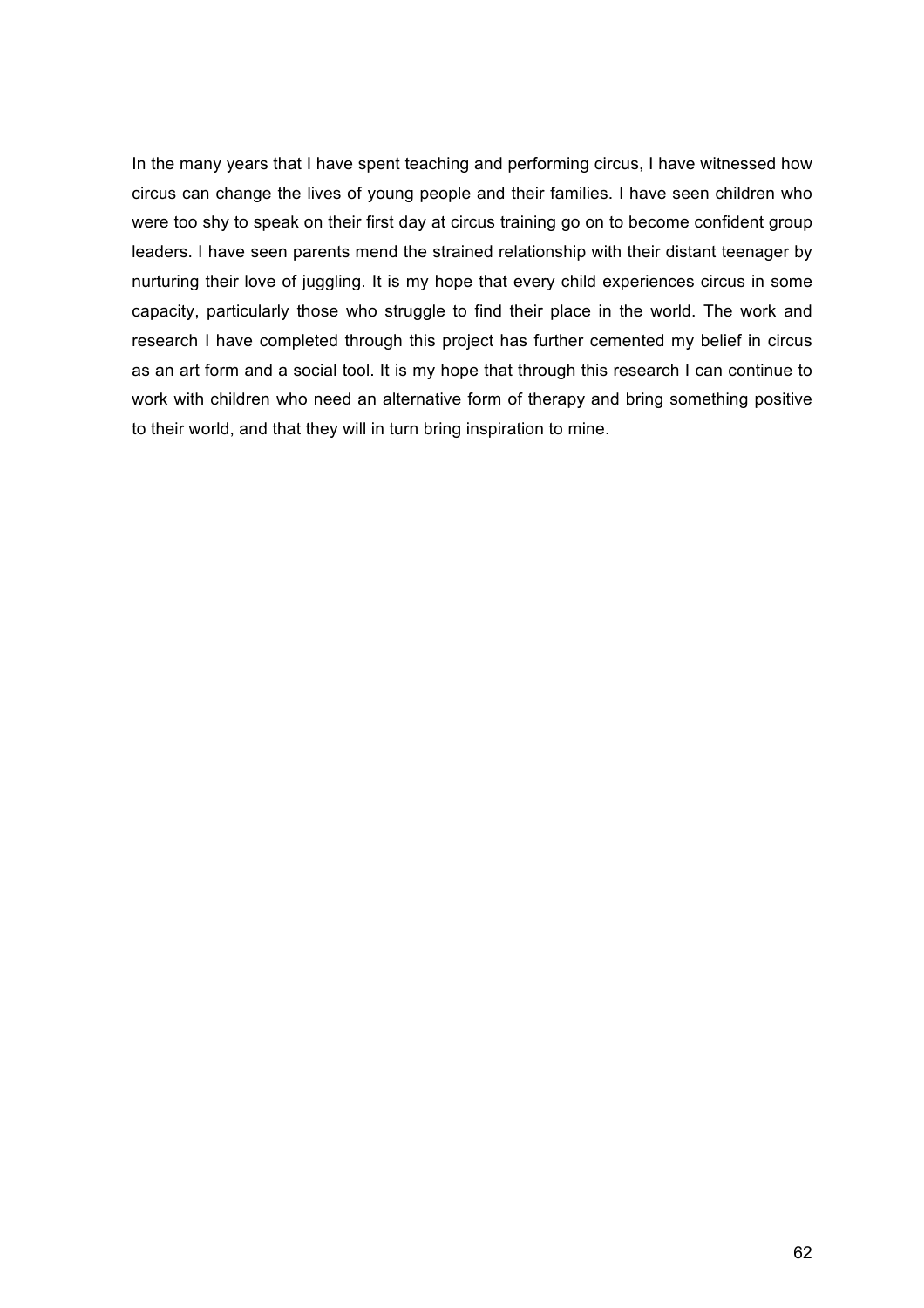# *Bibliography*

Agamben, Giorgio (1993) *Infancy and History: Essays on the Destruction of Experience* trans. Liz Heron, London and New York: Verso

Agamben, Giorgio (1993b) *The Coming Community* trans. Michael Hardt, Minneapolis: University of Minnesota Press

Avdi, Evrinomy, Griffin, Christine and Brough, Sue (2000) Parents constructions of professional knowledge, expertise and authority during assessment and diagnosis of their child for an autistic spectrum disorder, *Psychology and Psychotherapy* 73, September 327-38

Billington, Tom, McNally, Bridget and McNally, Cary (2000) Autism: working with parents, and discourses in experience, expertise and learning*, Educational Psychology in Practice: Theory, research and practice in educational psychology*, 16:1, 59-68

Billington Tom (2006) Working with autistic children and young people: sense, experience and the challenges for service, policies and practices, *Disability & Society*, 21:1, 1-13

Bolton, Reg (2004) *Why Circus works: how circus can be a significant development experience for children and young people*, PhD Dissertation: Murdoch University

Bolton, Reg (2003) *The Wisdom of Clowns,* Perth: Suitcase Circus Publications

Bolton, Reg (1999) Circus in Education, *Australasian Drama Studies*, Melbourne: La Trobe University

Bolton, Reg (1988) *Circus in a Suitcase*, Perth: Suitcase Circus Publications

Bolton, Reg (1987) *New Circus,* London: Calouste Gulbenkian Foundation

Bruce, Mike (2012) Tim's a real super hero, *Courier Mail* , *"U"* magazine, April 8, p. 6

Butler Nicole (2008) Circus Therapy and Cerebral Palsy, *AM* program, Australian Broadcasting Corporation, July 19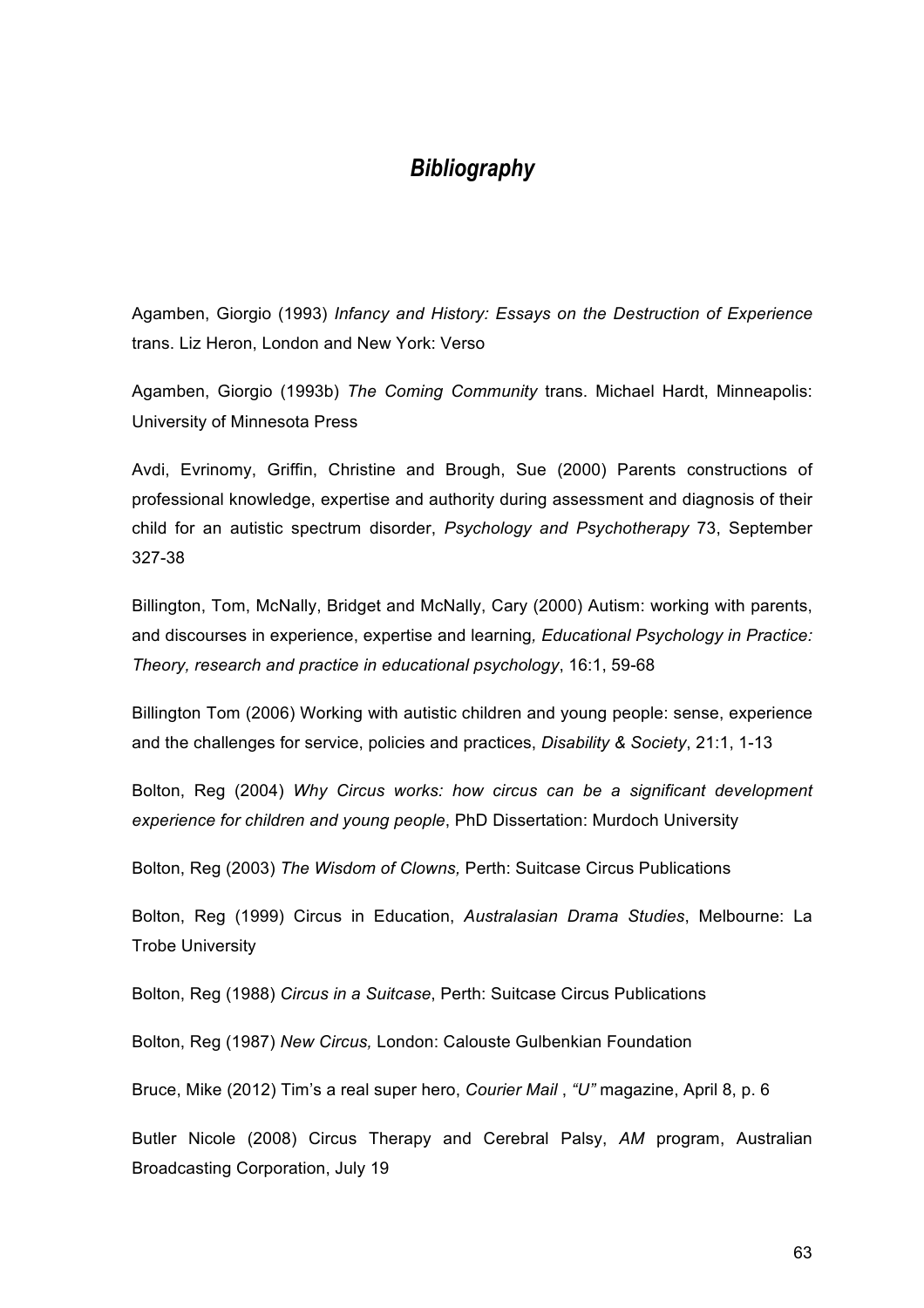Cashin, Andrew (2006) Two Terms – One Meaning: The Conundrum of Contemporary Nomenclature in Autism, *Journal of Child and Adolescent Psychiatric Nursing* 19:3, August, 137-44

Deleuze, Gilles and Guattari Felix (1987) *A Thousand Plateaus* trans. Brian Massumi, Minneapolis: University of Minnesota Press

Down, Elissa director (2008) *The Black Balloon*, Australia/United Kingdom: NeoClassics Films

Dudrick, David (2005) Foucault and the body, *European Journal of Philosophy*, 13:2, 226ff

Foster, Michael (2003) *The Praxis of Theatre Directing: An Investigation of the Relationship Between Directorial Paradigms and Radical Group Theatre in Australia Since 1975*, PhD Dissertation: Griffith University

Foucault, Michel (1991) *Discipline and Punish* trans. Alan Sheridan, London: Penguin

Foucault, Michel (1982) *The subject and the power: Beyond structuralism and Hermeneutics,* Brighton: Harvester

Foucault, Michel (1975) *The birth of the clinic: an archaeology of medical perception*, trans. A. M. Sheridan Smith, New York: Vintage

Frith, Utah (2003) *Autism: Explaining the Enigma*, Oxford: Blackwell Publishing

Fritz, Kirsten (1999) *Therapeutic Relationships: autism, mothers and the helping professions*, BA Honours Dissertation, School of Arts: Griffith University

Happe Francesca (1999) Why success is more interesting than failure *Psychologist*, British Psychological Society, 12:11, Nov

Happé, Francesca (1999b) Autism: cognitive deficit or cognitive style, *Trends in Cognitive Sciences*, 3:6 June, 216-222

Grosz, Elizabeth (1995) Space, Time and Bodies in *Space, Time and Perversion: The Politics of Bodies,* Sydney: Allen and Unwin